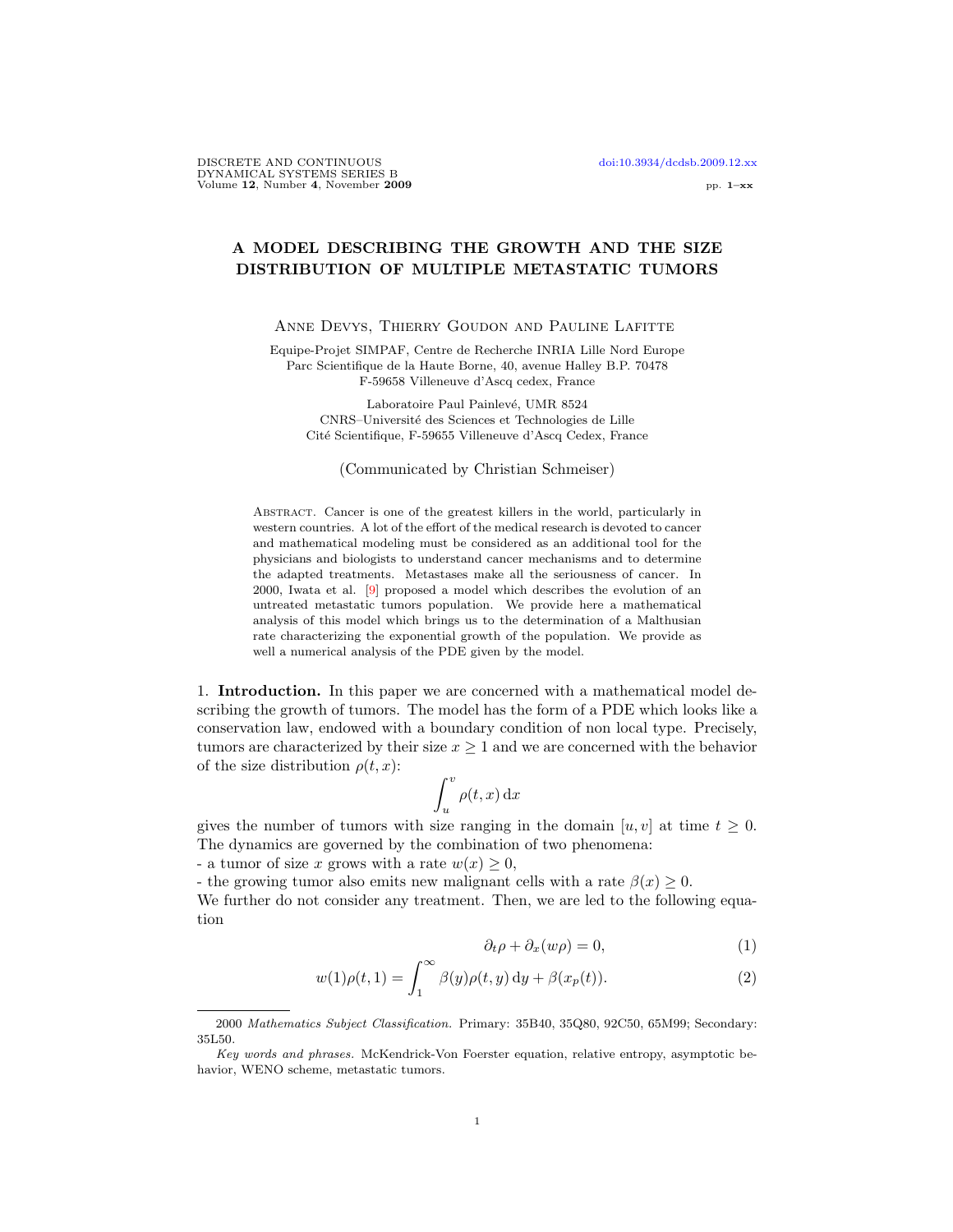In [\(2\)](#page-0-0), the last term accounts for the contribution of the primary tumor whose evolution follows the ODE

<span id="page-1-1"></span>
$$
\frac{\mathrm{d}}{\mathrm{d}t}x_p(t) = w(x_p(t)), \ x_p(0) = 1. \tag{3}
$$

The problem is completed by assuming that initially there is no metastatic tumor

<span id="page-1-0"></span>
$$
\rho_{|t=0} = 0.\tag{4}
$$

The problem  $(1)-(4)$  $(1)-(4)$  $(1)-(4)$  appears exactly in that way in [\[9\]](#page-36-0). The model is intended to describe the earlier stages of the disease when the number of metastases remains far below measurement capabilities. Therefore the crucial point is to be able to characterize the large time asymptotics of the size distribution: we shall see that the main information is embodied into a positive parameter, that will be denoted  $\lambda_0$ , characterizing the speed of spread of the cancer at this stage. In fact we show that

$$
\rho(t, x) \sim C \ e^{\lambda_0 t} N(x),
$$

as t tends to infinity. Having a sharp estimate of this parameter, which depends on the functions w and  $\beta$ , is therefore particularly important to prevent tumour invasion and to devise successful treatment strategies. In addition to the introduction of the model, in  $[9]$ , the solutions predicted by  $(1)-(4)$  $(1)-(4)$  $(1)-(4)$  are compared with size distributions successively measured by computed tomography images of a patient with hepatocellular carcinoma (liver cancer), showing the ability of the model to predict the tumors invasion.

System [\(1\)](#page-0-0)-[\(4\)](#page-1-0) belongs to the family of the so–called McKendrick-Von Foerster equations. Here, the assumptions on the coefficients are the following:

<span id="page-1-3"></span>
$$
\begin{cases}\nw \in C^1(\mathbb{R}), \\
|w(x) - w(y)| \le L|x - y|, \\
w(x) > 0 \text{ for any } x \in [1, b], \ w(b) = 0,\n\end{cases}
$$
\n(5)

and for the emission rate we have

<span id="page-1-4"></span>
$$
\beta \in L^{\infty}([1, b]), \ \beta(x) > 0 \text{ on } [1, b]
$$
 (6)

The parameter  $1 < b < \infty$  represents the maximal size of a tumor: intuitively the larger the tumor, the more difficult it is to grow. In particular, the growth rate  $w$ vanishes at size b. As a consequence we note that

<span id="page-1-2"></span>
$$
\int_{1}^{b} \frac{\mathrm{d}x}{w(x)} = \infty. \tag{7}
$$

Compared to classical McKendrick-Von Foerster models, where typically  $w = 1$ , this singularity induces non trivial difficulties in the mathematical analysis.

A typical model is given by the Gompertzian law

<span id="page-1-5"></span>
$$
w(x) = ax \ln(b/x), \tag{8}
$$

for some  $a > 0$  and then  $(3)$  can be integrated as follow:

<span id="page-1-6"></span>
$$
x_p(t) = b^{1 - e^{-at}}.
$$
\n(9)

The Gompertz law (1825) is an empirical one, but there exist biological models of the tumor growth which explain characteristic Gompertz-type growth curves. See [\[5,](#page-35-0) [8,](#page-35-1) [7,](#page-35-2) [10\]](#page-36-1). They are two-compartment models: they distinguish the proliferating cells and the quiescent ones. The behavior of these two types of cells and so the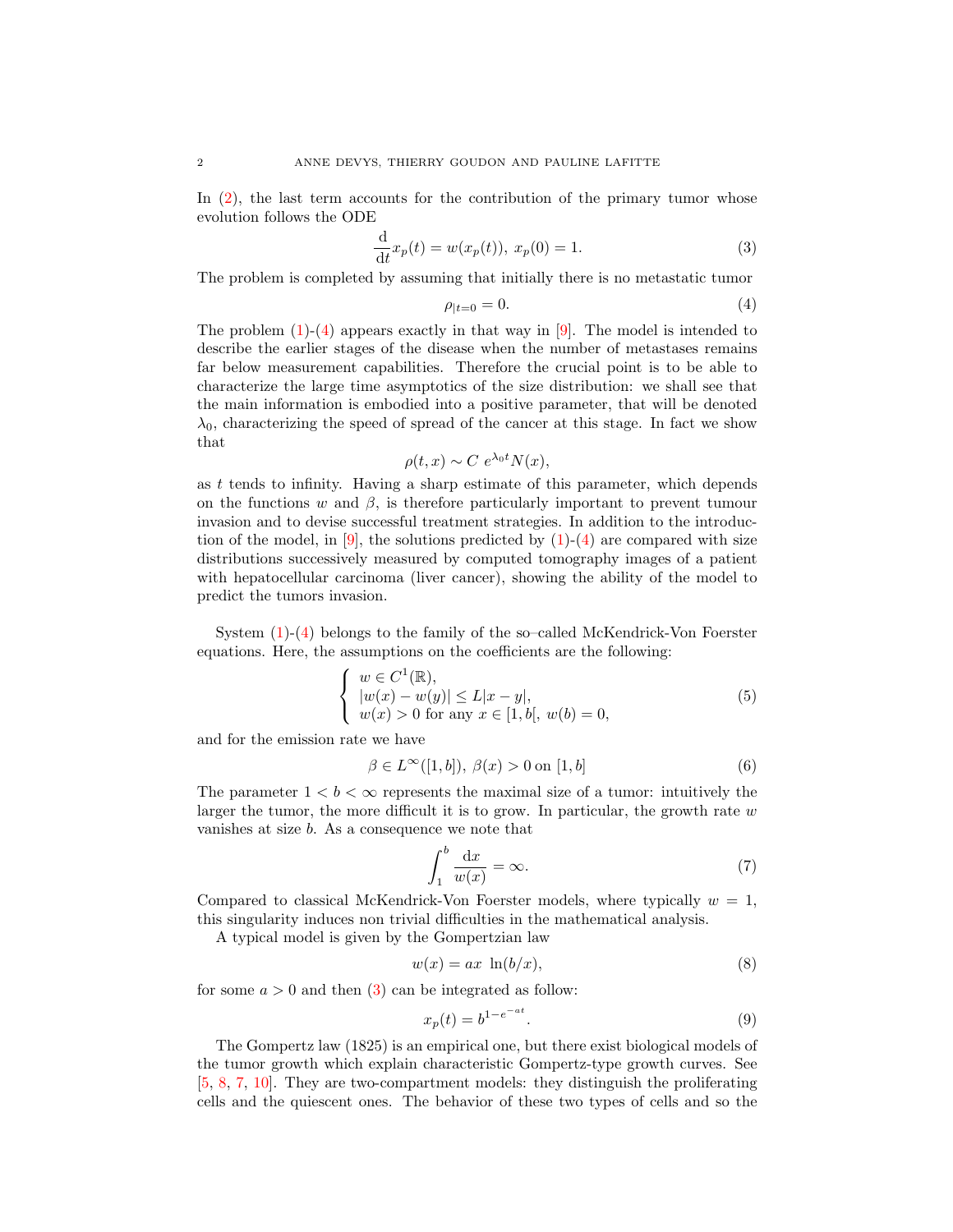inter-compartment transition rate function, depends on the tumor size. In [\[8\]](#page-35-1), it is shown that in the case of a tumor forming a necrotic center the model predicts that the tumor grows monotonically to its ultimate size according to a typical S-shaped Gompertz' curve. We should specify that in those models the cells death is already taken in account.

The expression of the emission rate  $\beta$  depends on the distribution of blood to the tumors: current models are  $\beta(x) = m x^{\alpha}$ . When the tumor is vascular superficially, that is the blood vessels distribute on its surface,  $\alpha$  is assigned to 2/3 because the surface area of the tumor is proportional to  $x^{2/3}$ . On the other hand, when the blood vessel distribution is homogeneous in the tumor,  $\alpha$  is assigned to 1. In this paper,  $\alpha$  is dealt with as a parameter and for numerical simulations we adopt for  $\alpha$ the value obtained in [\[9\]](#page-36-0) by comparison to clinical data ( $\alpha = 0.663$ ).

The mathematical questions we address here can be summarized as follows:

- the definition of the parameter  $\lambda_0 > 0$ , which in the population dynamics context would be interpreted as a Malthusian rate, relies on the resolution of an eigenvalue problem, associated to Equations  $(1)-(2)$  $(1)-(2)$  $(1)-(2)$ . Usually exhibiting a solution to this problem combines the positivity and compactness properties of the underlying operator, through an application of the Krein-Rutman theorem  $[13]$ . However, the fact that w vanishes at some point introduces some singularity (see e.g.  $(7)$ ), and leads to technical difficulties in applying such a method. Hence, we shall use a more direct approach, thanks to a tricky change of unknowns which simplifies the question. We obtain then the asymptotic behavior of the solution by an entropy method, see [\[12\]](#page-36-3).
- the numerical simulation of the problem also presents some interesting difficulties since

- the crucial question relies on a sharp evaluation of the asymptotic trend for large times and it thus requires some care in the numerical scheme we use; - the problem involves physical parameters ranging in an exponentially wide domain: in particular the typical value of b is very large  $(10^{11})$  which makes the use of reasonably refined meshes non affordable.

The paper is organized as follows. At first, we discuss some properties of the PDE [\(1\)](#page-0-0)-[\(4\)](#page-1-0). In particular, we establish the well-posedness of the problem under relevant conditions. We also show that the problem can be reinterpreted as a standard initial boundary value problem, without source term in the boundary condition. Secondly, we detail the corresponding eigenvalue problem. In turn, we discuss the large time asymptotics by using entropy methods, as presented in [\[11\]](#page-36-4) and investigate the convergence rate. Finally, we describe how the problem can be handled numerically, so that we can compare on numerics the solution with the expected profile. It is worth mentioning that a similar program is addressed by D. Barbolosi, A. Benabdallah, F. Hubert and F. Verga [\[2\]](#page-35-3) who use a completely different mathematical toolbox, both on the theoretical level where their proofs rely on semi-group arguments which yield very sharp results and on the numerical level since they use a different scheme based on characteristics (see also [\[1\]](#page-35-4)). We add an Appendix with a discrete approach of the problem and show that  $(1)-(4)$  $(1)-(4)$  $(1)-(4)$  can be derived from a semi-discrete problem.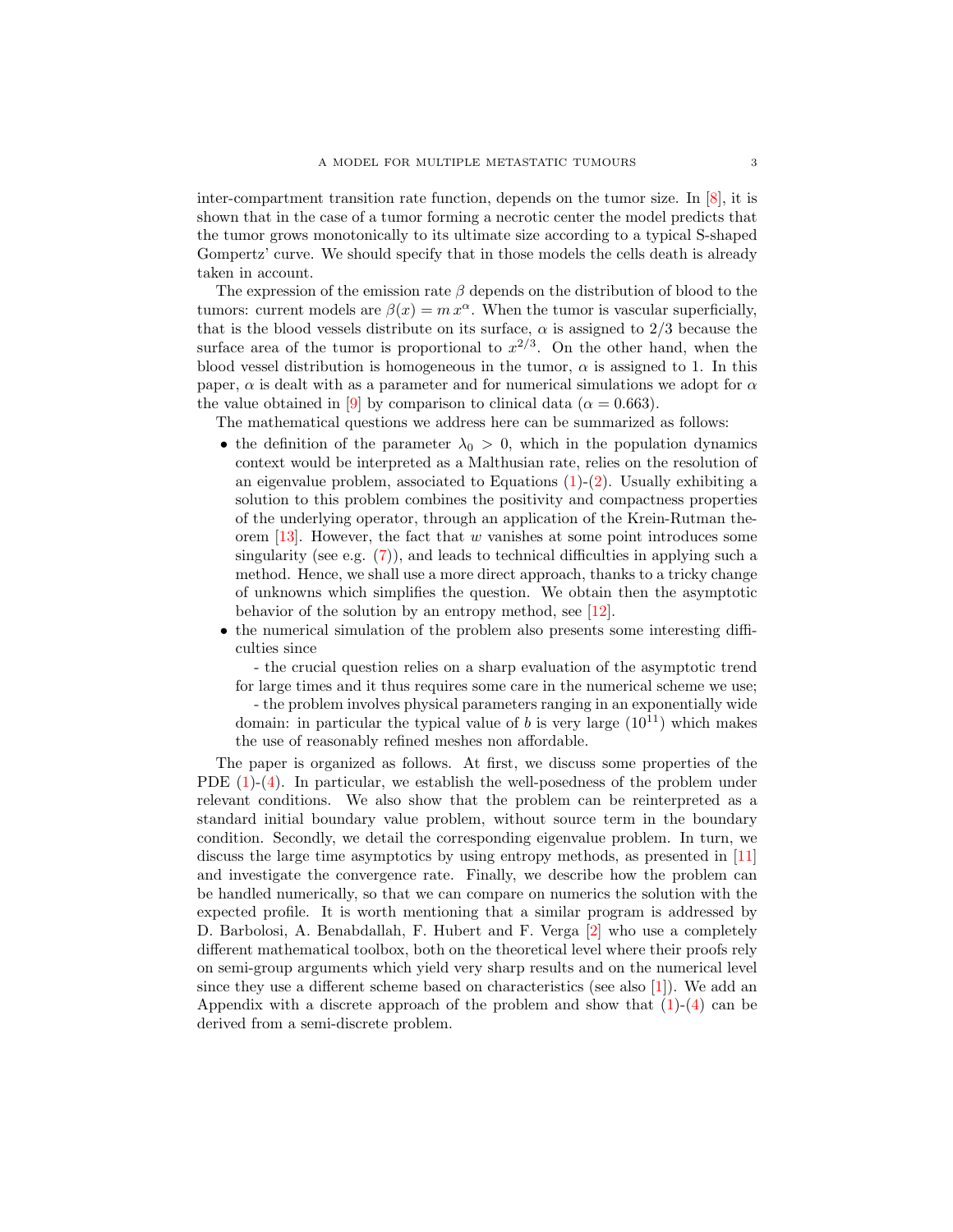## 2. Analysis of the PDE.

2.1. Existence and uniqueness of a solution. Let us start by considering the evolution problem

<span id="page-3-0"></span>
$$
\begin{cases} \partial_t f + \partial_x (wf) = 0, \\ f_{|t=0} = f_0, \end{cases}
$$
\n(10)

where w fulfills [\(5\)](#page-1-3). Since w has a positive value at  $x = 1$ , the problem [\(10\)](#page-3-0) should be augmented with an incoming boundary condition

<span id="page-3-1"></span>
$$
(wf)(t,1) = k(t) \ge 0.
$$
\n(11)

We aim at solving the initial-boundary-value problem  $(10)-(11)$  $(10)-(11)$  $(10)-(11)$ .

To this end, we introduce the characteristics associated to  $w$ , that is the solutions of the autonomous ODE:

<span id="page-3-2"></span>
$$
\frac{d}{dt}X(t,x) = w(X(t,x)), X(0,x) = x.
$$
 (12)

We also set

<span id="page-3-3"></span>
$$
J(-t,x) = \exp\left(-\int_{-t}^{0} w'(X(\sigma,x)) d\sigma\right) = \exp\left(\int_{0}^{t} w'(X(-\sigma,x)) d\sigma\right), \quad (13)
$$

which is the jacobian of the change of variable  $y = X(-t, x)$ , i.e.,  $dy = \partial_x X(-t, x) dx$  $= J(-t, x) dx$ . Finally, we define the exit time function

$$
T_{\star}(x) = \inf \{ t \ge 0, \text{ for any } 0 \le s \le t, X(-s, x) \in (1, b) \}.
$$

In view of [\(5\)](#page-1-3), we have  $X(-T_*(x), x) = 1$  when  $T_*(x)$  is finite. As a matter of fact, we note that

$$
T_{\star}(x) = \int_0^{T_{\star}(x)} \frac{\frac{dX}{ds}(-s, x)}{w(X(-s, x))} ds = \int_1^x \frac{dy}{w(y)},
$$

which tends to  $+\infty$  as x tends to b owing to [\(7\)](#page-1-2).

We integrate [\(10\)](#page-3-0) along the characteristics, so that we get

$$
\frac{\mathrm{d}}{\mathrm{d}s} \left[ \ln \left( f(t+s, X(s,x)) \right) \right] = -w'(X(s,x)).
$$

Finally, we obtain the formula

$$
f(t,x) = f_0(X(-t,x)) J(-t,x) 1 \mathbb{1}_{0 \le t \le T_*(x)} + \frac{k(t - T_*(x))}{w(1)} J(-T_*(x),x) 1 \mathbb{1}_{t \ge T_*(x)}.
$$

For given smooth data  $f_0 \in C^1(\mathbb{R}^+), k \in C^1(\mathbb{R}^+)$ , this formula clearly defines the solution of  $(10)-(11)$  $(10)-(11)$  $(10)-(11)$ . In particular, considering data  $f_0$  supported in [1, b], the support of the solution remains in  $[1, b]$ . Furthermore, it also makes sense in a more general context allowing discontinuous data or even measure valued solutions, through the dual formulation

$$
\int_{1}^{b} \varphi(x) f(t, dx) = \int_{1}^{b} \varphi(X(t, y)) f_{0}( dy) \n+ \int_{1}^{b} \varphi(x) \frac{k(t - T_{\star}(x))}{w(1)} J(-T_{\star}(x), x) 1 \! 1_{t \geq T_{\star}(x)} dx,
$$

which holds for any  $\varphi \in C^1([1, b])$ . The last integral can be rewritten by using the change of variables

$$
s = T_*(x)
$$
,  $x = X(s, 1)$ ,  $dx = w(X(s, 1)) ds$ .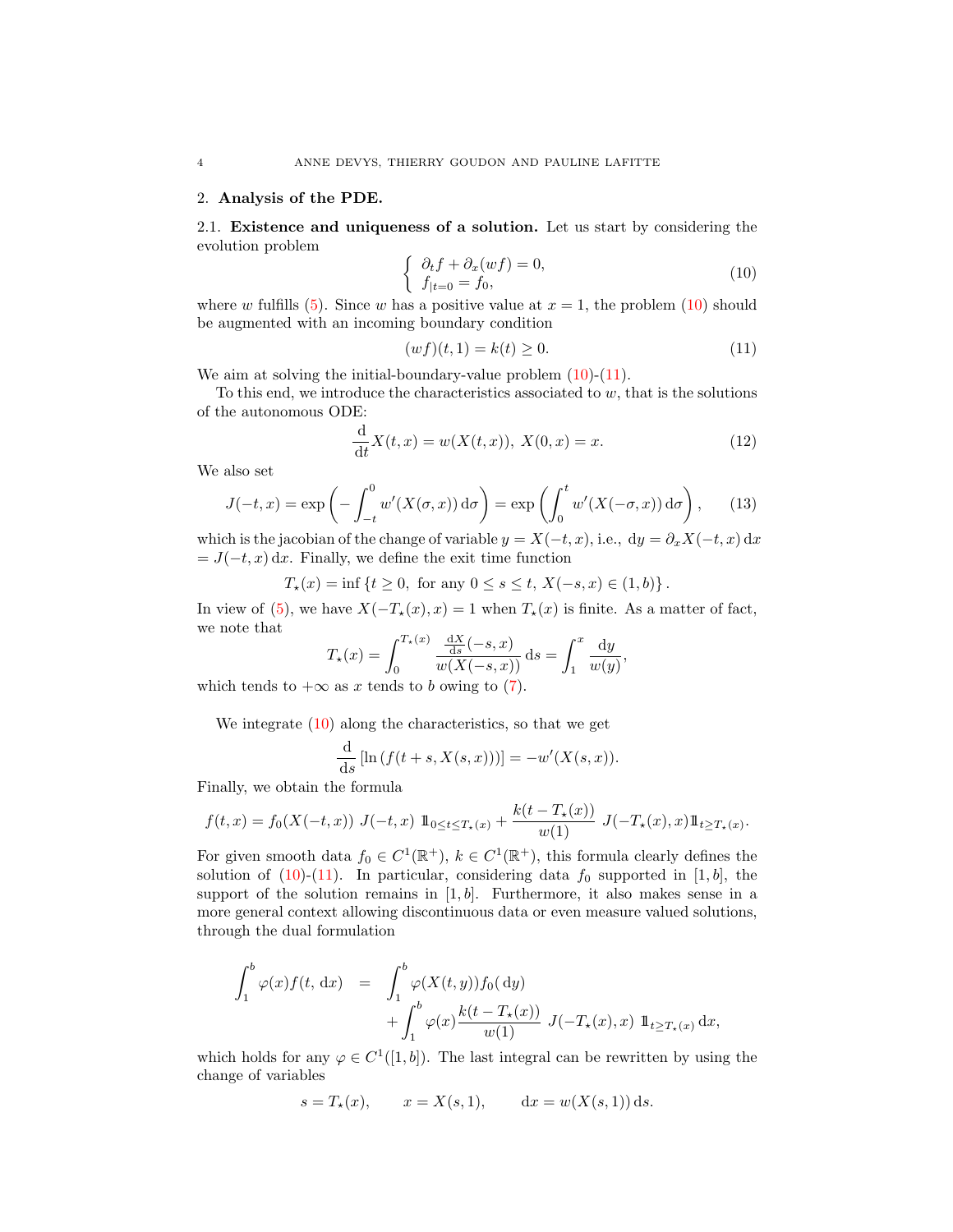We end up with

<span id="page-4-0"></span>
$$
\int_{1}^{b} \varphi(x) f(t, dx) = \int_{1}^{b} \varphi(X(t, y)) f_0(dy) + \int_{0}^{t} \frac{k(t - s)}{w(1)} w \varphi(X(s, 1)) J^{-1}(s, 1) ds.
$$
\n(14)

**Definition 2.1.** Let  $\mathcal{M}^1_+$  the positive cone of bounded measures on [1, b], that is the set of continuous and non negative linear forms on  $C^0([1, b])$ .

For given  $f_0 \in \mathcal{M}^1_+$  and  $k \in L^p(0,T)$  the formula [\(14\)](#page-4-0) defines the unique solution  $f \in C^{0}(0,T; \mathcal{M}^{1}$  – weak –  $\star)$  of [\(10\)](#page-3-0)-[\(11\)](#page-3-1). It means that for any  $\varphi \in C^{0}([1, b])$ , we have

• there exists  $C_T > 0$  such that for any  $0 \le t \le T$ ,  $\left| \int_1^b \varphi(x) f(t, \, \mathrm{d}x) \right| \leq C_T ||\varphi||_{\infty},$ 

• the function  $t \mapsto \int_1^b \varphi(x) f(t, dx)$  is continuous on  $[0, T]$ . We are thus led to the following definition.

<span id="page-4-1"></span>**Definition 2.2.** A measure-valued function  $t \mapsto \rho(t, dx)$  such that

$$
\rho \in L^{\infty}(\mathbb{R}^+;\mathcal{M}_+^1([1,b])) \cap C^0(0,T;\mathcal{M}^1-\text{weak}-\star)
$$

is said a solution of

<span id="page-4-2"></span>
$$
\partial_t \rho + \partial_x (w\rho) = 0,
$$
  
\n
$$
w\rho(t, 1) = \int_1^b \beta(y)\rho(t, dy),
$$
  
\n
$$
\rho|_{t=0} = f_0,
$$
\n(15)

if [\(14\)](#page-4-0) is satisfied for any  $\varphi \in C^0([1, b])$  with  $k(t) = \int_1^b \beta(y)\rho(t, dy) \in C^0(\mathbb{R}^+)$ .

Then, we use a standard fixed point procedure to find the solution of  $(10)-(11)$  $(10)-(11)$  $(10)-(11)$ with the self-consistent boundary condition

$$
k(t) = \int_1^b \beta(y) f(t, dy).
$$

We set the sequence  $(f^{(n)})_{n\in\mathbb{N}}$  defined by:

$$
\partial_t f^{(n+1)} + \partial_x (wf^{(n+1)}) = 0,
$$
  

$$
wf^{(n+1)}(t, 1) = \int_1^b \beta(y) f^{(n)}(t, dy),
$$
  

$$
f_{|t=0}^{(n+1)} = f_0,
$$

and as initial guess we choose

$$
f^{(0)} \equiv 0.
$$

We show that the sequence is non-decreasing and bounded. By induction the sequence  $(f^{(n)})_{n\in\mathbb{N}}$  is non-decreasing; in fact, for any  $\varphi \in C^1([1,b]), \varphi \ge 0$ ,

$$
\int_1^b \varphi(x)(f^{(1)} - f^{(0)})(t, dx) = \int_1^b \varphi(X(t, y))f_0(dy) \ge 0,
$$

and

$$
\int_1^b \varphi(x)(f^{(n+1)} - f^{(n)})(t, dx)
$$
  
= 
$$
\int_0^t ds \left( \int_1^b \beta(y)(f^{(n)} - f^{(n-1)})(t - s, dy) \right) w\varphi(X(s, 1)) \frac{J^{-1}(s, 1)}{w(1)}.
$$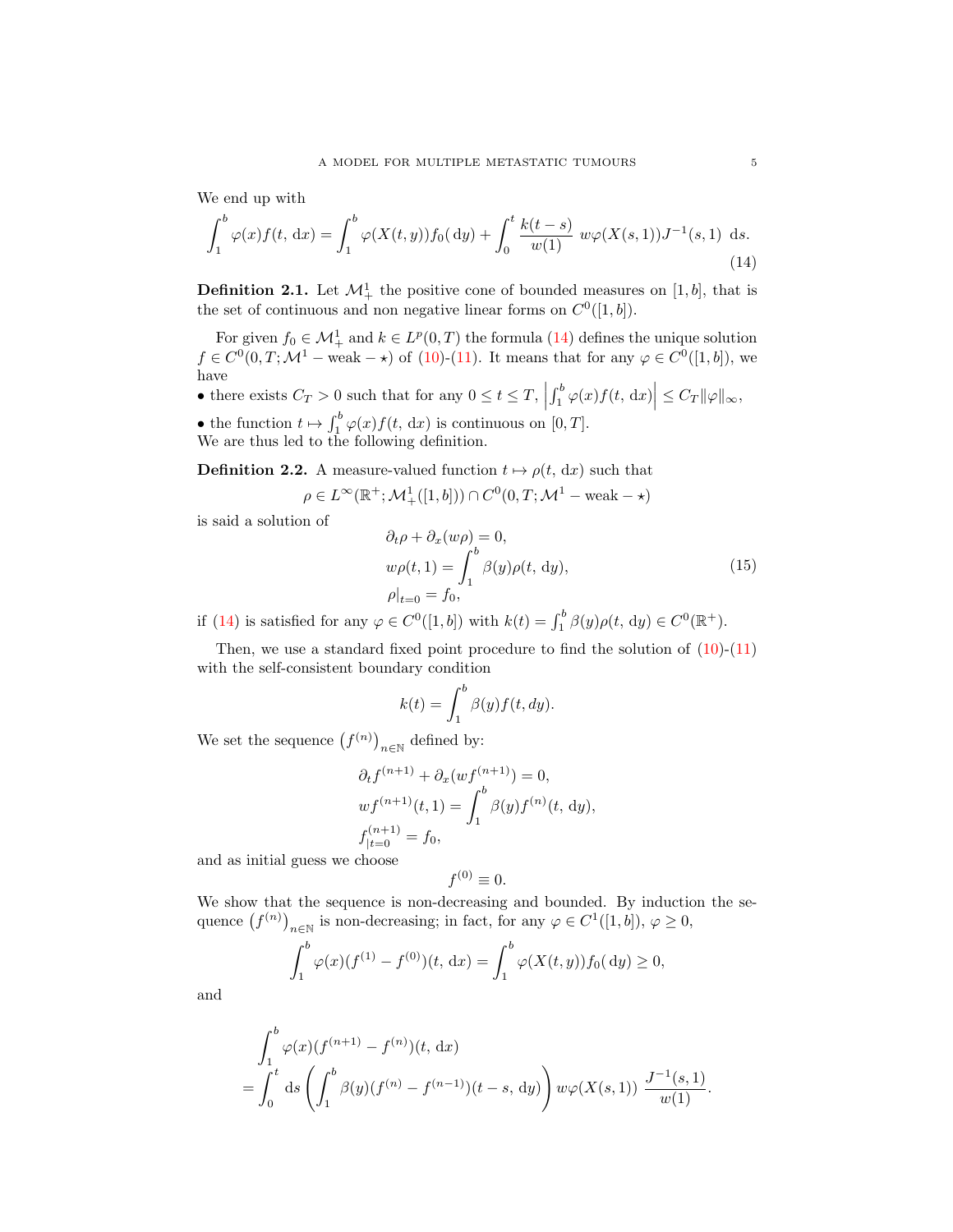So we deduce that  $f^{(n+1)} - f^{(n)} \geq 0$  for any  $n \in \mathbb{N}$ .

We prove the boundeness also by induction; assume that

J.

$$
\forall \varphi \in C^{1}([1, b]), \ ||\varphi||_{\infty} \leq 1, \ \sup_{0 \leq t < \infty} \Big| \int_{1}^{b} \varphi(y) e^{-\mu t} f^{(n)}(t, dy) \Big| \leq M,
$$

where  $\mu > 0$  and  $M > 0$  will be set further on. Then, we have for any test function  $\varphi$  with  $\|\varphi\|_{\infty} \leq 1$ ,

$$
\left| \int_{1}^{b} \varphi(x) f^{(n+1)}(t, dx) e^{-\mu t} \right|
$$
\n
$$
\leq \int_{1}^{b} |f_{0}(dy)| e^{-\mu t}
$$
\n
$$
+ \left| \int_{0}^{t} ds \left( \int_{1}^{b} \beta(y) e^{-\mu(t-s)} f^{(n)}(t-s, dy) \right) w \varphi(X(s, 1)) \frac{J^{-1}(s, 1)}{w(1)} e^{-\mu s} \right|
$$
\n
$$
\leq \int_{1}^{b} |f_{0}(dy)| e^{-\mu t} + \int_{0}^{t} ||\beta||_{\infty} M \frac{||w||_{\infty}}{w(1)} J^{-1}(s, 1) e^{-\mu s} ds.
$$
\n
$$
(16)
$$

Since, according to [\(5\)](#page-1-3)

$$
0 \le J^{-1}(s,0) = \exp\left(\int_s^0 w'(X(\sigma, x)) d\sigma\right) \le \exp(sL),
$$

we have:

$$
\left| \int_{1}^{b} \varphi(x) f^{(n+1)}(t, dx) e^{-\mu t} \right| \leq \int_{1}^{b} |f_0(dy)| e^{-\mu t} + \frac{||\beta||_{\infty} ||w||_{\infty}}{w(1)} \frac{M}{\mu - L}.
$$

We choose  $\mu$  and  $M$  such that

$$
\alpha := \frac{||\beta||_{\infty}||w||_{\infty}}{w(1)(\mu - L)} < 1 \quad \text{and} \quad \frac{\int_1^b |f_0(dy)|}{1 - \alpha} \le M.
$$

Then

$$
\sup_{0\leq t<\infty}\left|\int_1^b\varphi(x)f^{(n+1)}(t,\,\mathrm{d} x)e^{-\mu t}\right|\leq M,
$$

holds for any  $\varphi \in C^1([1, b])$  verifying  $\|\varphi\|_{\infty} \leq 1$ . Therefore, for any  $n \in \mathbb{N}$ , we deduce that

$$
\sup_{0\leq t<\infty}e^{-\mu t}\|f^{(n)}(t)\|_{\mathcal{M}^1}\leq M.
$$

We end the proof by establishing a contraction property. We fix  $\varphi = \beta$ , and we get

$$
0 \leq \int_{1}^{b} \beta(x)(f^{(n+1)} - f^{(n)})(t, dx)e^{-\mu t}
$$
  
\n
$$
= \int_{0}^{t} ds \left( \int_{1}^{b} \beta(x)e^{-\mu(t-s)}(f^{(n)} - f^{(n-1)})(t-s, dy) \right) w\beta(X(s,1))e^{-\mu s} \frac{J^{-1}(s,1)}{w(1)}
$$
  
\n
$$
\leq \sup_{\tau \geq 0} \left( e^{-\mu \tau} \int_{1}^{b} \beta(y)(f^{(n)} - f^{(n-1)})(\tau, dy) \right) \int_{0}^{t} w\beta(X(s,1))e^{-\mu s} \frac{J^{-1}(s,1)}{w(1)} ds
$$
  
\n
$$
\leq \sup_{\tau \geq 0} \left( e^{-\mu \tau} \int_{1}^{b} \beta(y)(f^{(n)} - f^{(n-1)})(\tau, dy) \right) \frac{||w||_{\infty} ||\beta||_{\infty}}{w(1)(\mu - L)}
$$
  
\n
$$
\leq \alpha \sup_{\tau \geq 0} \left( e^{-\mu \tau} \int_{1}^{b} \beta(y)(f^{(n)} - f^{(n-1)})(\tau, dy) \right),
$$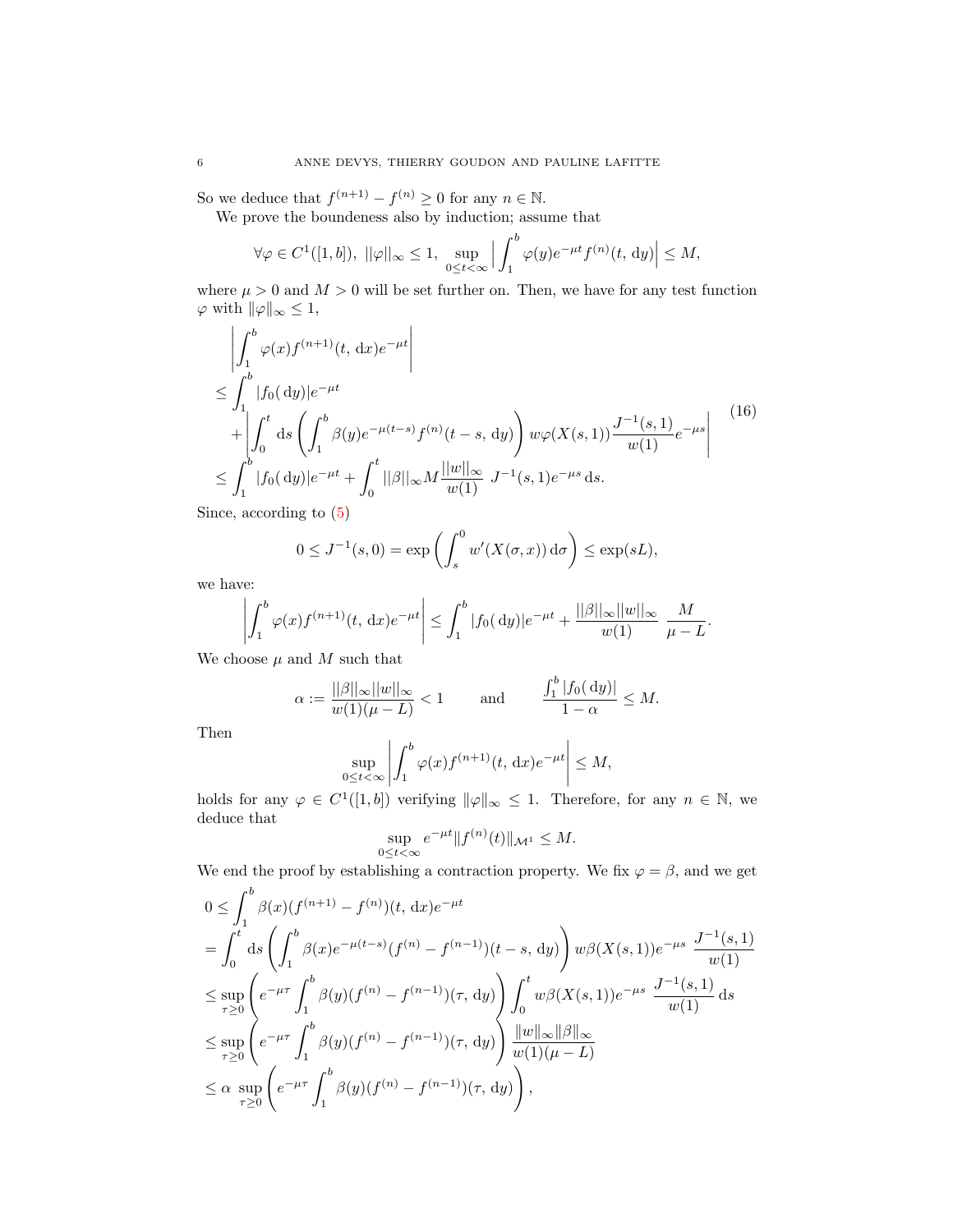where, by definition,  $0 < \alpha < 1$ . Hence, the sequence  $(f^{(n)})_{n \in \mathbb{N}}$  converges and the limit fulfills the requirements of Definition [2.2.](#page-4-1)

**Theorem 2.3.** Assume [\(5\)](#page-1-3)-[\(6\)](#page-1-4). Let  $f_0 \in M^1_+$ . Then, there exists a unique solution of [\(15\)](#page-4-2) in the sense of Definition [2.2.](#page-4-1)

Remark 1. The proof also shows that if the initial data is absolutely continuous with respect to the Lebesgue measure, then the solution is absolutely continuous with respect to the Lebesgue measure too.

At first look, this statement does not fit the resolution of the original system [\(1\)](#page-0-0)-[\(4\)](#page-1-0). However, we note that  $\delta(x = X(t, 0))$  satisfies [\(14\)](#page-4-0) with  $f_0 = \delta(x = 1)$  and  $k = 0$ . Accordingly we show that  $\rho$  satisfies [\(10\)](#page-3-0)-[\(11\)](#page-3-1) with  $k(t) = \int_1^b \beta \rho(t, dx)$  +  $\beta(X(t,0))$  and  $f_0 = 0$  iff  $f = \rho + \delta(x = X(t,0))$  satisfies  $(10)-(11)$  $(10)-(11)$  $(10)-(11)$  with  $k(t) =$  $\int_1^b \beta \rho(t, dx)$  and  $f_0 = \delta(x = 1)$ . This remark shows that [\(1\)](#page-0-0)-[\(4\)](#page-1-0) is equivalent to [\(15\)](#page-4-2) with initial data  $\delta(x=1)$ . Note however that the interpretation is slightly changed since  $\rho$  represents secondary tumors only, while f represents the primary and secondary tumors.

**Corollary 1.** Assume  $(5)-(6)$  $(5)-(6)$  $(5)-(6)$ . Then, there exists a unique solution in the set  $L^{\infty}(\mathbb{R}^+;\mathcal{M}^1_+([1,b])) \cap C^0(\mathbb{R}^+;\mathcal{M}^1_+ - weak - \star))$  to [\(1\)](#page-0-0)-[\(4\)](#page-1-0).

<span id="page-6-1"></span>2.2. A generational point of view. The total population of metastasis is composed of the daughters, the granddaughters, the great-granddaughters, etc. of the primary tumor, hence the total population of metastasis can be structured by the rank in the line of descent from the primary tumor and the total density of population can be seen as the sum of the density of each of these sub-populations. Let us denote by  $\rho_n$  the density of the population of rank n in the line of descent. Then  $\rho_1$  will denote the population of the daughter-metastasis of the primary tumor. We have the following recursion:

$$
\partial_t \rho_{n+1} + \partial_x (w \rho_{n+1}) = 0,\tag{17a}
$$

$$
\rho_{n+1}|_{t=0} = 0,\t(17b)
$$

$$
w(1)\rho_{n+1}(t,1) = \int_1^b \beta(x)\rho_n(t,x) \,dx,\tag{17c}
$$

with the initialization:

$$
\partial_t \rho_1 + \partial_x (w \rho_1) = 0,
$$
  
\n
$$
\rho_1 \big|_{t=0} = 0,
$$
  
\n
$$
w(1)\rho_1(t, 1) = \beta(x_p(t)),
$$

where  $x_p$  is defined in [\(3\)](#page-1-1). We set then

<span id="page-6-0"></span>
$$
\rho = \sum_{n=1}^{\infty} \rho_n.
$$
\n(18)

A proof very similar to the previous one, justifies the convergence of the series and shows that  $\rho$  defined in [\(18\)](#page-6-0) is solution of [\(1\)](#page-0-0)-[\(4\)](#page-1-0). We refer to the fifth section for numerical simulations and a discussion on the contribution of each generation in the total population density.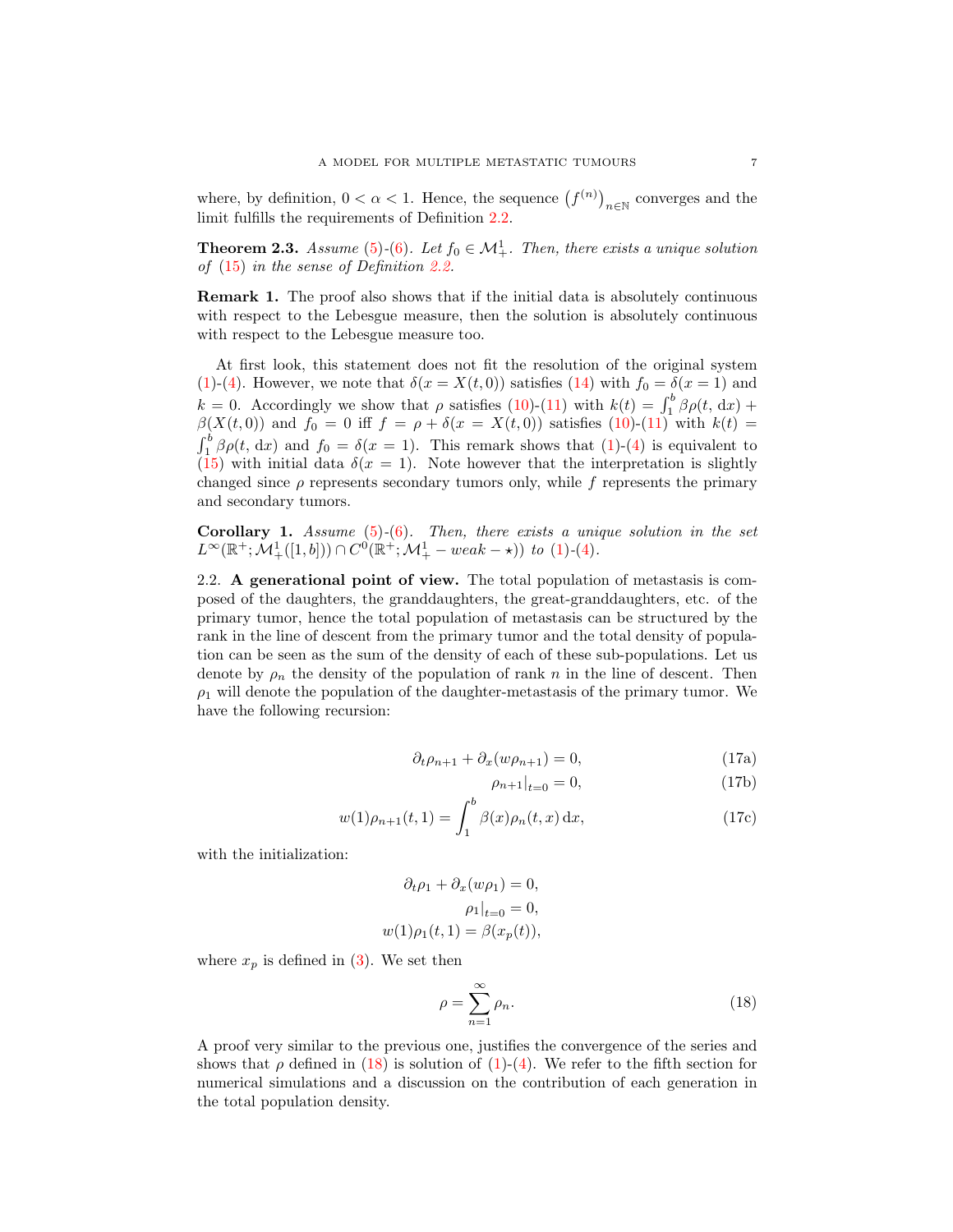<span id="page-7-0"></span>3. Eigenproblem. In this section we are concerned with the eigenproblem associated to [\(15\)](#page-4-2). We aim at establishing the existence of a unique positive eigenvalue associated to a positive eigenvector and dual eigenvector, namely we seek  $(\lambda_0, N, \Phi)$ satisfying

$$
\frac{\partial}{\partial x} \left( N(x)w(x) \right) + \lambda_0 N(x) = 0, \tag{19a}
$$

$$
w(1)N(1) = \int_{1}^{b} \beta(y)N(y) \, dy,
$$
\n(19b)

$$
-w(x)\frac{\partial}{\partial x}\Phi(x) + \lambda_0 \Phi(x) = \Phi(1)\beta(x),\tag{19c}
$$

$$
\lambda_0 > 0
$$
,  $N \ge 0$ ,  $\Phi \ge 0$ ,  $\int_1^b N \Phi \, dx = 1$ ,  $\int_1^b N \, dx = 1$ . (19d)

**Theorem 3.1.** There exists a unique  $\lambda_0 > 0$  and  $(N, \Phi) \in L^1([1, b]) \times L^{\infty}([1, b])$ satisfying  $(19a)-(19d)$  $(19a)-(19d)$  $(19a)-(19d)$ .

*Proof.* We start by studying [\(19a\)](#page-7-0)-[\(19b\)](#page-7-2). We set the change of variable:  $x = x_p(t)$ , where  $x_p$  is defined by [\(3\)](#page-1-1), and we define

<span id="page-7-5"></span><span id="page-7-2"></span><span id="page-7-1"></span>
$$
U(t) = (wN)(x_p(t)).
$$

Then  $(19a)-(19b)$  $(19a)-(19b)$  $(19a)-(19b)$  recasts as

<span id="page-7-4"></span>
$$
\begin{cases}\n\partial_t U + \lambda_0 U = 0, \\
U(0) = \int_0^\infty B(t)U(t) dt,\n\end{cases}
$$
\n(20)

where  $B(t) = \beta(x_p(t))$ . This mere ODE can be integrated and we get

<span id="page-7-3"></span>
$$
U(t) = e^{-\lambda_0 t} \int_0^\infty B(s) U(s) \, \mathrm{d}s. \tag{21}
$$

We have  $\int_0^\infty BU \, ds \neq 0$ : indeed if  $\int_0^\infty BU \, ds = 0$ , then, due to the non degeneracy condition [\(6\)](#page-1-4),  $U \equiv 0$  and U can not be a eigenvector. We multiply [\(21\)](#page-7-3) by B and integrate:

$$
\int_0^\infty B(t)U(t) dt = \int_0^\infty B(t)e^{-\lambda_0 t} dt \cdot \int_0^\infty B(s)U(s) ds.
$$

Since  $\int_0^\infty BU \, ds \neq 0$ , we deduce that

$$
\int_0^\infty B(t)e^{-\lambda_0 t} dt = 1.
$$

We set

$$
F(\mu) := \int_0^\infty B(t)e^{-\mu t} dt.
$$

Clearly, F is decreasing and we note that  $F(\infty) = 0$  since B is bounded, and

$$
F(0) = \int_0^\infty B(t) dt = \int_1^b \frac{\beta(x)}{w(x)} dx = +\infty,
$$

(see [\(7\)](#page-1-2)). We conclude that

<span id="page-7-6"></span>
$$
\exists! \lambda_0 \in (0, \infty) \text{ s.t. } F(\lambda_0) = 1,
$$
 (22)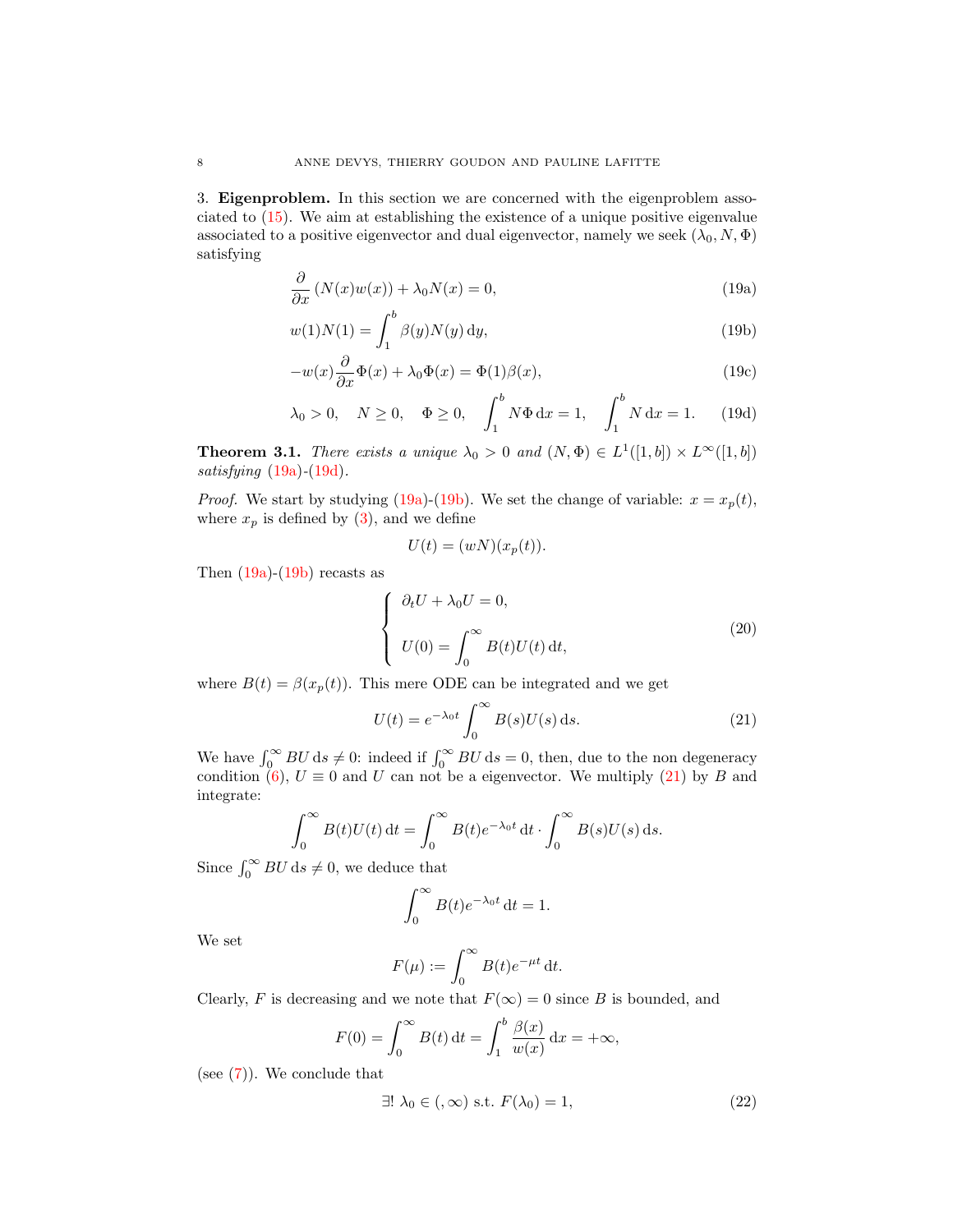and, according to [\(21\)](#page-7-3),  $U(t) = U(0)e^{-\lambda_0 t}$  is a solution of [\(20\)](#page-7-4) associated to the eigenvalue  $\lambda_0$ .

Next, we check that the eigenspace associated to  $\lambda_0$  is of dimension one. Let  $v(t)$ be another eigenvector associated to  $\lambda_0$ . Since we can write

$$
v(t) = CU(t) + \bar{v}(t),
$$

where  $\bar{v}$  is such that  $\int_0^\infty \bar{v}(t)U(t) dt = 0$ , we can assume that  $\int_0^\infty e^{-\lambda_0 s}v(s) ds = 0$ . Moreover, we seek v in  $W^{1,1}(\mathbb{R}^+)$  and assume  $v \neq 0$ . Then, we have

$$
\int_0^\infty v'(s) ds = -v(0)
$$
  
=  $\left[ e^{-\lambda_0 t} v(t) \right]_0^\infty = \int_0^\infty \left( -\lambda_0 e^{-\lambda_0 t} v(t) + e^{-\lambda_0 t} v'(t) \right) dt$   
=  $-2\lambda_0 \int_0^\infty e^{-\lambda_0 t} v(t) dt = 0.$ 

However, [\(20\)](#page-7-4) implies that

$$
\int_0^{\infty} v'(s) ds = -v(0) = -\int_0^{\infty} B(s)v(s) ds,
$$

which yields a contradiction since  $\int_0^\infty B(s)v(s) ds \neq 0$  otherwise v would be iden-tically 0 by [\(21\)](#page-7-3). We conclude that the eigenspace associated to  $\lambda_0$  is Span $\{t \mapsto$  $e^{-\lambda_0 t}$ . Coming back to the original variables yields

<span id="page-8-0"></span>
$$
N(x) = \frac{U(0)}{a \ln b} \frac{1}{x} \left( 1 - \frac{\ln x}{\ln b} \right)^{\lambda_0/a - 1},
$$
\n(23)

which is integrable since  $\frac{\lambda_0}{a} - 1 > -1$  (but the behavior for x next to b depends on the sign of  $\frac{\lambda_0}{a} - 1$ ).

Turning now to the dual problem [\(19c\)](#page-7-5), we set again the change of variable  $x = x_p(t)$ , and we get for  $\Psi(t) = \Phi(x_p(t))$ ,

$$
-\frac{\partial \Psi}{\partial t} + \lambda_0 \Psi = \Psi(0)B(t),
$$

where  $\lambda$  is defined by [\(22\)](#page-7-6), which means that:

$$
\Psi(t) = e^{\lambda_0 t} \Psi(0) \left[ 1 - \int_0^t B(u) e^{-\lambda_0 u} du \right].
$$

Since, according to [\(22\)](#page-7-6),  $\int_0^\infty B(u)e^{-\lambda_0 u} du = 1$  and  $B(u)e^{-\lambda_0 u} > 0$ , we have  $\Psi > 0$ when  $\Psi(0) > 0$ . Moreover, we have

$$
\Psi(t) = \Psi(0) \int_t^{\infty} B(u)e^{-\lambda_0(u-t)} du \leq \frac{\Psi(0)\|\beta\|_{\infty}}{\lambda_0}.
$$

This shows that  $\Psi$  is bounded, so  $\Phi \in L^{\infty}([1, b])$ . To satisfy the normalization conditions, we choose convenient constants  $U(0)$  and  $\Psi(0)$ .  $\Box$ 

4. General relative entropy and asymptotic behavior. The general relative entropy method is currently used for McKendrick-Von Foerster equations (see [\[11\]](#page-36-4)) to find a priori bounds and to describe the asymptotic behavior of the solution. It is based on the eigenproblem described before.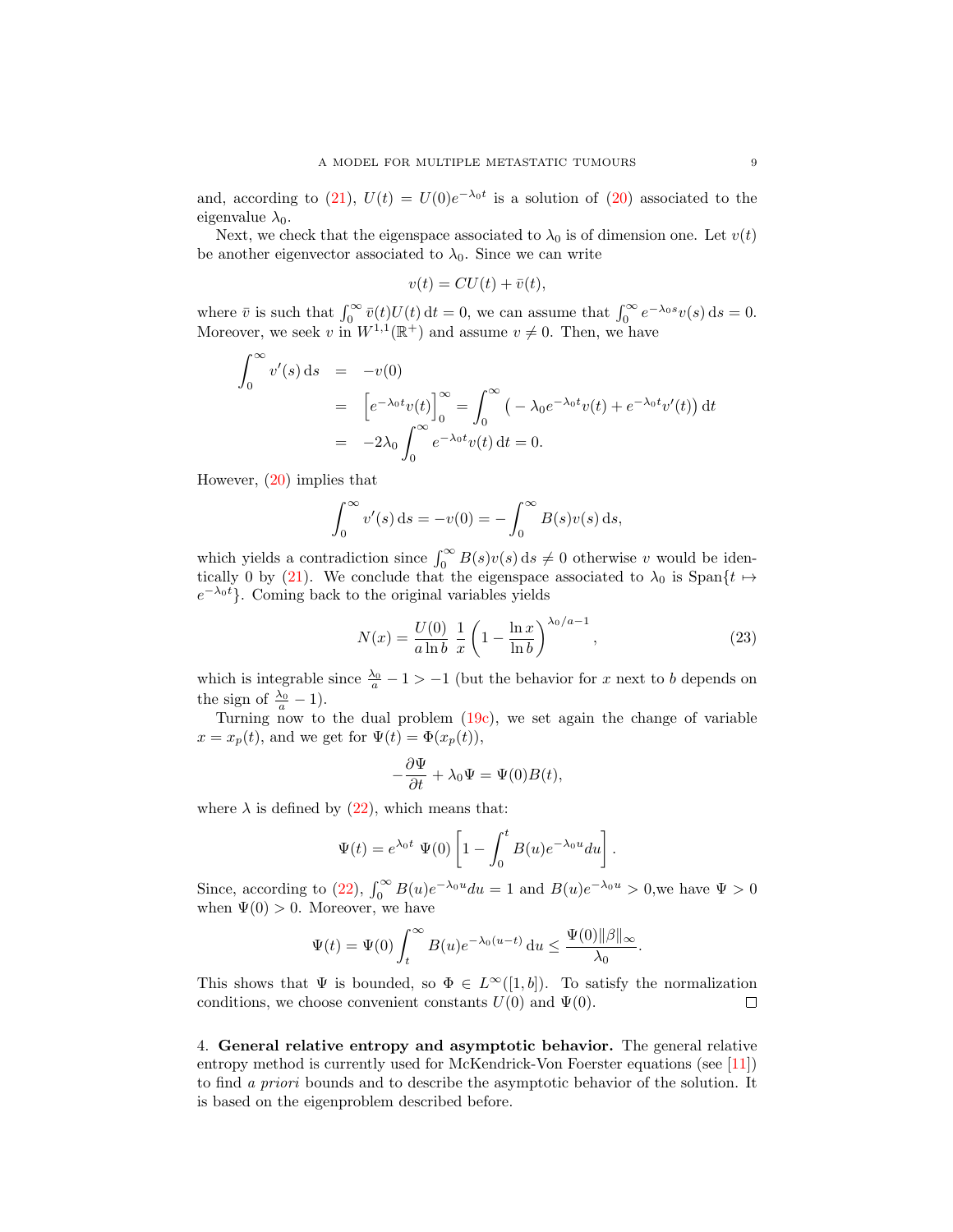# 4.1. Conservation law and general relative entropy.

<span id="page-9-1"></span>**Theorem 4.1.** Let  $(N, \lambda_0, \Phi)$  be a solution of the problem [\(19a\)](#page-7-0)-[\(19d\)](#page-7-1), then for any  $\rho(0, \cdot) \geq 0$  and any  $\rho(t, \cdot)$  solution of [\(15\)](#page-4-2) with initial data  $\rho(0, \cdot) \in L^{\infty}\left([1, b], \frac{dx}{N}\right)$ ,

1. we have the conservation law

<span id="page-9-3"></span>
$$
\int_{1}^{b} \Phi(x)\rho(t,x)e^{-\lambda_0 t} dx = \int_{1}^{b} \Phi(x)\rho(0,x) dx,
$$
\n(24)

2. for any convex function  $H$ , the general relative entropy defined as

<span id="page-9-0"></span>
$$
\frac{\mathrm{d}}{\mathrm{d}t} \int_{1}^{b} \Phi(x) N(x) H\left(\frac{\rho(t,x)e^{-\lambda_0 t}}{N(x)}\right) \mathrm{d}x := -D_H,
$$
\n(25)

with

<span id="page-9-2"></span>
$$
-D_H = w(1)N(1)\Phi(1)
$$
  
 
$$
\times \left[ H\left(\int_1^b \frac{\rho(t,x)e^{-\lambda_0 t}}{N(x)} d\mu(x)\right) - \int_1^b H\left(\frac{\rho(t,x)e^{-\lambda_0 t}}{N(x)}\right) d\mu(x)\right],
$$
 (26)

where

$$
d\mu(x) = \frac{\beta(x)N(x)}{w(1)N(1)} dx,
$$

is non positive.

Proof. Remark first that the conservation law can be obtained from the entropy formula, by choosing  $H(x) = x$ , since  $-D<sub>H</sub>$  is zero in this case. In order to obtain [\(25\)](#page-9-0) we develop its left hand side:

$$
-D_{H} = \frac{d}{dt} \int_{1}^{b} \Phi(x)N(x)H\left(\frac{\rho(t,x)e^{-\lambda_{0}t}}{N(x)}\right) dx,
$$
  
\n
$$
= \int_{1}^{b} \Phi N\left[\partial_{t}\rho\frac{e^{-\lambda_{0}t}}{N} - \lambda N\frac{\rho e^{-\lambda_{0}t}}{N^{2}}\right]H'\left(\frac{\rho e^{-\lambda_{0}t}}{N}\right) dx,
$$
  
\n
$$
= \int_{1}^{b} \Phi N\left[-\partial_{x}(w\rho)\frac{e^{-\lambda_{0}t}}{N} + \partial_{x}(wN)\frac{\rho e^{-\lambda_{0}t}}{N^{2}}\right]H'\left(\frac{\rho e^{-\lambda_{0}t}}{N}\right) dx,
$$
  
\n
$$
= \int_{1}^{b} \Phi N\left[-w(\partial_{x}\rho)\frac{e^{\lambda_{0}t}}{N} + (\partial_{x}N)w\frac{\rho e^{-\lambda_{0}t}}{N^{2}}\right]H'\left(\frac{\rho e^{-\lambda_{0}t}}{N}\right) dx,
$$
  
\n
$$
= -\int_{1}^{b} \Phi N w \partial_{x}\left(\frac{\rho e^{-\lambda_{0}t}}{N}\right)H'\left(\frac{\rho e^{\lambda_{0}t}}{N}\right) dx,
$$
  
\n
$$
= w(1)\Phi(1)N(1)H\left(\frac{\rho(t,1)e^{-\lambda_{0}t}}{N(1)}\right) - \int_{1}^{b} \Phi(1)\beta N H\left(\frac{\rho e^{-\lambda_{0}t}}{N}\right) dx,
$$
  
\n
$$
= w(1)N(1)\Phi(1)\left[H\left(\int_{1}^{b} \frac{\rho(t,x)e^{-\lambda_{0}t}}{N(x)} d\mu(x)\right)
$$
  
\n
$$
- \int_{1}^{b} H\left(\frac{\rho(t,x)e^{-\lambda_{0}t}}{N(x)}\right) d\mu(x)\right].
$$

Therefore  $D_H$  is non negative by virtue of the Jensen Lemma since  $H$  is convex and  $d\mu$  is a probability measure.  $\Box$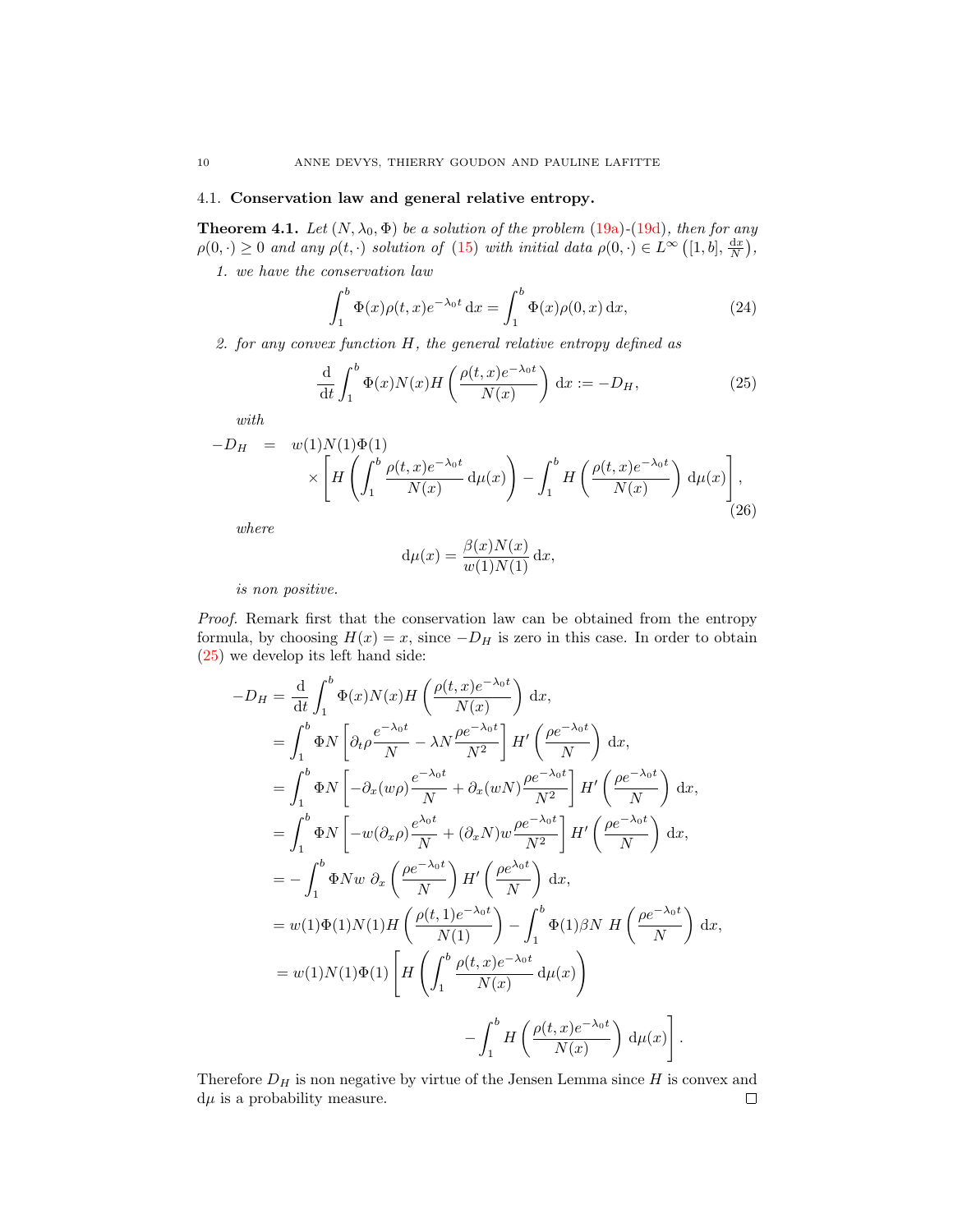<span id="page-10-2"></span>**Proposition 1.** For  $H(x) = x^2$ ,  $D_H$  vanishes iff  $\frac{\rho(t, \cdot)e^{-\lambda_0 t}}{N(\cdot)} = C(t)$  does not depend on x.

*Proof.* It is a consequence of the equality case in the Cauchy–Schwarz inequality.  $\square$ 

4.2. Boundedness properties. We deduce from the fact that entropy is decreasing some *a priori* bounds, according to  $[12]$ ,  $[11]$ . In fact, by using Theorem [4.1,](#page-9-1) we get:

•  $L^{\infty}$  bound: Let  $C \geq 0$ . Then, choosing  $H(x) = (x - C)^{+}$  which is convex non negative, we get

<span id="page-10-1"></span>
$$
\rho(0,\cdot) \le CN(\cdot) \implies \forall t \ge 0, \quad \rho(t,\cdot)e^{-\lambda_0 t} \le CN(\cdot). \tag{27}
$$

• L<sup>∞</sup> bound: Let  $c \ge 0$ . Choosing  $H(x) = (c - x)^{+}$  which is convex non negative, we get in the same way

$$
\rho(0, \cdot) \ge cN(\cdot) \implies \forall t \ge 0, \quad \rho(t, \cdot)e^{-\lambda_0 t} \ge cN(\cdot). \tag{28}
$$

• L<sup>p</sup> bound.: Choosing  $H(x) = |x|^p$  which is convex non negative, we finally get

<span id="page-10-0"></span>
$$
\frac{\rho(0,\cdot)}{N(\cdot)} \in L^p([0,b], N\Phi \,dx) \implies \forall t \ge 0, \quad \frac{\rho(t,\cdot)e^{-\lambda_0 t}}{N(\cdot)} \in L^p([0,b], N\Phi \,dx) \tag{29}
$$

and

$$
\forall t \geq 0, \quad \int_1^b \left( \frac{\rho(t,x)e^{-\lambda_0 t}}{N(x)} \right)^p N(x)\Phi(x) \, \mathrm{d}x \ \leq \ \int_1^b \left( \frac{\rho(0,x)}{N(x)} \right)^p N(x)\Phi(x) \, \mathrm{d}x.
$$

4.3. Asymptotic behavior. In this Section, we investigate the large time asymptotics. We describe first tha asymptotic behaviour and then we detail the convergence rate to the asymptotic.

### 4.3.1. Long time asymptotic.

<span id="page-10-3"></span>**Theorem 4.2.** For any  $\rho(0, \cdot) \ge 0$  such that  $\frac{\rho(0, \cdot)}{N(\cdot)} \in L^{\infty} \cap L^{2}([0, b], N\Phi \,dx)$  and any  $\rho(t, \cdot)$  solution of [\(15\)](#page-4-2) with initial data  $\rho(0, \cdot)$  then the following convergence

<span id="page-10-4"></span>
$$
\frac{\rho(\cdot,t)e^{-\lambda_0 t}}{N(\cdot)} \xrightarrow[t \to \infty]{} \int_1^b \Phi(x)\rho(0,x) \, \mathrm{d}x,\tag{30}
$$

holds in  $L^{\infty} \cap L^2([0, b], N\Phi \,dx)$  as t tends to  $\infty$ .

The proof is based on the entropy dissipation, still following the approach of [\[12\]](#page-36-3); for a similar result obtained by using semi-group techniques, we refer to [\[2\]](#page-35-3).

Notation. In this section, given  $T \geq 0$ , we will use the following notations:

$$
-D_{H,T}(t) = \int_1^b H\left(\frac{\rho(t+T,x)e^{-\lambda_0(t+T)}}{N(x)}\right) d\mu(x)
$$

$$
-H\left(\int_1^b \frac{\rho(t+T,x)e^{-\lambda_0(t+T)}}{N(x)} d\mu(x)\right)
$$

and

$$
v_T(t,x) = \rho(t+T,x)e^{-\lambda_0(t+T)}.
$$

We start by proving the following lemma: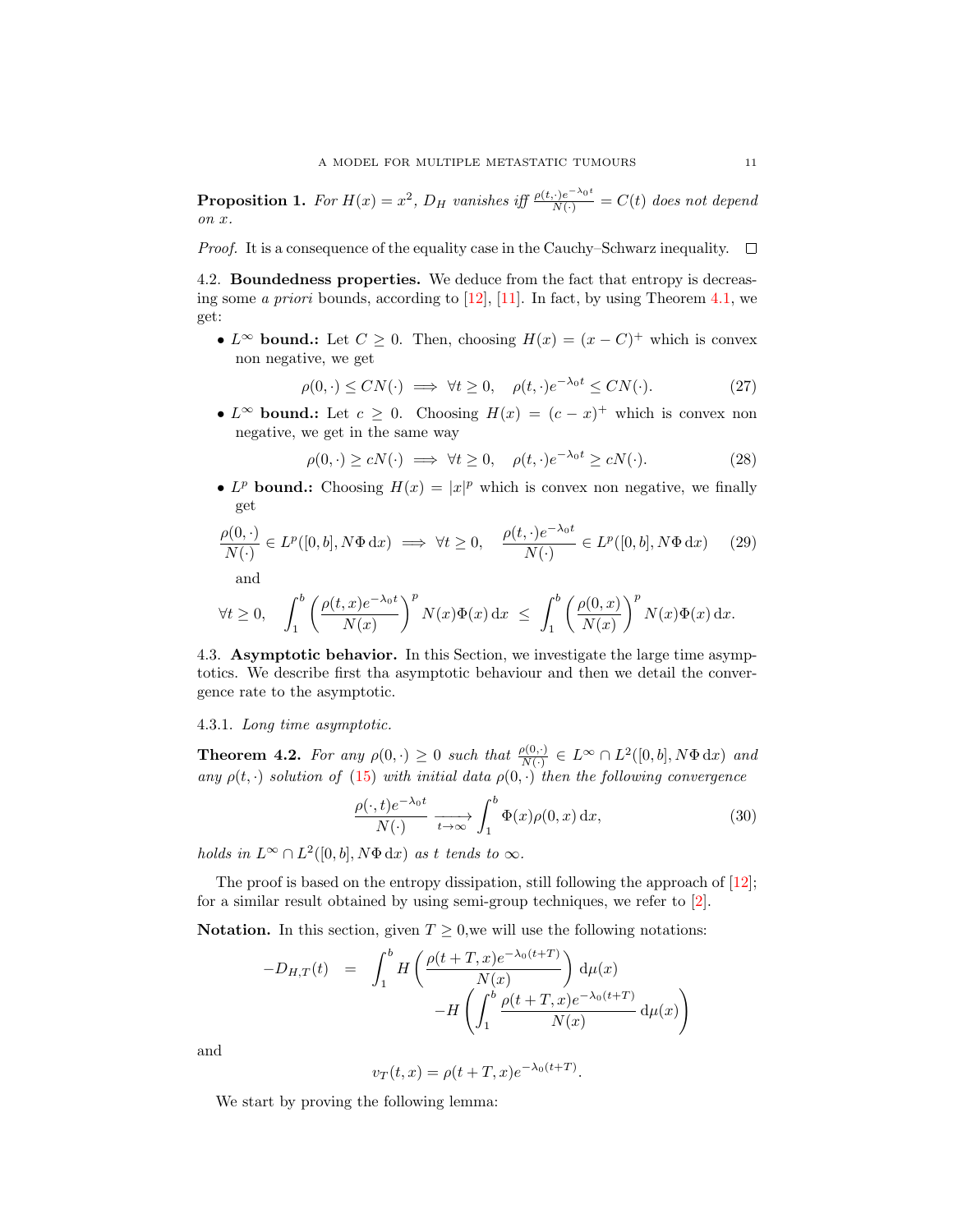<span id="page-11-2"></span>**Lemma 4.3.** For any convex function  $H$ , we have

<span id="page-11-1"></span>
$$
\forall t \ge 0, \quad \lim_{T \to \infty} \int_0^t D_{H,T}(s) \, \mathrm{d}s = 0. \tag{31}
$$

*Proof.* Writing [\(25\)](#page-9-0)-[\(26\)](#page-9-2) at time  $t = s + T$  yields for any  $T \geq 0$ 

$$
\frac{\mathrm{d}}{\mathrm{d}s} \int_1^b \Phi(x)N(x)H\left(\frac{\rho(s+T,x)e^{-\lambda_0(s+T)}}{N(x)}\right) \mathrm{d}x + w(1)\Phi(1)N(1)D_{H,T}(s) = 0.
$$

By integration over  $s \in (0, t)$ , we get:

$$
\int_{1}^{b} \Phi(x)N(x)H\left(\frac{\rho(t+T,x)e^{-\lambda_{0}(t+T)}}{N(x)}\right) dx + w(1)\Phi(1)N(1)\int_{0}^{t} D_{H,T}(s) ds
$$
\n
$$
= \int_{1}^{b} \Phi(x)N(x)H\left(\frac{\rho(T,x)e^{-\lambda_{0}T}}{N(x)}\right) dx.
$$
\n(32)

Since

<span id="page-11-0"></span>
$$
t \mapsto \int_1^b \Phi(x)N(x)H\left(\frac{\rho(t,x)e^{-\lambda_0 t}}{N(x)}\right) dx
$$

is non increasing and positive, it has a limit as  $t$  tends to infinity. Passing to the limit  $T \to \infty$  in [\(32\)](#page-11-0), we get [\(31\)](#page-11-1). П

In what follows, we fix  $H(x) = x^2$ . According to Lemma [4.3,](#page-11-2) we have:

<span id="page-11-3"></span>
$$
\lim_{T \to \infty} \int_0^t \left[ \int_1^b \left( \frac{v_T(s,x)}{N} \right)^2 d\mu(x) - \left( \int_1^b \frac{v_T(s,x)}{N} d\mu(x) \right)^2 \right] ds = 0. \tag{33}
$$

Next, we shall investigate the passage to the limit in both integrals arising in [\(33\)](#page-11-3).

<span id="page-11-4"></span>**Lemma 4.4.** Assume that  $\frac{\rho(0, \cdot)}{N(\cdot)} \in L^2([0, b], N\Phi \, dx)$  then for any  $t \geq 0$  it exists a sequence  $(T_n)_n \to \infty$  and  $v \in L^{\infty}([0,t], L^2([1,b], \frac{\Phi}{N}))$  such that

$$
\liminf_{T_n \to \infty} \int_0^t \int_1^b \left( \frac{v_{T_n}(s,x)}{N(x)} \right)^2 d\mu(x) ds \ge \int_0^t \int_1^b \left( \frac{v(s,x)}{N(x)} \right)^2 d\mu(x) ds.
$$

*Proof.* According to [\(29\)](#page-10-0),  $\left(v_T(s, \cdot)\right)$  $\sqrt{\Phi(\cdot)}$  $N(\cdot)$  $\setminus$ is bounded in  $L^2((0,t) \times (1,b))$ , uniformly with respect to  $T \geq 0$ . Therefore, by the Banach-Alaoglu theorem, there

exists a sequence  $(T_n)_n$  and  $v \in L^2((0,t) \times (1,b), \frac{\Phi(\cdot)}{N(\cdot)})$  $\frac{\Phi(\cdot)}{N(\cdot)}$  dx ds) such that

$$
v_{T_n}\sqrt{\frac{\Phi}{N}} \rightharpoonup v\sqrt{\frac{\Phi}{N}},
$$

where the convergence holds weakly in  $L^2((0,T) \times (1,b))$ . Moreover, we have

$$
\int_0^t \int_1^b v_{T_n}^2(s,x) \frac{\beta(x)}{N(x)} dx ds = \int_0^t \int_1^b \left( v_{T_n}(s,x) \sqrt{\frac{\Phi(x)}{N(x)}} \right)^2 \frac{\beta(x)}{\Phi(x)} dx ds,
$$
  

$$
\geq \int_0^t \int_1^b \left( v_{T_n}(s,x) \sqrt{\frac{\Phi(x)}{N(x)}} \right)^2 \Psi_{\eta}(x) dx ds,
$$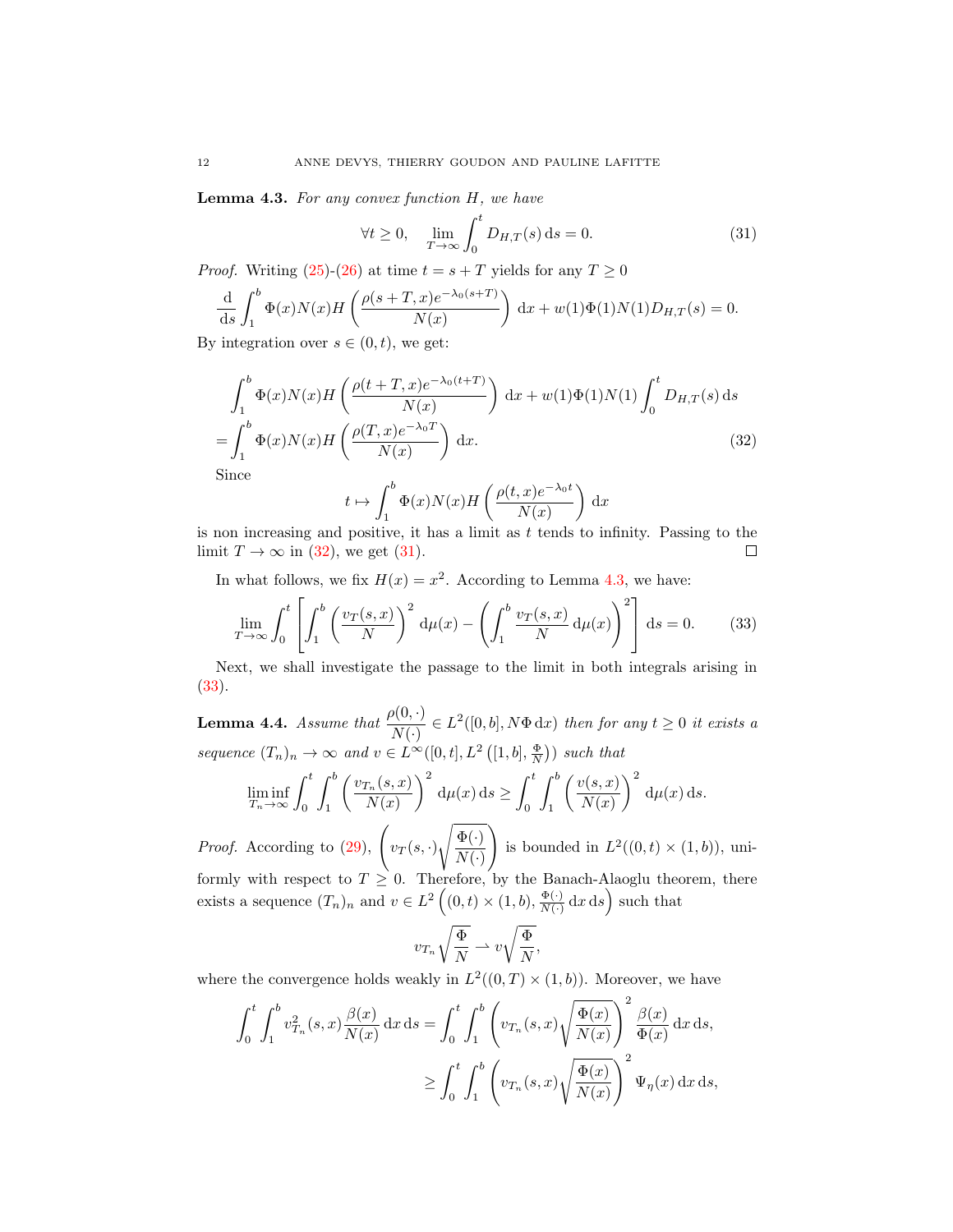where we denote by  $\Psi_{\eta}$  the function

$$
\Psi_{\eta}(x) := \frac{\beta(x)}{\Phi(x)} 1\!\!1_{x \leq b - \eta}.
$$

By convexity, for any  $\varphi \in L^{\infty}([1,b]), \varphi \geq 0$ , we have

$$
\liminf_{n \to \infty} \int_0^t \int_1^b \left( v_{T_n}(s, x) \sqrt{\frac{\Phi(x)}{N(x)}} \right)^2 \varphi(x) \, dx \, ds
$$
  

$$
\geq \int_0^t \int_1^b \left( v(s, x) \sqrt{\frac{\Phi(x)}{N(x)}} \right)^2 \varphi(x) \, dx \, ds.
$$

In particular it holds for  $\varphi = \Psi_{\eta}$  so that

$$
\liminf_{n\to\infty}\int_0^t\int_1^b v_{T_n}^2(s,x)\frac{\beta(x)}{N(x)}\,\mathrm{d} x\,\mathrm{d} s\geq \int_0^t\int_1^b\left(v(s,x)\sqrt{\frac{\Phi(x)}{N(x)}}\right)^2\Psi_\eta(x)\,\mathrm{d} x\,\mathrm{d} s,
$$

We pass to the limit in the right hand side, using the monotone convergence theorem as  $\eta$  tends to 0. We get

$$
\liminf_{n \to \infty} \int_0^t \int_1^b v_{T_n}^2(s, x) \frac{\beta(x)}{N(x)} dx ds \ge \int_0^t \int_1^b \left(\frac{v(s, x)}{N(x)}\right)^2 N(x) \beta(x) dx ds,
$$
  
h proves the lemma.

which proves the lemma.

<span id="page-12-1"></span>**Lemma 4.5.** Assume that there exists a constant  $C \geq 0$ , such that  $\rho(0,.) \leq CN(\cdot)$ , then for any  $t \geq 0$  there exists a sequence  $(T_n)_n \to \infty$  and  $v \in C^0([0, t], \mathcal{M}^1([1, b])$ weak  $-$  ∗) such that

$$
\int_1^b \frac{v_{T_n}(s,x)}{N(x)} d\mu(x) \longrightarrow \int_1^b \frac{v(s,x)}{N(x)} d\mu(x),
$$

uniformly on [0, t] as  $(T_n)_n$  tends to  $\infty$ .

*Proof.* For any  $\varphi \in C^1([1, b])$ , we set

$$
V_T^{[\varphi]}(s) = \int_1^b v_T(s, x) \varphi(x) \, \mathrm{d}x.
$$

Clearly, we have

<span id="page-12-0"></span>
$$
\left| V_T^{[\varphi]}(s) \right| \le C ||\varphi||_{\infty},\tag{34}
$$

owing to [\(27\)](#page-10-1). Next, we compute

$$
\frac{d}{ds}V_T^{[\varphi]}(s) = \int_1^b \left[ \partial_s(\rho(s+T,x))e^{-\lambda_0(s+T)}\varphi(x) - \lambda_0\rho(s+T,x)e^{-\lambda_0(s+t)}\varphi(x) \right] dx,
$$
  
\n
$$
= \int_1^b w(x)\rho(S+T,x)e^{-\lambda_0(s+T)}\varphi'(x) dx + w(1)\varphi(1)\rho(s+T,1)e^{-\lambda_0(s+T)}
$$
  
\n
$$
- \lambda_0 \int_1^b \rho(s+T,x)e^{-\lambda_0(s+T)}\varphi(x) dx,
$$
  
\n
$$
= \int_1^b \left[ w(x)\varphi'(x) - \lambda_0\varphi(x) + \varphi(1)\beta(x) \right] v_T(s,x) dx.
$$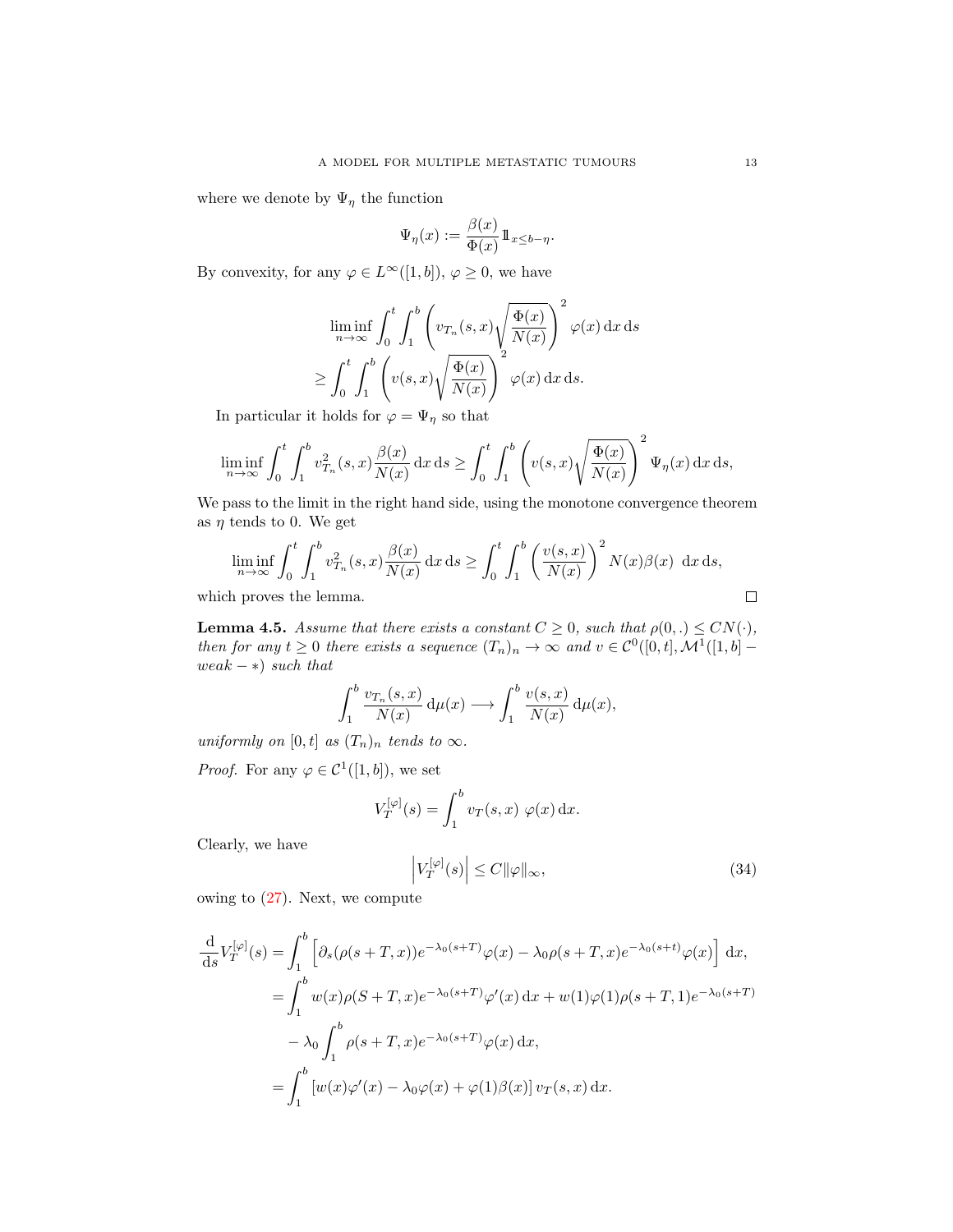Since  $||w||_{\infty} = ab/e$ , by using [\(27\)](#page-10-1) again, we get,

$$
\forall \varphi \in \mathcal{C}^1([1, b]), \qquad \left| \frac{\mathrm{d}}{\mathrm{d}s} V_T^{[\varphi]}(s) \right| \leq C ||\varphi||_{W^{1, \infty}},
$$

which proves that  $(s \mapsto V_T^{[\varphi]}$  $T^{[\varphi]}(s) \Big)$ is equicontinuous on [0, t] for any  $t > 0$ . Therefore, by the Arzela–Ascoli theorem, for any  $\varphi \in C^1([1, b])$  it belongs to a compact set of  $\mathcal{C}^0([0,t])$ . By [\(34\)](#page-12-0) and a density argument, this is also true for any  $\varphi \in \mathcal{C}^0([1,b])$ . Then using both separability and the diagonal Cantor process, we can find a subsequence  $T_n$ , and  $v \in C^0([0,\infty), \mathcal{M}^1([1,b] - weak - *)$  such that the following convergence

$$
V_{T_n}^{[\varphi]}(s) \longrightarrow \int_1^b v(s,x)\varphi(x) \,dx,
$$

as  $(T_n)$  tends to infinity, holds uniformly on  $[0, t]$ , for any  $\varphi \in C^0([1, b])$  and any  $t \geq 0$ . Then we fix  $\varphi = \frac{\beta}{N(1)w(1)}$  and it proves the lemma.  $\Box$ 

Note that we can identify the limit  $v$  arising in Lemma [4.4](#page-11-4) and [4.5](#page-12-1) and Lemma [4.5](#page-12-1) allows to pass to the limit in the second term in [\(33\)](#page-11-3). Now, we go back to [\(33\)](#page-11-3); using Lemma [4.4](#page-11-4) and [4.5,](#page-12-1) we obtain

$$
0 = \lim_{T_n \to \infty} \int_0^t \left[ \int_1^b \left( \frac{v_{T_n}(s, x)}{N} \right)^2 d\mu(x) - \left( \int_1^b \frac{v_{T_n}(s, x)}{N} d\mu(x) \right)^2 \right] ds,
$$
  
\n
$$
\geq \liminf_{T_n \to \infty} \int_0^t \int_1^b \left( \frac{v_{T_n}(s, x)}{N} \right)^2 d\mu(x) ds - \lim_{T_n \to \infty} \int_0^t \left( \int_1^b \frac{v_{T_n}(s, x)}{N} d\mu(x) \right)^2 ds,
$$
  
\n
$$
\geq \int_0^t \int_1^b \left( \frac{v(s, x)}{N} \right)^2 d\mu(x) ds - \int_0^t \left( \int_1^b \frac{v(s, x)}{N} d\mu(x) \right)^2 ds \geq 0.
$$

We conclude by using Proposition [1](#page-10-2) to obtain that the following convergence

<span id="page-13-0"></span>
$$
\frac{\rho(\cdot,t)e^{-\lambda_0 t}}{N(\cdot)} \to C,\tag{35}
$$

holds in  $L^{\infty} \cap L^2([0, b], N\Phi \,dx)$  as t tends to infinity. The constant is indeed uniquely determined by using the conservation law [\(24\)](#page-9-3) and the normalization condition imposed on the eigenvectors [\(19d\)](#page-7-1). In fact Proposition [1](#page-10-2) shows that

$$
\frac{v(s, \cdot)}{N(\cdot)} = C(s).
$$

But [\(24\)](#page-9-3) gives us

$$
\int_1^b v_{T_n}(s,x)\Phi(x) dx = \int_1^b \rho(0,x)\Phi(x) dx,
$$

and using arguments similar to the ones detailed in the proof of Lemma [4.5,](#page-12-1) we can pass to the limit and get

$$
\int_1^b v(s,x)\Phi(x) dx = \int_1^b \rho(0,x)\Phi(x) dx,
$$

which, using  $(19d)$ , leads us to

$$
\int_{1}^{b} N(x)\Phi(x)C(s) dx = C(s) = \int_{1}^{b} \rho(0, x)\Phi(x) dx.
$$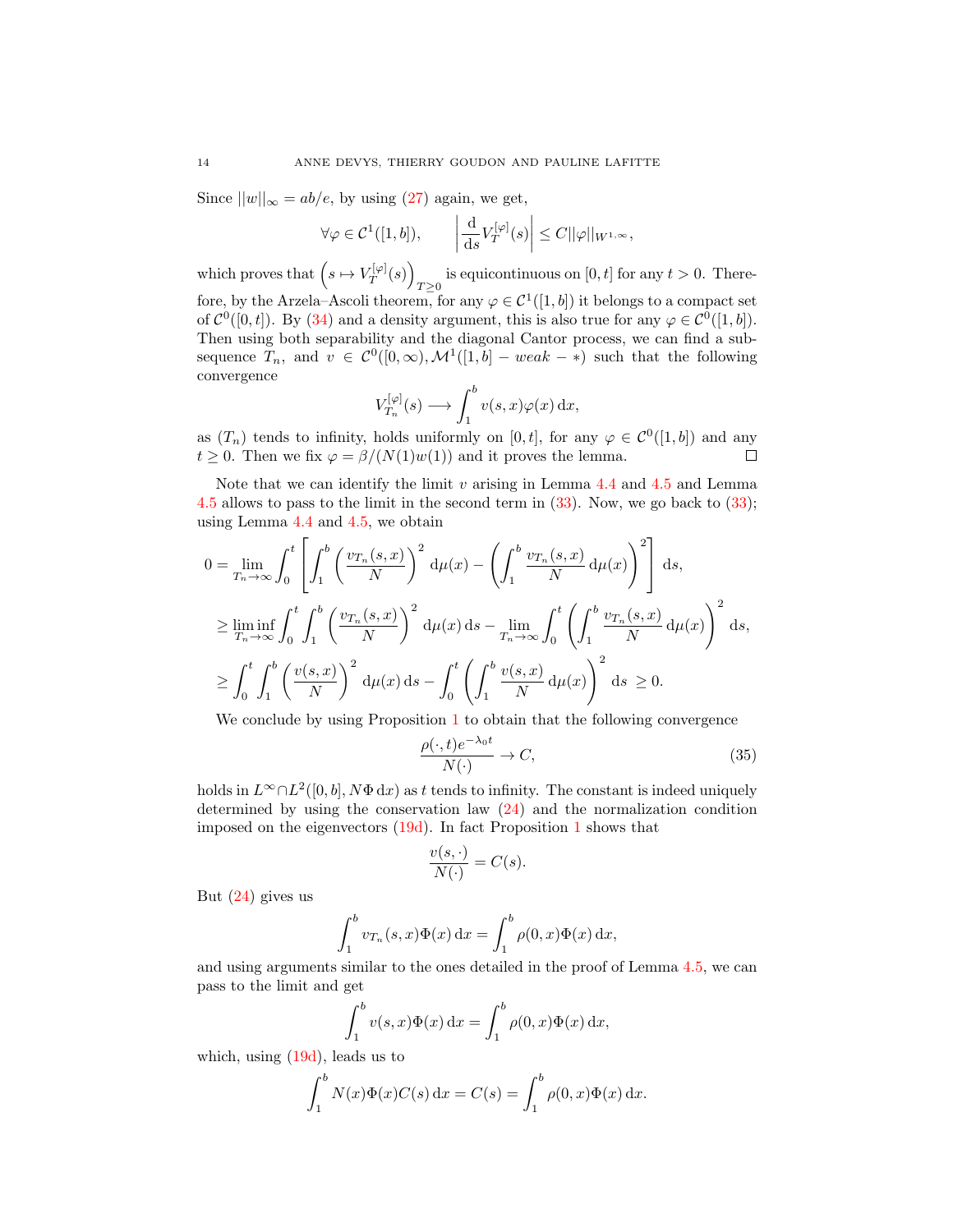Then  $C(s)$  does not depend on s and is uniquely defined. We conclude that the whole sequence converge with

<span id="page-14-5"></span>
$$
C = \int_{1}^{b} \Phi(x)\rho(0, x) dx.
$$
 (36)

This completes the proof of Theorem [4.2.](#page-10-3)

4.3.2. Convergence rate. We are now interested in the rate of convergence of [\(30\)](#page-10-4). The method we use is based on the invariant  $(24)$  and is inspired from [\[6\]](#page-35-5).

In order to state our convergence result we need to rewrite the equation after renormalization by the exponential growth of the system. We define

$$
\tilde{\rho}(t,x) = \rho(t,x)e^{-\lambda_0 t}.
$$

Then,  $\tilde{\rho}(t, x)$  satisfies the equations

$$
\begin{cases}\n\partial_t \tilde{\rho}(t,x) + \partial_x (w(x)\tilde{\rho}(t,x)) + \lambda_0 \tilde{\rho}(t,x) = 0, \\
w(1)\tilde{\rho}(t,0) = \int_1^b \beta(y)\tilde{\rho}(t,y) dy,\n\end{cases}
$$

with initial condition  $\tilde{\rho}(t=0,x) = \tilde{\rho}^0(x) \in L^1([1,b])$ . As a consequence of the general relative entropy principle we have the conservation law (see [\(24\)](#page-9-3))

<span id="page-14-0"></span>
$$
\frac{d}{dt} \int_{1}^{b} \tilde{\rho}(t, x)\Phi(x) = 0.
$$
\n(37)

Finally, we introduce the function

$$
h(t,x) = \tilde{\rho}(t,x) - \left(\int_1^b \rho^0(y)\Phi(y) \,dy\right)N(x).
$$

Then  $h(t, x)$  fulfills

<span id="page-14-1"></span>
$$
\begin{cases}\n\partial_t h(t, x) + \partial_x (w(x)h(t, x)) + \lambda_0 h = 0, \\
w(1)h(1) = \int_1^b \beta(x)h(t, x) dx,\n\end{cases}
$$
\n(38)

with initial condition  $h(t=0, x) = h^{0}(x)$ .

Note that the conservation law [\(37\)](#page-14-0) implies that

<span id="page-14-4"></span>
$$
\forall t \ge 0, \int_1^b h(t, x)\Phi(x) dx = 0.
$$
 (39)

In what follows  $X(t, x)$  designed the characteristic defined at [\(12\)](#page-3-2) and  $J(-t, x)$  is the jacobian of the change of variable  $y = X(-t, x)$  (see [\(13\)](#page-3-3)). The key assumption reads :

<span id="page-14-2"></span>Assumption 1. The following property holds

 $\exists \mu_0 > 0$ , and  $y \in [0, \infty)$ , such that, $\forall u \in [1, b]$ ,  $u \geq X(y, 1)$ , we have

<span id="page-14-3"></span>
$$
\Phi(1)\beta(u)N(u) \ge \mu_0 N(X(-y, u))\Phi(X(-y, u))J(-y, u). \tag{40}
$$

We have the following result concerning the convergence rate. It is exponential.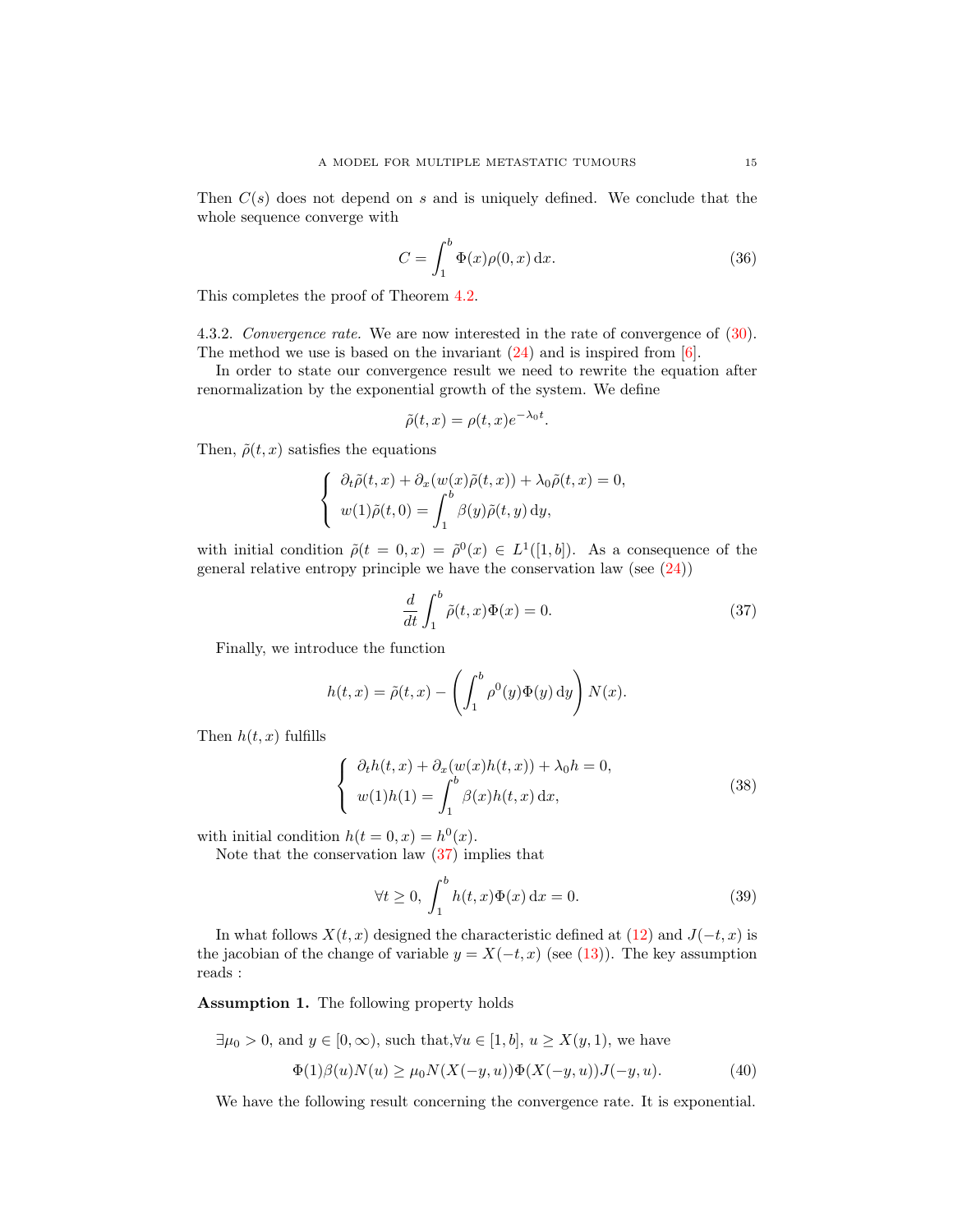**Theorem 4.6.** The solutions to  $(38)$  satisfy

<span id="page-15-0"></span>
$$
\int_{X(y,1)}^{b} \frac{h(t,u)}{N(u)} N(X(-y,u)) \Phi(X(-y,u)) J(-y,u) \, \mathrm{d}u = 0, \, \forall t \ge y \ge 0. \tag{41}
$$

Additionally, assume that Assumption. [1](#page-14-2) holds, then

$$
\int_1^b |h(t,x)| \Phi(x) dx \le \min\left\{1, e^{-\mu_0(t-y)}\right\} \int_1^b |h^0(x)| \Phi(x) dx.
$$

**Remark 2.** In our case it is easy to check that Assumption. [1](#page-14-2) is fulfilled with  $y = 0$ and  $\mu_0 = m$ , but this choice can be improved choosing  $y \neq 0$ . In fact one can note that after the change of variable  $x = x_p(t)$  already used at Section. [3,](#page-7-0) the condition [\(40\)](#page-14-3) is equivalent to

$$
e^{-\lambda_0(t+y)}B(t+y) \ge \mu_0 \int_t^{\infty} e^{-\lambda_0 u} B(u) \, \mathrm{d}u \tag{42}
$$

where  $B(t) = \beta(x_p(t))$ . We set:

$$
Y : t \in [0, \infty) \mapsto \int_t^{\infty} e^{-\lambda_0 u} B(u) \, \mathrm{d}u
$$

and

$$
f: t \in [0, \infty) \mapsto \frac{-Y'(t+y)}{Y(t)}.
$$

A short analysis shows that  $Y''(t)$  is negative for  $0 \le t < t_0$  and positive if  $t > t_0$ , where

$$
t_0 = \frac{1}{a} \ln \left( \frac{a\alpha \ln b}{\lambda_0} \right).
$$

For  $y \ge t_0$ , f is then a non-decreasing function and for all  $t \ge 0$ ,  $f(t) \ge f(0) =$  $-Y'(y)$ . Thus, we can choose  $\mu_0 = -Y'(y)$  which is maximal for  $y = t_0$  ( $-Y'(t_0)$ )  $(m).$ 

*Proof.* The proof is an adaptation of the one proposed in  $[6]$ , taking into account the characteristics due to the non constant speed rate w.

1st step.: In exactly the same way as in  $[6]$ , we show that

<span id="page-15-1"></span>
$$
\frac{d}{dt} \int_1^b |h(t,x)| \Phi(x) dx = \Phi(1) \left( \left| \int_1^b \beta(x) h(t,x) dx \right| - \int_1^b \beta(x) |h(t,x)| dx \right), \tag{43}
$$

which provides the property:

$$
t \mapsto \int_1^b |h(t,x)| \Phi(x) \, \mathrm{d}x \quad \text{is monotone nonincreasing.} \tag{44}
$$

2nd step.: We have

$$
\frac{\partial}{\partial t} \frac{h(t, x)}{N(x)} + w(x) \frac{\partial}{\partial x} \frac{h(t, x)}{N(x)} = 0,
$$

therefore we also have

$$
\frac{h(t-y,x)}{N(x)} = \frac{h(t, X(y,x))}{N(X(y,x))}, \quad \text{for } t \ge y.
$$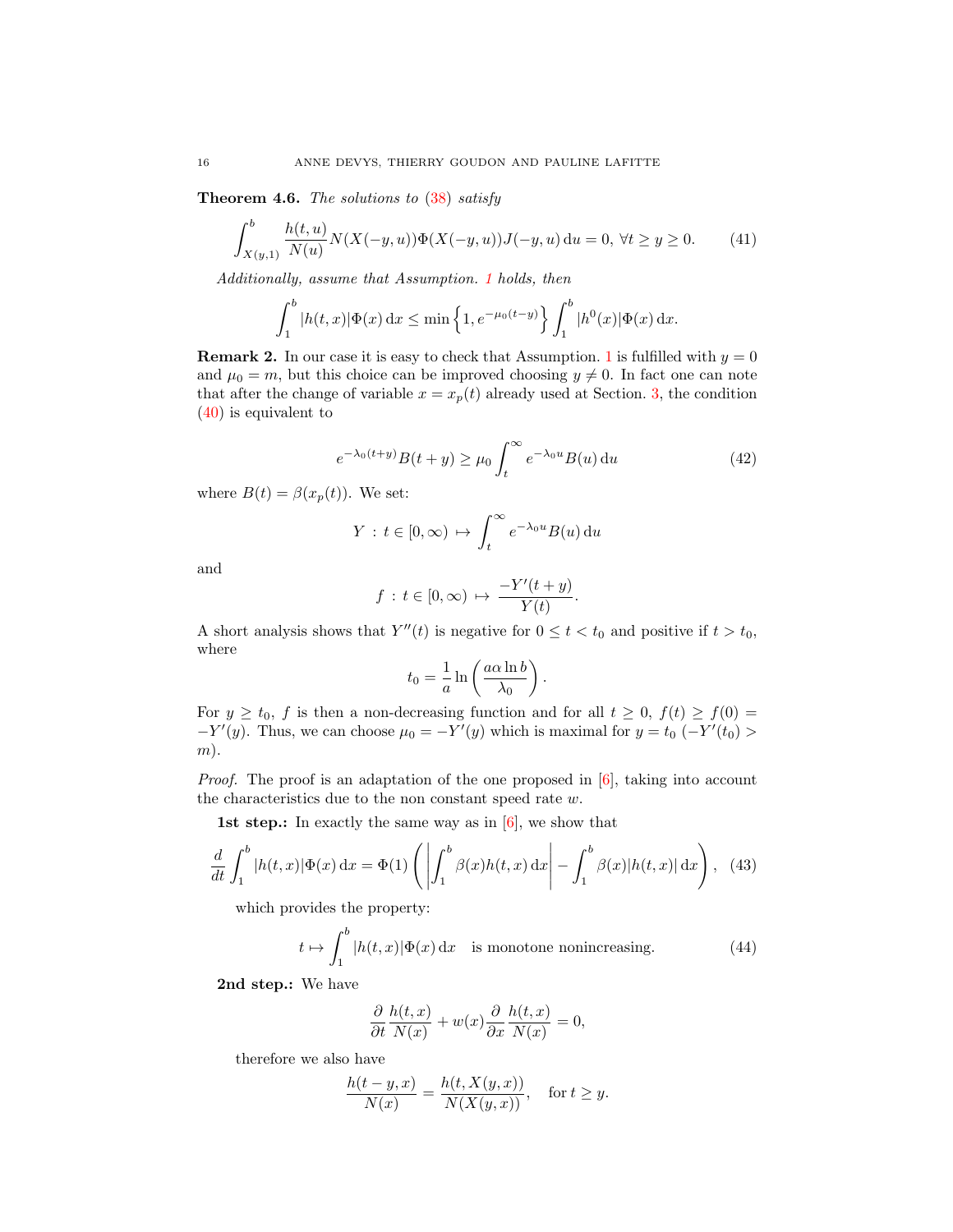Thus, using [\(39\)](#page-14-4), we get:

$$
0 = \int_{1}^{b} \frac{h(t - y, x)}{N(x)} \Phi(x) N(x) dx
$$
  
\n
$$
= \int_{1}^{b} \frac{h(t, X(y, x))}{N(X(y, x))} N(x) \Phi(x) dx
$$
  
\n
$$
= \int_{X(y, 1)}^{b} \frac{h(t, u)}{N(u)} N(X(-y, u)) \Phi(X(-y, u)) J(-y, u) du, \quad \forall t \ge y,
$$

and [\(41\)](#page-15-0) is proved.

3rd step.: Using [\(41\)](#page-15-0) and Assumption. [1,](#page-14-2) for all  $t \geq y$ , it holds

$$
\begin{aligned}\n&\left| \int_{1}^{b} \Phi(1)\beta(x)h(t,x) dx \right| \\
&= \left| \int_{1}^{b} \Phi(1)\beta(x)h(t,x) dx \right| \\
&\left| -\mu_{0} \int_{X(y,1)}^{b} \frac{h(t,u)}{N(u)} N(X(-y,u))\Phi(X(-y,u)) J(-y,u) du \right| \\
&\leq \int_{1}^{b} \left[ \Phi(1)\beta(u)N(u) \right. \\
&\left. -\mu_{0} 1\!\!1_{u \geq X(y,1)} N(X(-y,u))\Phi(X(-y,u)) J(-y,u) \right] \frac{|h(t,u)|}{N(u)} \,\mathrm{d} x.\n\end{aligned}
$$

Combining this inequality and [\(43\)](#page-15-1), we get

$$
\frac{d}{dt} \int_{1}^{b} |h(t,x)| \Phi(x) dx
$$
\n
$$
\leq -\mu_0 \int_{X(y,1)}^{b} \frac{|h(t,u)|}{N(u)} N(X(-y,u)) \Phi(X(-y,u)) J(-y,u) du
$$
\n
$$
\leq -\mu_0 \int_{1}^{b} \frac{|h(t,X(y,x))|}{N(X(y,x))} N(x) \Phi(x) dx
$$
\n
$$
= -\mu_0 \int_{1}^{b} \frac{|h(t-y,x)|}{N(x)} N(x) \Phi(x) dx
$$
\n
$$
= -\mu_0 \int_{1}^{b} |h(t-y,x)| \Phi(x) dx
$$
\n
$$
\leq -\mu_0 \int_{1}^{b} |h(t,x)| \Phi(x) dx, \quad \forall t \geq y,
$$

using the monotonicity property. Finally, a simple integration gives the convergence result.

Remark 3. In [\[9\]](#page-36-0), the exact solution of the problem is calculated explicitly using Laplace's transform and some complex analysis tools. The function is then given by the formula:

<span id="page-16-0"></span>
$$
\rho(x,t) = \frac{a}{mb^\alpha \ln b} \frac{1}{x} \sum_{k=0}^{\infty} e^{\lambda_k t} \left( 1 - \frac{\ln x}{\ln b} \right)^{\lambda_k/a - 1} \frac{1}{c(\lambda_k)},
$$
\nfor

\n
$$
1 \le x < x_p(t),
$$
\n(45)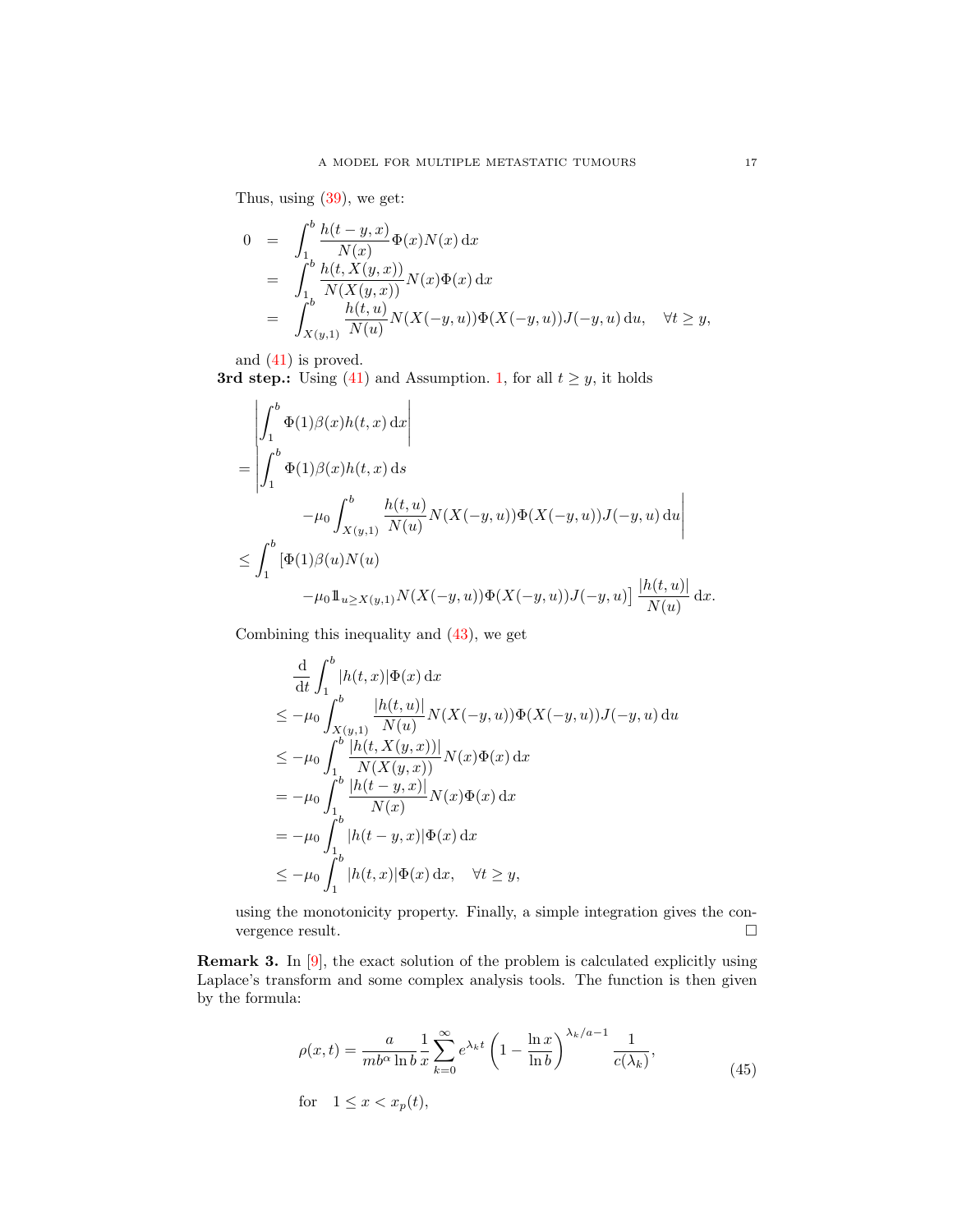where

<span id="page-17-2"></span>
$$
c(\lambda_k) = \sum_{n=0}^{\infty} \frac{(-\alpha \ln b)^n}{n! (\lambda_k/a + n)^2},
$$
\n(46)

and the  $\lambda_k$ 's are the roots of:

<span id="page-17-0"></span>
$$
\frac{1}{m}\lambda_k = \sum_{n=0}^{\infty} \frac{(\alpha \ln b)^n}{(\lambda_k/a + 1)\dots(\lambda_k/a + n)} = \mathcal{F}(\lambda_k, \alpha \ln b).
$$
 (47)

We have:

<span id="page-17-1"></span>
$$
\exists! \lambda_0 > 0 \quad \text{such that} \quad \frac{1}{m} \lambda_0 = \mathcal{F}(\lambda_0, \alpha \ln b). \tag{48}
$$

In fact,  $\lambda \mapsto \mathcal{F}(\lambda, \alpha \ln b)$  is decreasing on  $\mathbb{R}^+$  and verify

$$
\mathcal{F}(0, \alpha \ln b) = b^{\alpha} \quad \text{ and } \lim_{\lambda \to \infty} \mathcal{F}(\lambda, \alpha \ln b) = 0,
$$

so the intermediate value theorem shows that  $(47)$  has a unique positive root denoted  $\lambda_0$ . Then one can note that the asymptotic behavior of the solution [\(45\)](#page-16-0) is given by the first term of the sum, corresponding to  $\lambda_0$ . We can check that it is exactly what we found previously as the asymptotic behavior (see  $(23)$  and Theorem [4.2\)](#page-10-3): by multiple partial integrations we show that definitions [\(48\)](#page-17-1) and [\(22\)](#page-7-6) of  $\lambda_0$  are equivalent. In the same way, since [\(23\)](#page-8-0) and  $U(0) = \lambda_0$ , we can establish the following equality giving the asymptotic behavior:

<span id="page-17-3"></span>
$$
\mathcal{N}(x,t) = C e^{\lambda_0 t} N(x) = \frac{a}{m b^{\alpha} \ln b} \frac{1}{c(\lambda_0)} e^{\lambda_0 t} \frac{1}{x} \left( 1 - \frac{\ln x}{\ln b} \right)^{\lambda_0/a - 1},\tag{49}
$$

where C is given at  $(36)$  and  $c(\lambda_0)$  at  $(46)$ . Formula  $(45)$  gives us a exponential convergence rate equal to  $e^{-(\lambda_0-\lambda_1)t}$ .

<span id="page-17-4"></span>**Remark 4.** From [\(47\)](#page-17-0) we can deduce the behavior of the  $\mu_k = \lambda_k/a$ . Let us order them:

$$
\mu_0>0>\mu_1>\mu_2>\cdots>\mu_k>\ldots
$$

We can show that it exists  $n_0 \in \mathbb{N}$  such that  $\max_{k \neq 0} \mu_k \leq -2n_0 + 1$  and for all  $n \geq n_0$ there are exactly two roots  $\mu_n$  et  $\mu_{n+1}$  of [\(47\)](#page-17-0) in  $I_n = ] - 2n, -2n + 1[$ . Moreover, as n tends to infinity, these roots get closer and closer from the nearest negative integer:  $\mu_n + 2n - 1 \rightarrow 0$  and  $\mu_{n+1} + 2n \rightarrow 0$ . Finally we have the general behavior of the sequence  $\mu_k$ :

<span id="page-17-5"></span>
$$
\mu_k + 2(n_0 - 1) + k \longrightarrow 0. \tag{50}
$$

This will be confirmed numerically in the following part.

5. Numerics. In this section, we discuss numerical difficulties linked to the numerical approximation of the solution of  $(1)-(4)$  $(1)-(4)$  $(1)-(4)$  and we describe suitable remedies. Equation [\(1\)](#page-0-0) is a conservation law and the first idea to approximate the solution is to use a Godunov scheme. But a naive implementation of this method brings no result. Indeed, without a very fine discretization, which is not affordable for the clinical data ( $b = 7.3 \times 10^{10}$ ), the solution computed that way rapidly blows up.

Furthermore, we keep in mind that we request a sharp description of the large time behavior. Hence, a more adapted strategy should be introduced, that incorporates a subtle treatment of the boundary condition.

In what follows, as detailed in the introduction we choose for  $w$  the Gompertzian law [\(8\)](#page-1-5) and we fix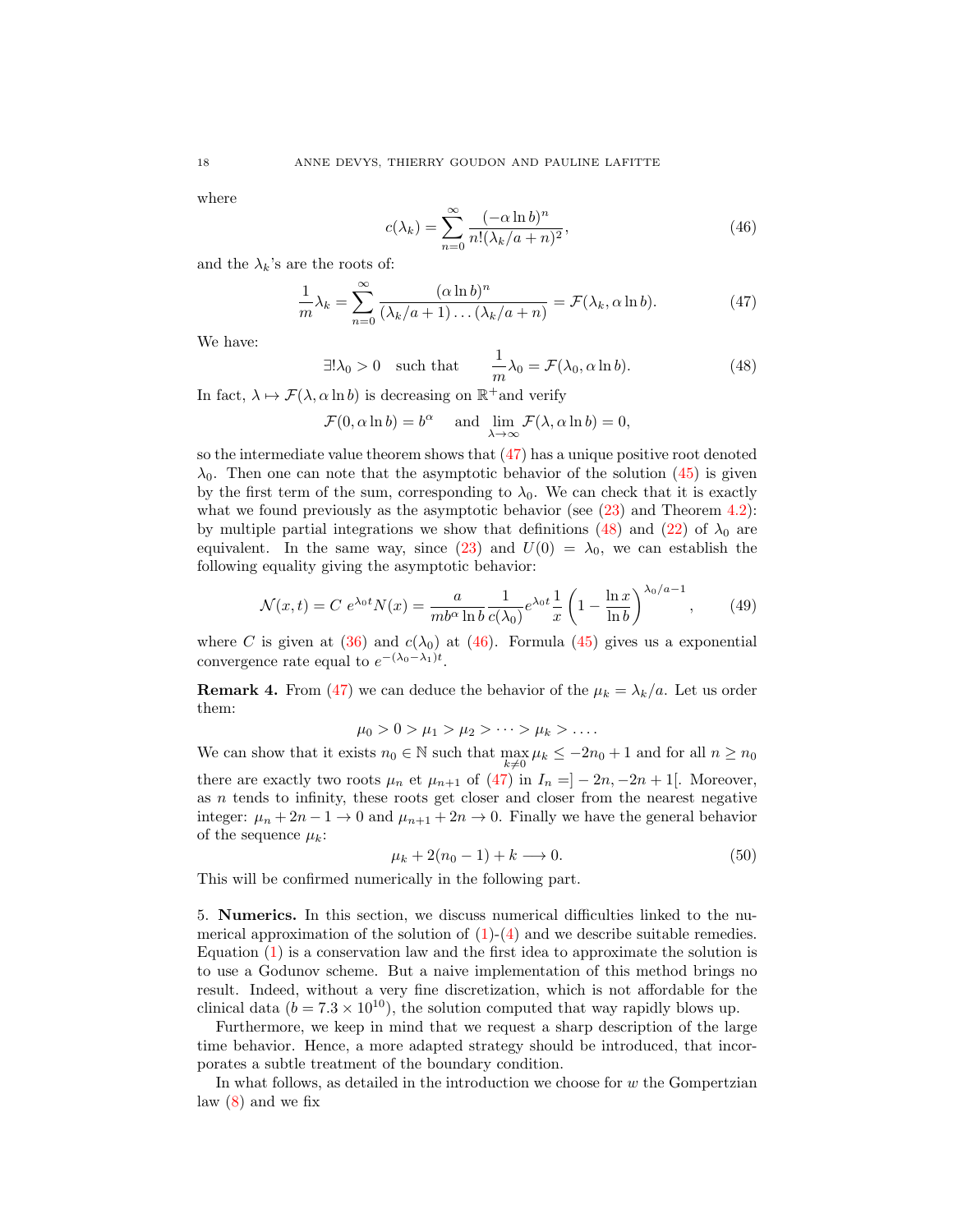$$
\beta(x) = mx^{\alpha}.
$$

<span id="page-18-0"></span>5.1. Numerical problems linked to the equation and the boundary condition. At first, we note that the variable  $x$  varies from 1 to  $b$  which is approximately equal to  $10^{11}$  ( $b = 7.3 \times 10^{10}$ ) that makes the use of very fine grids impossible. A change of variable is necessary and we set:

$$
y = \ln \frac{b}{x}.
$$

But this leads us to consider the following problem

$$
\partial_t u - e^y \partial_y(\tilde{w} u) = 0,
$$
  

$$
u(y, 0) = 0,
$$
  

$$
a \ln b \ u(\ln b, t) = \int_0^{\ln b} m b^{\alpha+1} e^{-(\alpha+1)y} u(y, t) dy + \beta(x_p(t)),
$$

where  $\tilde{w}$  is given by

$$
\tilde{w}(y) = abye^{-y},
$$

which is not a conservation law anymore. This remark leads us up to consider the change of function:

<span id="page-18-1"></span>
$$
v(y,t) = be^{-y}u(y,t),
$$

and the final conservation law completed with the following initial and boundary conditions:

$$
\partial_t v - \partial_y(ay \ v) = 0,\tag{51a}
$$

$$
v(y,0) = 0,\t\t(51b)
$$

$$
a \ln b \ v(\ln b, t) = \int_0^{\ln b} mb^{\alpha} e^{-\alpha y} v(y, t) dy + \beta(x_p(t)).
$$
 (51c)

Secondly, note that in the biological variables the boundary condition is huge compared to the average solution. As we see below, the grid we use in these variable is refined near the boundary (see Figure [1\)](#page-19-0): it is adapted to capture the impact of the boundary condition on the solution.

5.2. Numerical scheme. We now aim at solving the system [\(51\)](#page-18-0). Since the scales of the solution and the boundary condition are very different for small times, a low order scheme does not approach well the solution. This is why we choose to use the WENO-5 scheme.

It is a finite volume scheme of fifth-order which is based on interpolations of discrete data using polynomials. It is well known that the wider the stencil, the higher the order of accuracy of the interpolation, but this is true only if the interpolated function is smooth inside the stencil. Contrary to traditional finite volume methods, the WENO (Weighted Essentially Non-Oscillatory) scheme does not use fixed stencil interpolations; it uses a convex combination of all candidate stencils instead of the one fixed in traditional schemes. The weights depend non linearly on the smoothness of the interpolated function on each stencil. This scheme is more able than a traditional one to deal with discontinuities of the interpolated function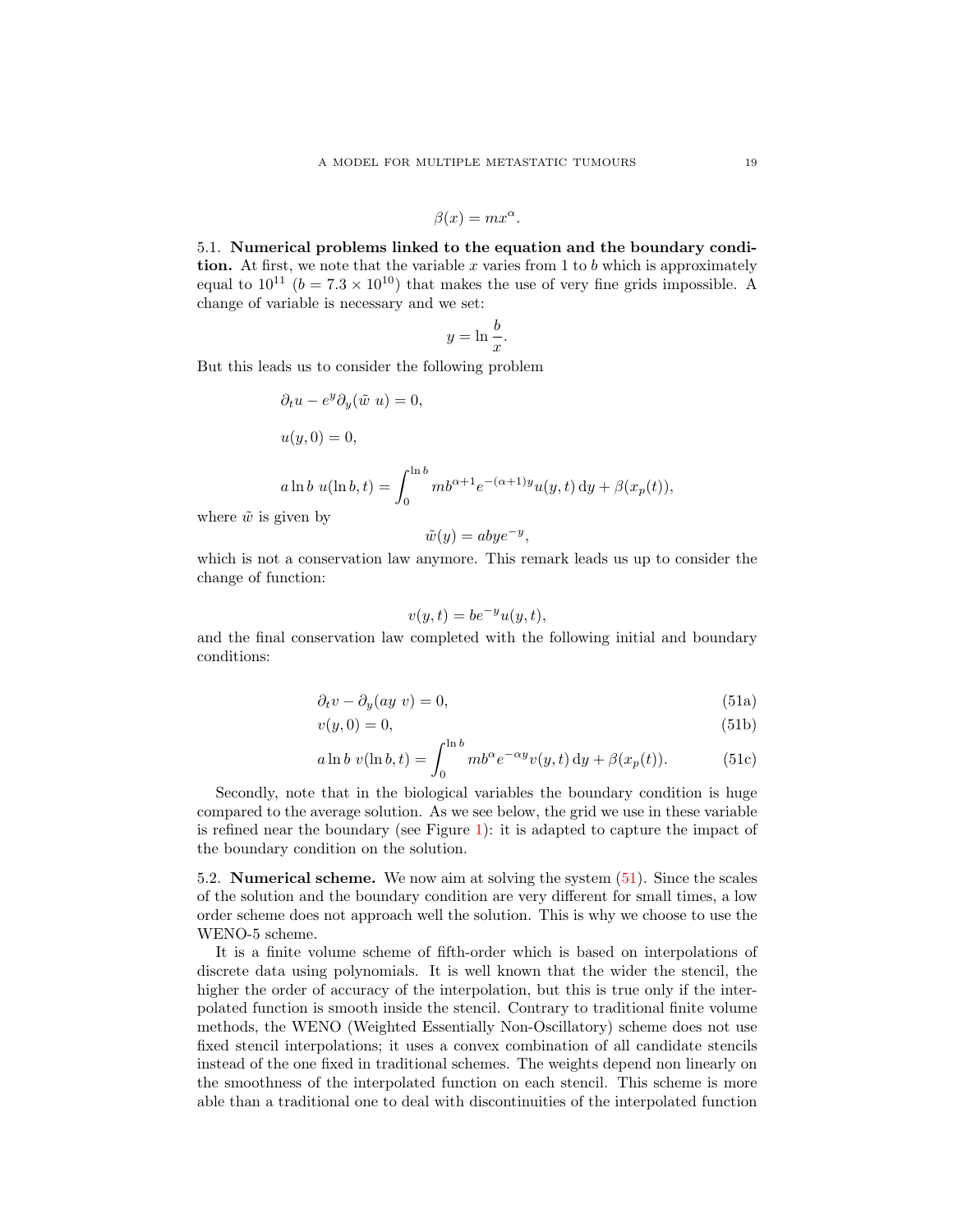$u$ ; it achieves automatically high order accuracy and a non-oscillatory property near discontinuities. See [\[14\]](#page-36-5) and [\[15\]](#page-36-6) for more details.

We consider a regular grid in the rescaled variables:

$$
0 = y_{\frac{1}{2}} < y_{\frac{3}{2}} < \dots < y_{J - \frac{1}{2}} < y_{J + \frac{1}{2}} = \ln b.
$$

The grid in the biological variables is then very fine near the incoming boundary  $(x = 1)$ , as illustrated in Figure [1.](#page-19-0)

<span id="page-19-0"></span>Figure 1. Grid displayed in the biological variables (100 points).

We define the cells and cell centers by

$$
I_j = \left[y_{j-\frac{1}{2}}, y_{j+\frac{1}{2}}\right],
$$
  
\n
$$
y_j = \frac{1}{2}\left(y_{j-\frac{1}{2}} + y_{j+\frac{1}{2}}\right),
$$
  
\n
$$
\Delta y_i = y_{j+\frac{1}{2}} - y_{j-\frac{1}{2}} \equiv h = \frac{\ln b}{J},
$$
  
\n
$$
j = 1, 2, ..., J.
$$

Let

$$
\overline{v}_j(t) = \frac{1}{\Delta y} \int_{I_j} v(y, t) \, dy.
$$

Integrating  $(51)$  on the cell  $I_j$ , we get:

$$
\frac{\mathrm{d}}{\mathrm{d}t}\overline{v}_j(t) - \frac{1}{\Delta y}\left[ay_{j+\frac{1}{2}}u(y_{j+\frac{1}{2}},t) - ay_{j-\frac{1}{2}}u(y_{j-\frac{1}{2}},t)\right] = 0.
$$

Replacing the flux  $ay_{j+\frac{1}{2}}u(y_{j+\frac{1}{2}},t)$  with a monotone numerical flux  $\hat{f}(v_{j+\frac{1}{2}}^-,v_{j+\frac{1}{2}}^+)$ we get the semi-discretized scheme:

<span id="page-19-2"></span>
$$
\frac{\mathrm{d}}{\mathrm{d}t}\overline{v}_j(t) - \frac{1}{\Delta y}\left[\hat{f}(v_{j+\frac{1}{2}}^-, v_{j+\frac{1}{2}}^+) - \hat{f}(v_{j-\frac{1}{2}}^-, v_{j-\frac{1}{2}}^+)\right] = 0,\tag{52}
$$

where  $v_{j+\frac{1}{2}}^-$  and  $v_{j+\frac{1}{2}}^+$  are approximations of the function  $v(x,t)$  at the cell boundaries.

5.2.1. WENO reconstruction. On each candidate stencil we reconstruct a 2nd degree polynomial  $p_i(x)$ :

<span id="page-19-1"></span>
$$
p_2(j) = \frac{1}{3}\overline{v}_{j-2} - \frac{7}{6}\overline{v}_{j-1} + \frac{11}{6}\overline{v}_j,
$$
  
\n
$$
p_1(j) = -\frac{1}{6}\overline{v}_{j-1} + \frac{5}{6}\overline{v}_j + \frac{1}{3}\overline{v}_j,
$$
  
\n
$$
p_0(j) = \frac{1}{3}\overline{v}_j + \frac{5}{6}\overline{v}_{j+1} - \frac{1}{6}\overline{v}_{j+2}.
$$
\n(53)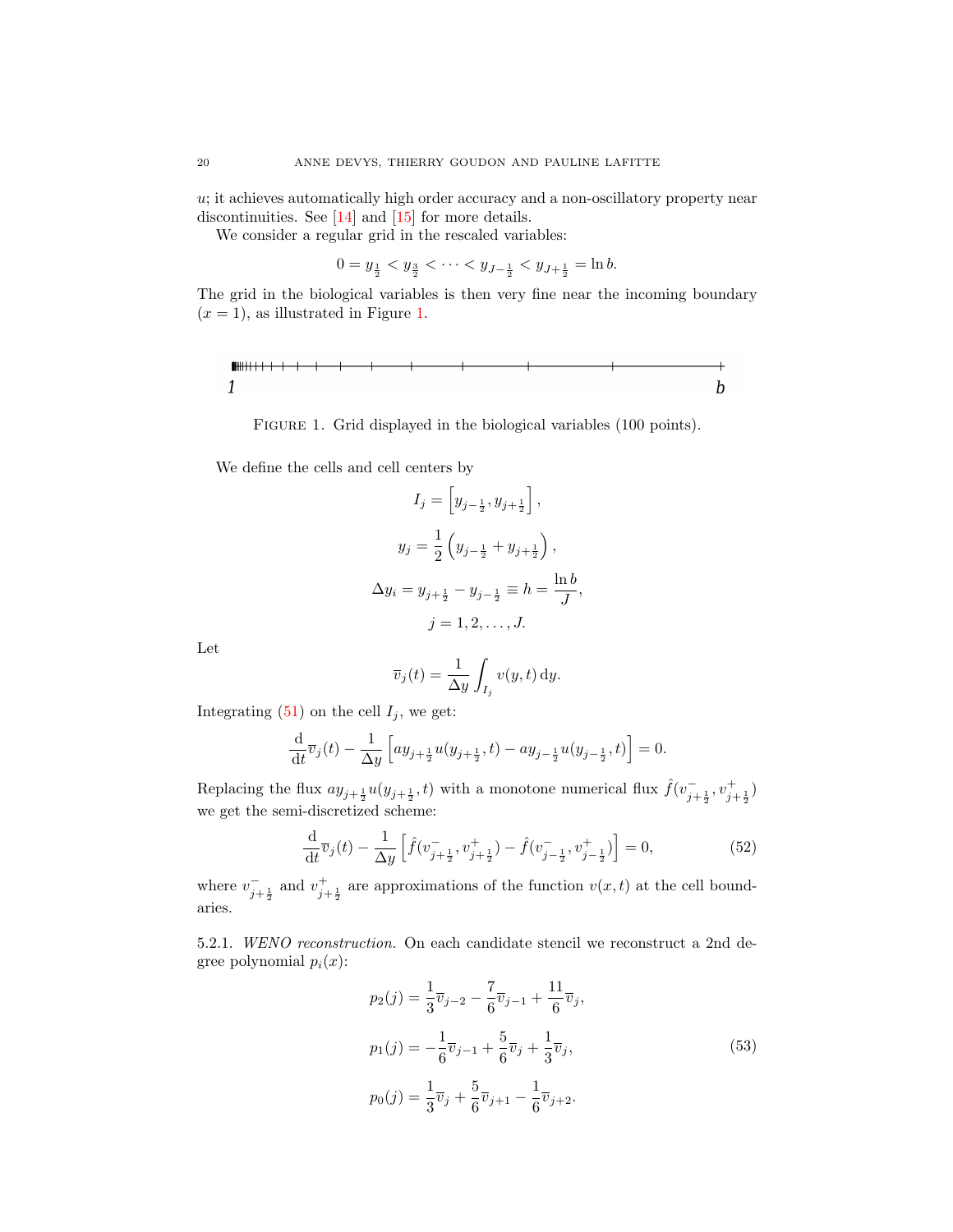A WENO reconstruction will take a convex combination of the  $p_i(j), i \in \{0, 1, 2\},$ defined in [\(53\)](#page-19-1) as a new approximation of the cell boundary value  $v(x_{j+\frac{1}{2}})$ :

$$
v_{j+\frac{1}{2}}^- = \sum_{r=0}^2 \omega_r p_r(j) \qquad v_{j-\frac{1}{2}}^+ = \sum_{r=0}^2 \tilde{\omega}_r p_r(j-1).
$$

The key of the success of WENO lies in the choice of the weights  $\omega_r$ . If the function  $v(x)$  is smooth in all the candidate stencils, one should take  $\omega_r = d_r$  with:

$$
d_0 = \frac{3}{10}
$$
,  $d_1 = \frac{3}{5}$ ,  $d_2 = \frac{1}{10}$ .

When the interpolated function has a discontinuity in one or more of the stencils, the corresponding weights have to be almost always 0. To measure the smoothness of the solution, we use smoothness indicators, denoted by  $\beta_i$ . The smaller this indicator  $\beta_i$ , the smoother the function in the target stencil. These  $\beta_i$  are written out explicitly as quadratic forms of the cell averages of  $v$  in the stencil:

$$
\beta_2(j) = \frac{13}{12} (\overline{v}_{j-2} - 2\overline{v}_{j-1} + \overline{v}_j)^2 + \frac{1}{4} (3\overline{v}_{j-2} - 4\overline{v}_{j-1} + \overline{v}_j)^2,
$$
  
\n
$$
\beta_1(j) = \frac{13}{12} (\overline{v}_{j-1} - 2\overline{v}_j + \overline{v}_{j+1})^2 + \frac{1}{4} (\overline{v}_{j-1} - \overline{v}_{j+1})^2,
$$
  
\n
$$
\beta_0(j) = \frac{13}{12} (\overline{v}_j - 2\overline{v}_{j+1} + \overline{v}_{j+2})^2 + \frac{1}{4} (\overline{v}_j - 4\overline{v}_{j+1} + 3\overline{v}_{j+2})^2,
$$

We then set the nonlinear weights:

$$
\omega_r = \frac{\alpha_r}{\alpha_0 + \alpha_1 + \alpha_2}, r = 0, 1, 2,
$$

with

$$
\alpha_r = \frac{d_r}{(\epsilon + \beta_r)^2},
$$

where  $\epsilon$  is introduced to prevent the denominator from vanishing. To compute the  $\tilde{\omega}_r$  we just note that by symmetry  $\tilde{d}_r = d_{2-r}$ .

One must note that this scheme needs two additional cells on each side of the integration domain. In our method, we use ghost cells with the boundary values : an approximation of the integral [\(51c\)](#page-18-1) at the boundary  $y = \ln b$  and 0 at  $y = 0$ .

5.2.2. The numerical flux. Concerning the numerical flux, we choose the following Lax-Friedrichs flux:

$$
\hat{f}(v_{j+\frac{1}{2}}^-,v_{j+\frac{1}{2}}^+)=\frac{1}{2}\left[-ay_{j+\frac{1}{2}}(v_{j+\frac{1}{2}}^-+v_{j+\frac{1}{2}}^+)-\gamma(v_{j+\frac{1}{2}}^+-v_{j+\frac{1}{2}}^-)\right],
$$

where  $\gamma = \max |-ay| = a \ln b$  is a constant.

To compute this flux, in addition to the value given by the WENO procedure, we need the value of  $v_{\frac{1}{2}}^-$  and  $v_{J+\frac{1}{2}}^+$ . We set  $v_{\frac{1}{2}}^- = 0$  and we use the boundary condition to compute  $v_{J+\frac{1}{2}}^+$ . To this end, we need a robust integration method.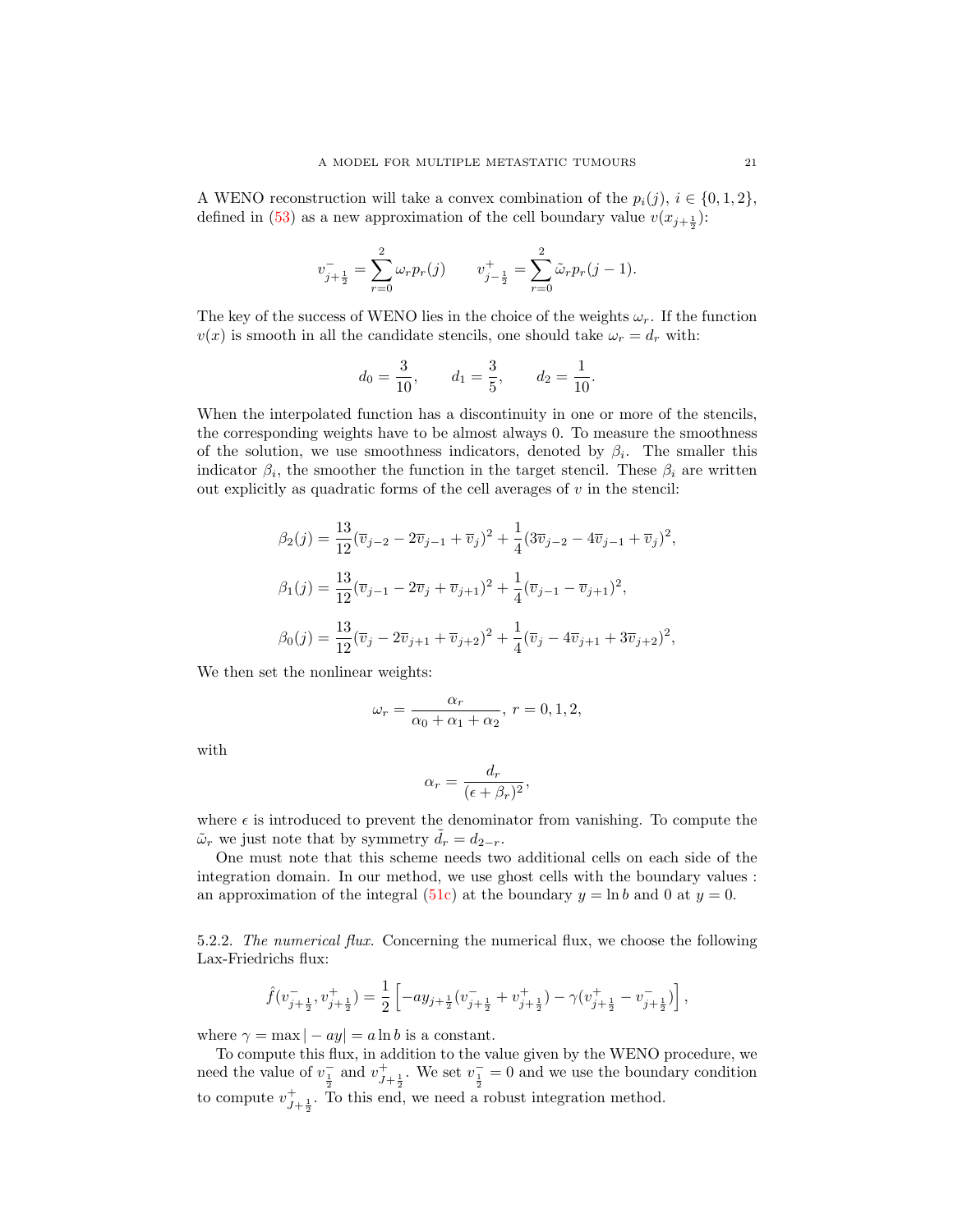5.2.3. Integration method. In order to compute the integral contained in the boundary condition, we use a Newton-Cotes quadrature formula. Since our WENO reconstruction is of order 5, we need an integration method of order 5 at least. This is why we use Milne's method, the Newton-Cotes quadrature method of order 5, which can be seen also as the Richardson extrapolation adapted to Simpson's method for 3 and 5 points. In order to approach the following integral:

$$
I = \int_p^q f(x) \, \mathrm{d}x,
$$

we set  $h = \frac{q-p}{4}$ ,  $x_i = p + ih$  and  $y_i = f(x_i)$ . Then

$$
J = \frac{2h}{45} (7y_0 + 32y_1 + 12y_2 + 32y_3 + 7y_4),
$$

is an approximation of I of 5th-order.

Note that the Newton-Cotes method needs the value of the function at the nodes of the grid, but our method is a finite volume one. So, starting form the average value of the function on each cell we have to compute the value of the function at the nodes before computing the integral and this has to be of 5th-order. To this end, we can use again a WENO reconstruction. For the integration we set:

$$
y_{\frac{1}{2}} = v_{\frac{1}{2}}^{+},
$$
  
\n
$$
y_{j+\frac{1}{2}} = \frac{1}{2} \left( v_{j+\frac{1}{2}}^{+} + v_{j+\frac{1}{2}}^{-} \right), \text{ for } j = 1, ..., J-1,
$$
  
\n
$$
y_{J+\frac{1}{2}} = v_{J+\frac{1}{2}}^{-},
$$

where the  $v_{j+\frac{1}{2}}^{+}$ ,  $j = 0, \ldots, J-1$ , and  $v_{j+\frac{1}{2}}^{+}$ ,  $j = 1, \ldots, J$  are given by the WENO procedure, and we perform the integration on this vector y.

5.2.4. Time discretization. We use an explicit high order Runge-Kutta time discretization. The semi-discrete scheme [\(52\)](#page-19-2) written as

$$
u_t = L(u),
$$

is discretized in time by the Runge-Kutta method of the third order:

$$
u^{(1)} = u^n + \Delta t \ L(u^n),
$$
  
\n
$$
u^{(2)} = \frac{3}{4}u^n + \frac{1}{4}u^{(1)} + \frac{1}{4}\Delta t \ L(u^{(1)}),
$$
  
\n
$$
u^{n+1} = \frac{1}{3}u^n + \frac{2}{3}u^{(2)} + \frac{2}{3}\Delta t \ L(u^{(2)}).
$$

Remark 5. As we have seen in Section 2, [\(51\)](#page-18-0) is equivalent to the following problem:

$$
\begin{cases}\n\partial_t v - \partial_y(ay \ v) = 0, \\
v(y, 0) = \delta(y = \ln b), \\
a \ln b \ v(\ln b, t) = \int_0^{\ln b} mb^{\alpha} e^{-\alpha y} v(y, t) dy.\n\end{cases}
$$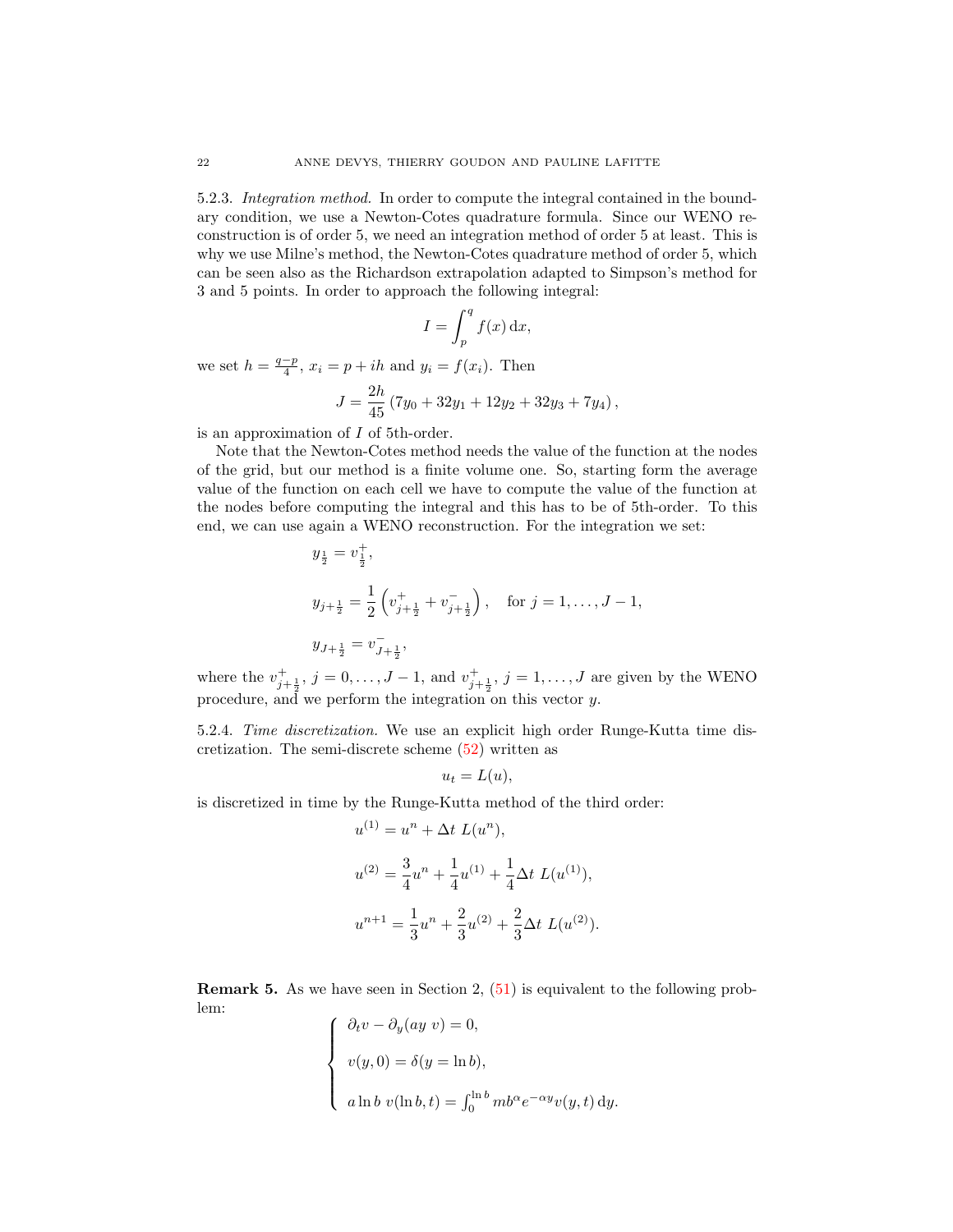Nevertheless, we choose to implement the first one [\(51\)](#page-18-0), because the WENO scheme is able to deal with only one discontinuity per stencil and a Dirac approximation consists of two discontinuities on two successive cells.

## 5.2.5. Convergence analysis.

Stability. We write the stability for the Lax-Friedrichs scheme applied to [\(51\)](#page-18-0). The scheme is described by the following recursion:

$$
u_j^{n+1} = \frac{1}{2} \left( 1 + \frac{a\Delta t}{\Delta y} y_{j+1} \right) u_{j+1}^n + \frac{1}{2} \left( 1 - \frac{a\Delta t}{\Delta y} y_{j-1} \right) u_{j-1}^n,
$$

 $j = 1, \ldots, J, n \in \mathbb{N}$ , where  $u_j^n$  stands for the numerical approximation of  $v(t^n =$  $n \Delta t, y_i = j \Delta y$ . Under the CFL condition :

$$
\max_{0 \le y \le \ln(b)} \left[ \frac{\Delta t}{\Delta y} ay \right] \le 1,
$$

we get:

<span id="page-22-0"></span>
$$
\sum_{j=1}^{J} u_j^{n+1} \leq \frac{1}{2} \left( 1 + ay_{J+1} \frac{\Delta t}{\Delta y} \right) u_{J+1}^n + \sum_{j=1}^{J} u_j^n,
$$
\n
$$
\leq \left( \sup_{0 \leq y \leq \ln b} mb^{\alpha} e^{-\alpha y} + 1 \right) \sum_{j=1}^{J} u_j n + m(x_p(t^n))^{\alpha}, \qquad (54)
$$
\n
$$
\leq (mb^{\alpha} + 1) \sum_{j=1}^{J} u_j^n + m(x_p(t^n))^{\alpha},
$$

and using Gronwall's lemma we obtain

$$
\sum_{j=1}^{J} u_j^n \le e^{m b^{\alpha} n} \sum_{j=1}^{J} u_j^0 + \sum_{k=0}^{n-1} m (x_p(t^k))^{\alpha} e^{m b^{\alpha} (n-k-1)}.
$$

Note that in the homogeneous case,  $(54)$  gives the  $L<sup>1</sup>$  stability. Consistency. Again, we write consistency for the Lax-Friedrichs scheme, and using Taylor developpement we get

$$
\left[\frac{v(t^{n+1}, y_j) - \frac{1}{2}(v(t^n, y_{j-1}) + v(t^n, y_{j+1}))}{\Delta t} - \frac{ay_{j+1}v(t^n, y_{j+1}) - ay_{j-1}v(t^n, y_{j-1})}{2\Delta y}\right]
$$
  

$$
- \left[\partial_t v(t^n, y_j) - \partial_y(ayv)(t^n, y_j)\right]
$$
  

$$
= a^2 \frac{\Delta t}{2} \left(\partial_y(y\partial_y(yv)) - \frac{(\Delta y)^2}{a^2(\Delta t)^2} \partial_{y^2}^2 v\right) + O((\Delta y)^2 + (\Delta t)^2).
$$

We conclude that Lax-Friedrichs scheme is of 1st-order.

Since we combine a 5th-order WENO reconstruction and a 3rd-order time discretization, we predict that our scheme is convergent of 3rd order. Numerically, we use it to compute the solution of  $\partial_t u + \partial_x u = 0$  at  $T = 1$ , for respectively a gaussian as initial condition  $u_0(x) = e^{-4x^2}$  on [-2;3], and  $u_0(x) = \cos(\pi x)$  on [-1;1] with periodic boundary conditions. The numerical orders we find are respectively 5.14 and 3.92 and our previous argument validated.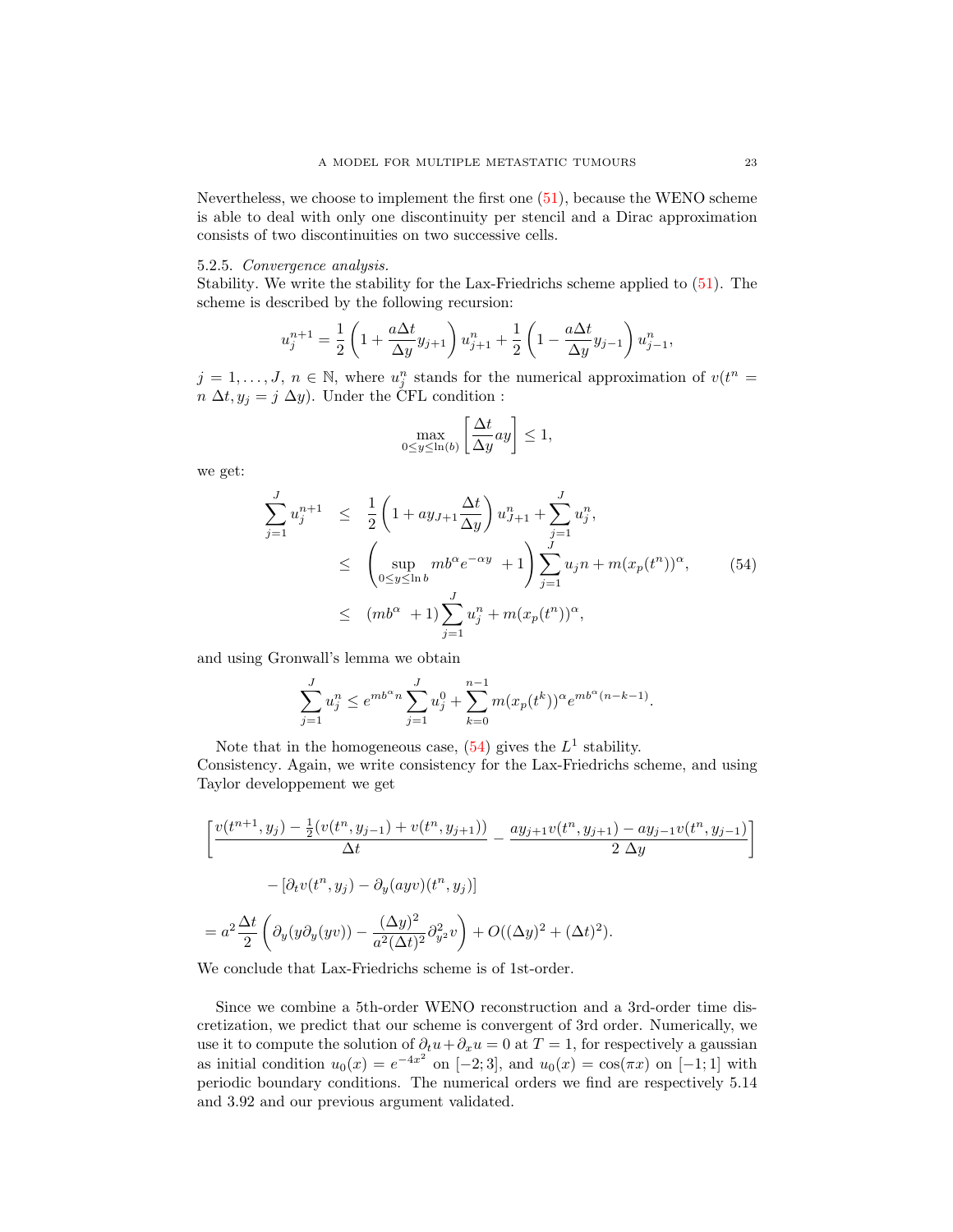5.3. Numerical results. In order to validate our scheme, we check that it preserves the asymptotic profile, and then we show that we can derive numerically the Malthusian rate  $\lambda_0$  from the equation. But first, for experimentation, we need to compute precisely the asymptotic profile, which means essentially to compute the first eigenvalue  $\lambda_0$  and the constant  $c(\lambda_0)$  from [\(47\)](#page-17-0) and [\(46\)](#page-17-2).

For the numerical tests, all the biological constants are taken from [\[9\]](#page-36-0):

$$
a = 0.00286
$$
,  $\alpha = 0.663$ ,  $b = 7.3 \times 10^{10}$ ,  $m = 5.3 \times 10^{-8}$ .

5.3.1. Determination of  $\lambda_0$  and the constant C defined at [\(36\)](#page-14-5). In order to evaluate  $c(\lambda_0)$ , in [\(49\)](#page-17-3), and the  $\lambda_k$ 's, we truncate the sums [\(46\)](#page-17-2) and [\(47\)](#page-17-0) at the numerical zero ( $\epsilon = 10^{-16}$ ) and we use the secant method to compute the  $\lambda_k$ 's. By analytic considerations, we show (see[\(48\)](#page-17-1)) that there is only one positive root  $\lambda_0$  of [\(47\)](#page-17-0) which is equal to

<span id="page-23-1"></span>
$$
\lambda_0 = 5.8057 \times 10^{-3} \; days^{-1}.\tag{55}
$$

 $\lambda_0$  can be as well determined by the integral formula [\(22\)](#page-7-6). Since the formula defining  $c(\lambda_0)$  (see[\(48\)](#page-17-1)) is an alternating sum, one can note that we control the rest of the sum of  $c(\lambda_0)$ 's formula [\(46\)](#page-17-2) by the first neglected term.

Remark 6 (In reference to Remark [4,](#page-17-4) page [18.](#page-17-4)). Using again the secant method, we can compute the following eigenvalues. More precisely, we want to confirm the asymptotic behavior of the  $\mu_k$ 's suggested in Remark [4.](#page-17-4) This is consistent with the equivalent given in [\(50\)](#page-17-5). Numerically, we find  $n_0 = 25$  and

> $\mu_1$  = -49.239278160564048,  $\mu_2$  =  $-49.8923146858060633,$  $\mu_3$  =  $-51.0295140700383243,$  $\mu_4$  =  $-51.990168667673018,$  $\mu_5$  =  $-53.0030304315224186$  $\mu_6$  = -53.9990649790580122,  $\mu_7$  = -55.000281526423727,  $\mu_8$  = -55.9999165905830267,  $\mu$ 9 =  $-57.000024264683141,$  $\mu_{10}$  = -57.999993061662245.

<span id="page-23-2"></span>5.3.2. Conservation of the asymptotic profile . We impose on our algorithm the asymptotic profile,

<span id="page-23-0"></span>
$$
V(y) = \frac{1}{c(\lambda_0)} \frac{a}{mb^\alpha \ln b} \left(\frac{y}{\ln b}\right)^{\frac{\lambda_0}{a}-1},\tag{56}
$$

multiplied by  $e^{-\lambda_0 t_{start}}$  as initial condition. For a value of  $t_{start}$  large enough, we expect that the solution computed by the algorithm is close to this profile [\(56\)](#page-23-0) growing exponentially with rate  $\lambda_0$  in time. In fact, it appears that with time the integral in [\(51c\)](#page-18-1) becomes very large compared to the source term which remains bounded, and if we neglect the source term  $\beta(x_p(t))$  in [\(51c\)](#page-18-1), with this initial condition [\(56\)](#page-23-0), the exact solution is

$$
e^{-\lambda_0 t} b e^{-y} N \left(b e^{-y}\right),
$$

since  $N(\cdot)$  is the eigenvector associated to  $\lambda_0$ , see [\(19a\)](#page-7-0)-[\(19b\)](#page-7-2). At time  $t_{end}$ , we compare the computed solution with

$$
e^{-\lambda_0 t_{end}} b e^{-y} N (b e^{-y}),
$$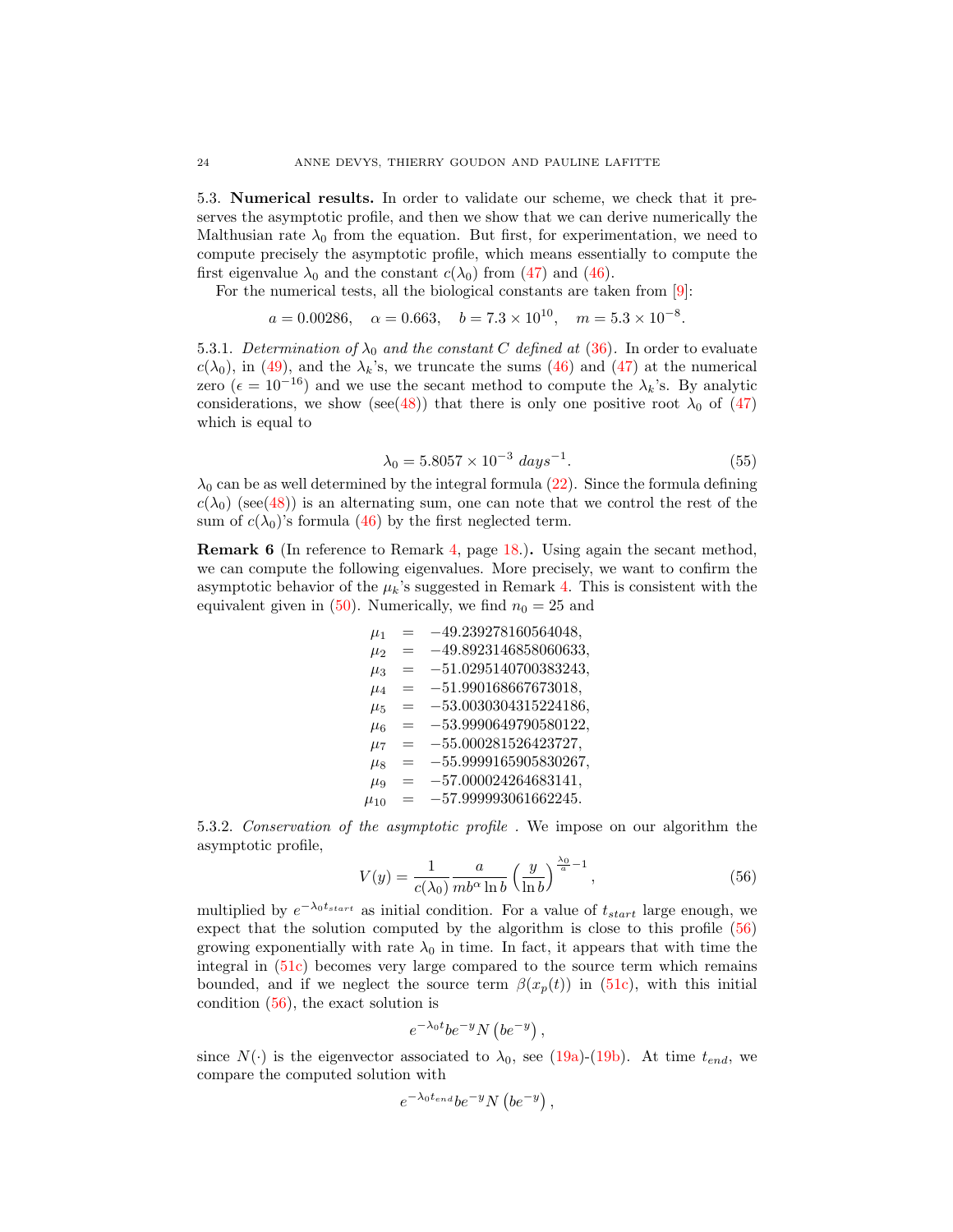(See Figure [2\)](#page-24-0). For the test, we choose  $t_{start} = 10000 \ days$ ,  $t_{end} = 11000 \ days$ .



<span id="page-24-0"></span>FIGURE 2. On the l.h.s, comparison between the theoretical asymptotic (dashed line) and the computed solution (log scale) and the corresponding relative error on the r.h.s. ;  $\alpha = 0.663, \ a = 0.00286, \ b = 7.3 \times 10^{10}, \ m = 5.3 \times 10^{-8},$  $t_{start} = 10000 \ days, \ t_{end} = 11000 \ days, \Delta y = \frac{\ln b}{2000}.$ 

On Figure [2](#page-24-0) we plot on the right hand side the relative error. Note that the average relative error is  $e_{err} = 2\%$  except for the larger tumors. This difference between the theoretical solution and the computed solution for large tumors can be explained by both the fact the speed w vanishes at  $x = b$  and the small number of grid nodes near  $x = b$ . However, this is exactly what we expect: the asymptotic profile is conserved and it grows at the expected Malthusian rate. Furthermore the asymptotic is conserved whether it takes into account the source term or not; it shows that this conservation property is stable under small perturbations of the boundary condition. We can also observe stability under small perturbations of the initial condition [\(56\)](#page-23-0). All these remarks show that the scheme deals well with the non-local term in the boundary condition.

5.3.3. The Malthusian rate. We come back to the original problem with the initial condition [\(4\)](#page-1-0) and the boundary condition [\(2\)](#page-0-0). Since we showed the asymptotic behavior [\(35\)](#page-13-0), we have

$$
I(t) = \int_1^b \rho(x, t) dx \sim_{t \to +\infty} \tilde{C} e^{\lambda_0 t}.
$$

We deduce from that remark that the slope of  $\ln(I)$  tends to a constant. This can be checked numerically (See Figure [3.](#page-25-0)): if we perform a linear regression on  $\ln(I(t))$ for  $4500 \le t \le 15000 \; days$ , we find a slope equal to  $s = 5.8039 \times 10^{-3} days^{-1}$  which has to be compared with [\(55\)](#page-23-1). Let us underline that the Malthusian rate is not given by the scheme. It is a characteristic value of the problem that our scheme is able to catch. Again, this shows that our scheme computes a correct approximation of the solution, even for times larger than 10000 days.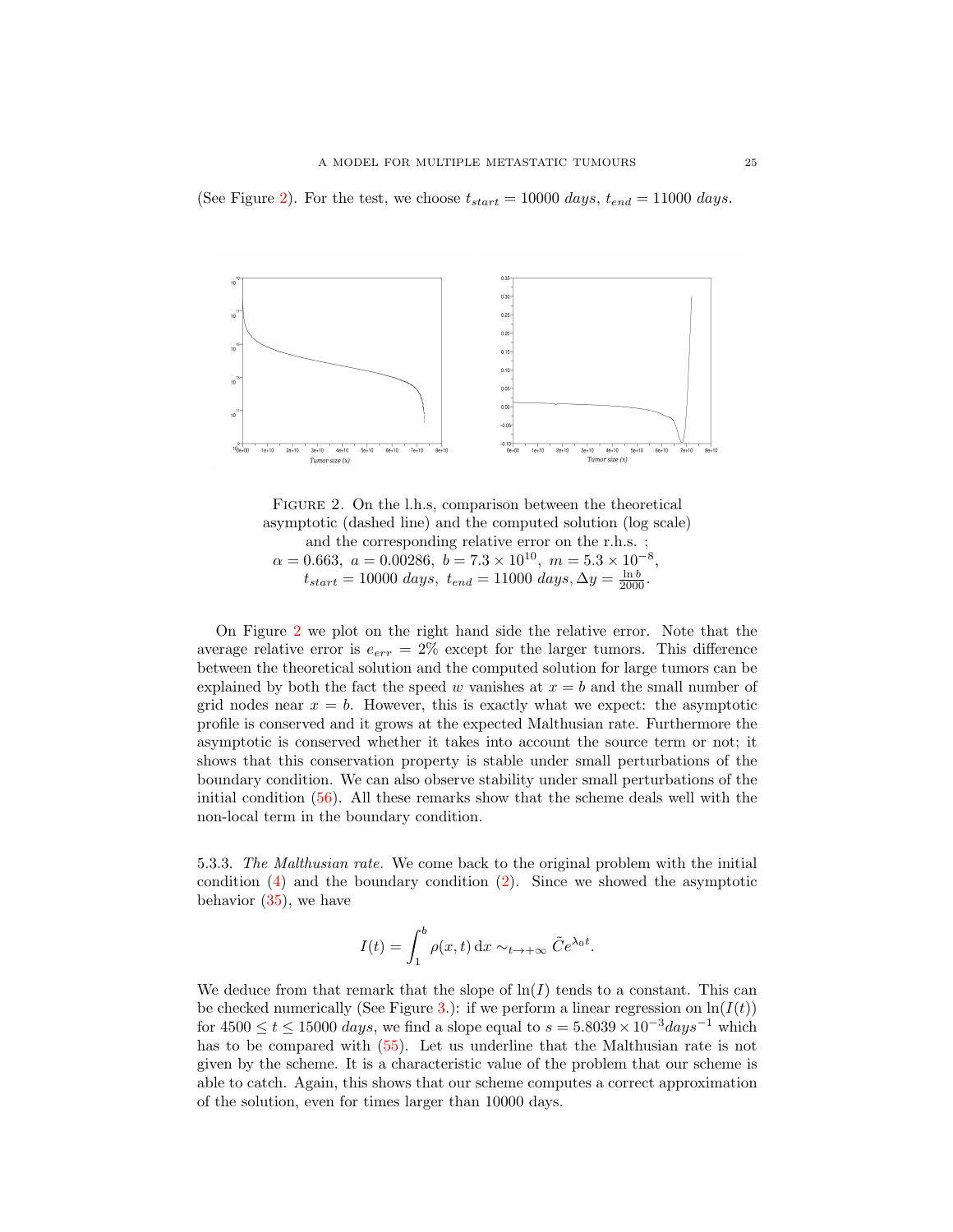

<span id="page-25-0"></span>FIGURE 3.  $ln(I(t))$  for  $0 \le t \le 15000 \ days$ ,  $\alpha = 0.663, \ a = 0.00286, \ b = 7.3 \times 10^{10}, \ m = 5.3 \times 10^{-8}.$ 

5.3.4. Numerical asymptotic behavior. We plot the numerical solution we obtained with our sheme for several times and we compare it with the theoretical asymptotic behavior given at [\(49\)](#page-17-3). (See Figure [4.](#page-26-0)) Note that the behavior of the computed solution coincides with the asymptotic profile given by the theory for  $T = 5000 \, days$ . Even for  $T = 2000 \ days$ , the asymptotic solution is almost reached for small tumors. For the same reasons as in paragraph [5.3.2,](#page-23-2) the relative error increases again near the boundary  $x = b$ .

If we perform now the same simulation, just changing the parameter  $\alpha$  to 0.4 instead of  $\alpha = 0.663$ , we reach the U-shape profile predicted in [\[9\]](#page-36-0). (See Figure [5.](#page-27-0)) Again, the difference between the theoretical asymptotics and the computed solution for large tumor size can be explained by both the fact that we will always have  $\rho(b, t) = 0$ , because this tumor size is never reached (see [\(9\)](#page-1-6)) and the small number of grid nodes near  $x = b$  (See Figure [1\)](#page-19-0).

5.3.5. Back to the generational point of view. Intuitively, one can think that only the behaviors of the first descendants of the primary tumor may be sufficient to describe the whole dynamics. Actually this is not right. In order to illustrate it, we compute the 6 first terms of [\(17\)](#page-6-1) and compare them to the theoretical asymptotics. If the first generations are relevant for small times, they are not anylonger after a while. (See Figure [6.](#page-28-0)) A given generation seems to be relevant only on a quite small time interval. For example, the 6-th generation has a relatively small impact on the total behavior of the system for  $t \leq 3500 \; days$  and  $t \geq 9000 \; days$ . Each generation has the same growth speed, however to have a relevant impact on the whole population a given generation has to wait for the previous generation to contain enough and large enough tumors to be produced. Next, since the following generation contains more tumors than the previous one (a given tumor could generate more than one malignant single cell), its weight in the whole population will become larger than the previous generation and then will generate more daughter-tumors and so on. This mechanism explains why a given generation has an impact only on a given time interval. However, if we look to the average survival time of a patient, we can consider that for applications, the first generations are relevant.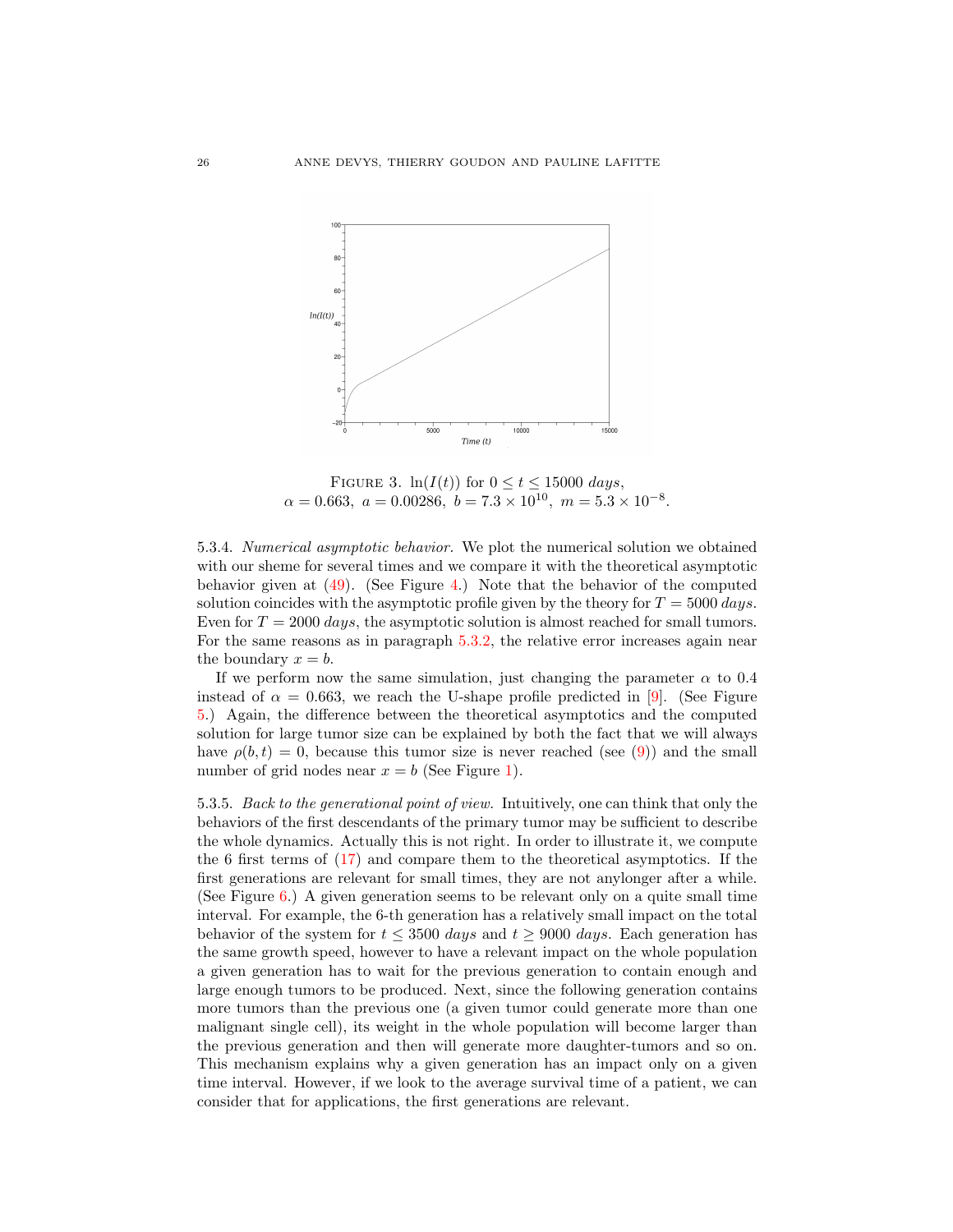

FIGURE 4. On the l.h.s, comparison between the theoretical asymptotic (dashed line) and the computed solution (log scale) and the corresponding relative error on the r.h.s. ;  $\alpha = 0.663, \ a = 0.00286, \ b = 7.3 \times 10^{10},$ 

<span id="page-26-0"></span> $m = 5.3 \times 10^{-8}, \ \Delta y = \frac{\ln b}{2000}.$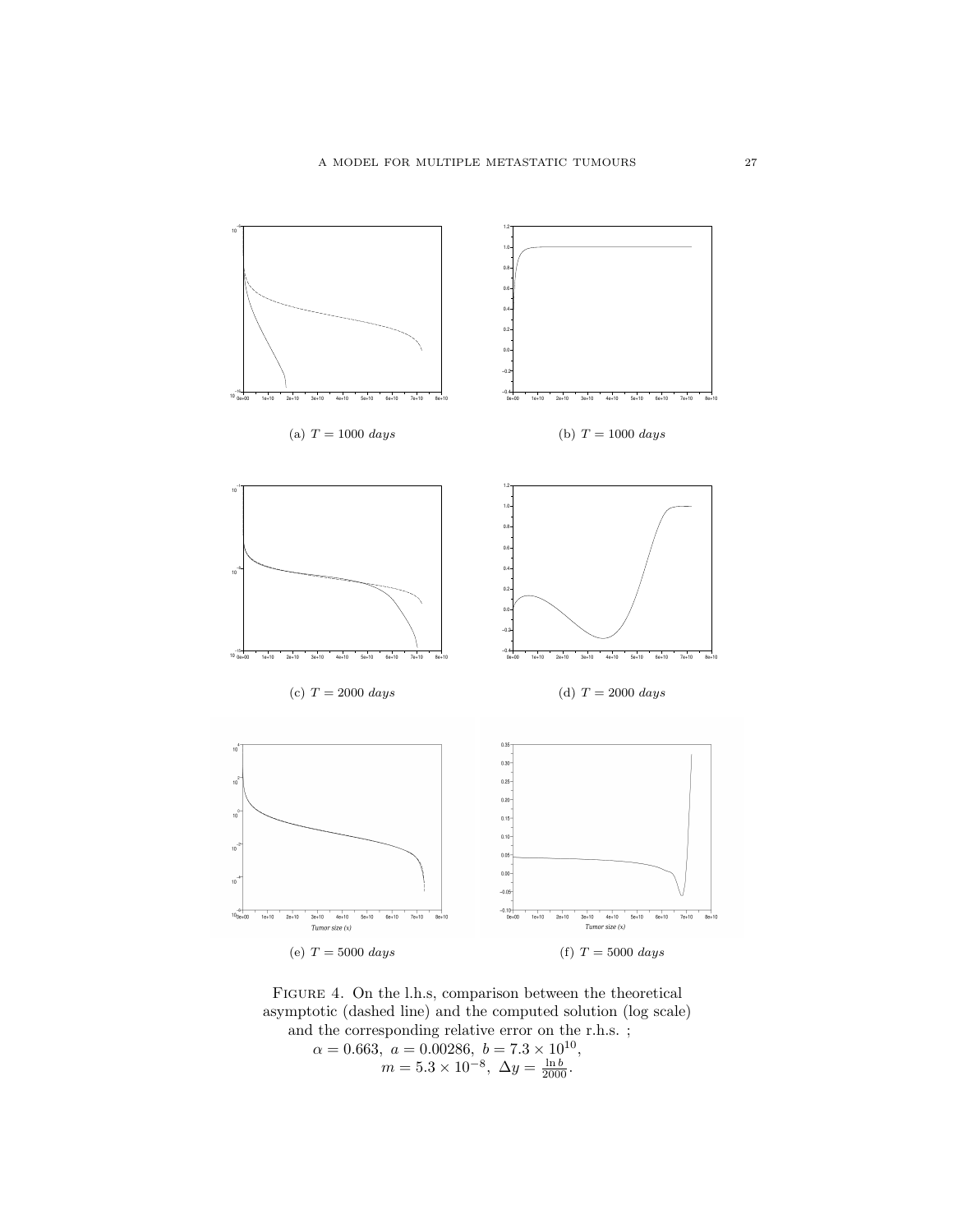

<span id="page-27-0"></span>FIGURE 5. On the l.h.s, comparison between the theoretical asymptotic (dashed line) and the computed solution (log scale) and the corresponding relative error on the r.h.s. ;  $T = 5000 \; days$ ;  $\alpha = 0.4, \ a = 0.00286, \ b = 7.3 \times 10^{10}, \ m = 5.3 \times 10^{-8}, \ \Delta y = \frac{\ln b}{2000}.$ 

6. Conclusion and perspectives. Even if this model does not describe all the complexity of the biological phenomena, it brings to light the existence of a Malthusian parameter which characterizes the exponential growth of metastatic tumors and the long time asymptotics.

A straightforward finite–difference scheme cannot bring relevant results : such a scheme is not able to deal with the large boundary condition at  $x = 1$  and the solution we obtain is too large. This is why we propose here a rescaled and a high order scheme. Compared to a characterics scheme, a strategy adopted in [\[1\]](#page-35-4), [\[2\]](#page-35-3), it does not need the expression of the characteristics which are explicit in this simplified model, but will not be anylonger in a more elaborate version.

Numerically, we showed that for  $T \ge 2000 \; days \simeq 5.5 \; years$ , the theoretical asymptotic profile is a good approximation of the solution. However, from both a practical and a theoretical point of view, the question of the convergence speed to the asymptotic profile is still an open question.

Furthermore, this mathematical model has to be developed. For example, one has to note that no angiogenesis phenomena have been considered, but it is now well known that the tumor does not grow in the same way as before, during and after angiogenic phase of the tumor. These phenomena change the nature of the growth. See [\[3\]](#page-35-6) for a description of the tumor growth phases.

In the future, such models will be helpful for a better understanding of cancer mechanisms. They could be used as well to exhibit small tumors that medical apparatus can not detect and help designing curative strategies.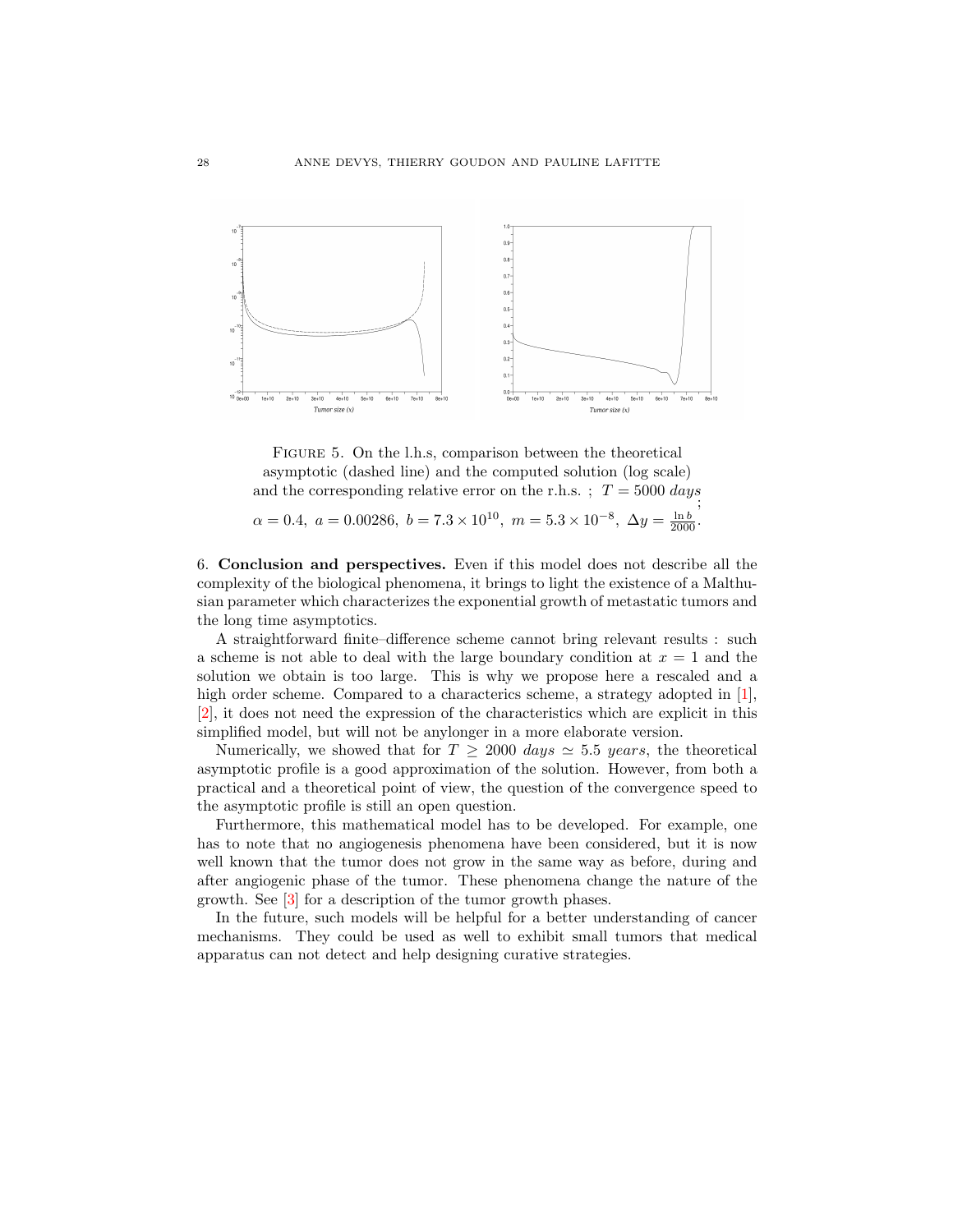

FIGURE 6. Comparison between the first 6 generations and the theoretical asymptotics (dashed line) for several times on the l.h.s and between the sum of the first 6 generations and the theoretical asymptotics (dashed line) at the same times on the r.h.s.

<span id="page-28-0"></span> $\alpha = 0.663, \ a = 0.00286, \ b = 7.3 \times 10^{10},$  $m = 5.3 \times 10^{-8}, \Delta y = \frac{\ln b}{2000}$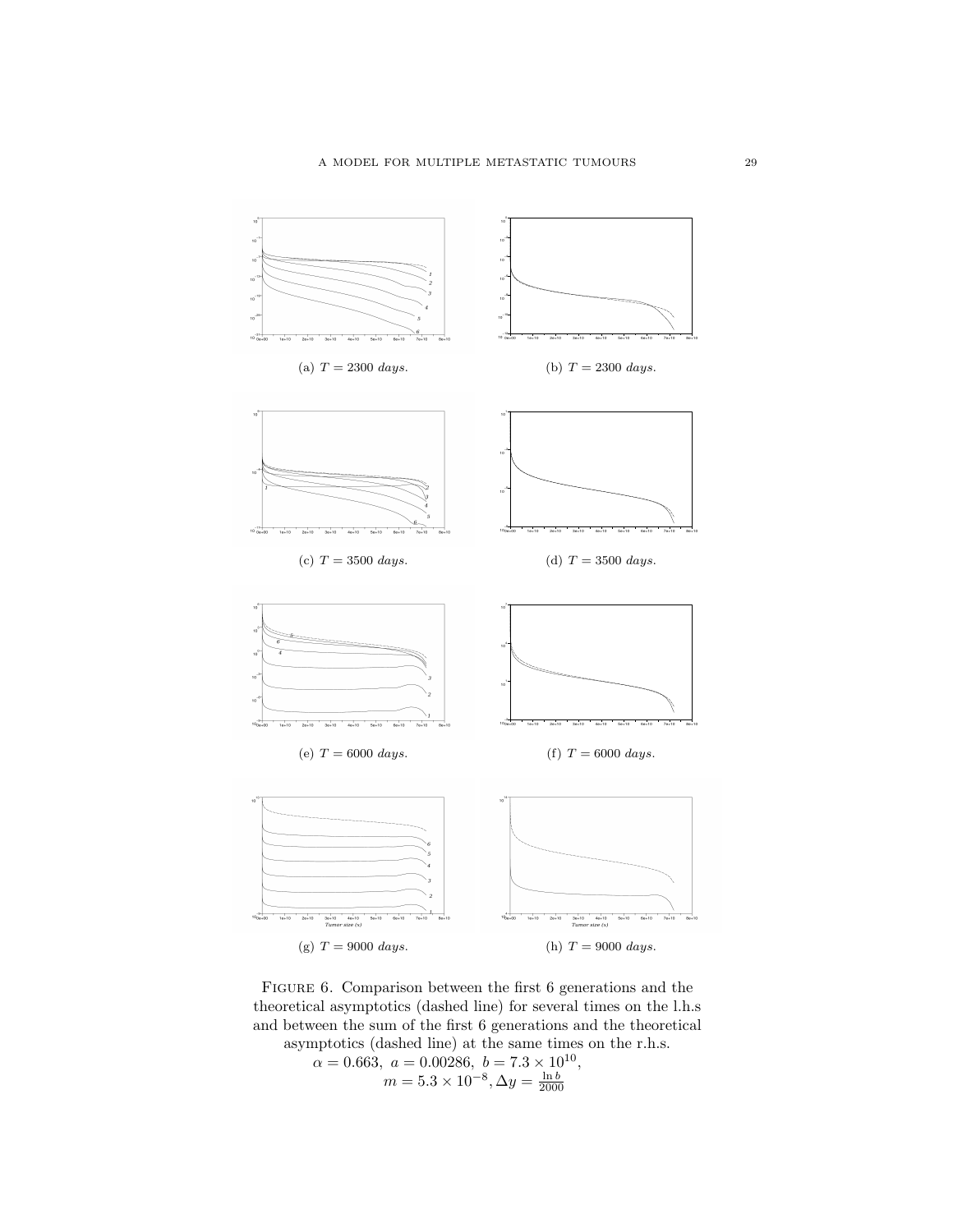Appendix A. Discrete model. From a biological point of view, a discrete model can be more understandable than a continuous one. The objective of this part is to understand the problem [\(15\)](#page-4-2) as the limit of a discrete one. First we describe the discrete model and introduce a small parameter, then we give some estimates that are useful to pass to the limit.

A.1. The discrete model. We consider a model where the tumors are described by the number of cells they contain. Let  $c_i$  be the concentration of tumors containing  $i$  cells;  $c_1$  then denotes the concentration of individual tumoral cells. Obviously, we can also think of the index  $i$  as characterizing the size of the tumor. The dynamics are governed by the following assumptions:

- the tumors grow with a rate  $w_i$  that depends on the number of cells they contain. We choose for  $w_i$  a Gompertzian rate  $(w_i = a.i \ln(\frac{I}{i}), \text{ with } I \text{ stands})$ for the maximal tumor size and a is a constant). Note that  $w_I = 0$ .
- the tumors emit individual cells with a rate  $B_i$  depending also on the number of cells they contain: the larger this number, the larger the emitting rate. In what follows, we choose  $B_i = m.i^{\alpha}$ , where m is a constant and  $0 < \alpha \leq 1$ .

Accordingly, we are led to the following system of differential equations. For  $i \geq 2$ , we count the gain of tumors coming from the previous size and the loss due to the growth of the ith-tumors.

<span id="page-29-0"></span>
$$
\frac{d}{dt}c_i = w_{i-1}c_{i-1} - w_ic_i, \quad \text{for } i \ge 2.
$$
 (57)

The evolution for the individual cells is slightly different since it counts the loss due to their own growth and the gain due to the production by all tumors; we get

<span id="page-29-1"></span>
$$
\frac{\mathrm{d}}{\mathrm{d}t}c_1 = -w_1c_1 + \sum_{i=1}^{I} B_ic_i.
$$
\n(58)

In what follows, we aim at linking this discrete model to the continuous one [\(15\)](#page-4-2) completed with the initial condition:

<span id="page-29-3"></span>
$$
f|_{t=0} = f_0 \tag{59}
$$

is a given function.

To rescale System [\(57\)](#page-29-0)-[\(58\)](#page-29-1) in terms of a small parameter, let us rewrite it in a dimensionless form. We summarize here reference quantities which will be used in the sequel:

- $T:$  the characteristic time ;
- $C_1$ : the characteristic value for the number of one-cell tumors;
- C: the characteristic value for the larger tumors,  $i \geq 2$ ;
- $B$ : the characteristic value for the emitting rates  $B_i$ ;
- W: the characteristic value for the growth rates  $w_i$ .

The corresponding dimensionless quantities are defined as:

$$
\overline{t} = \frac{t}{T}, \quad \overline{c}_1(\overline{t}) = \frac{c_1(\overline{t})}{C_1}, \quad \overline{c}_i(\overline{t}) = \frac{c_i(\overline{t})}{C}, \quad \overline{w}_i = \frac{w_i}{W}, \quad \overline{B}_i = \frac{B_i}{B}
$$

When one rewrites  $(57)-(58)$  $(57)-(58)$  $(57)-(58)$  in terms of the new variables, the following dimensionless parameters appear:

<span id="page-29-2"></span>
$$
\gamma = WT
$$
, and  $\kappa = \frac{BCT}{C_1}$ . (60)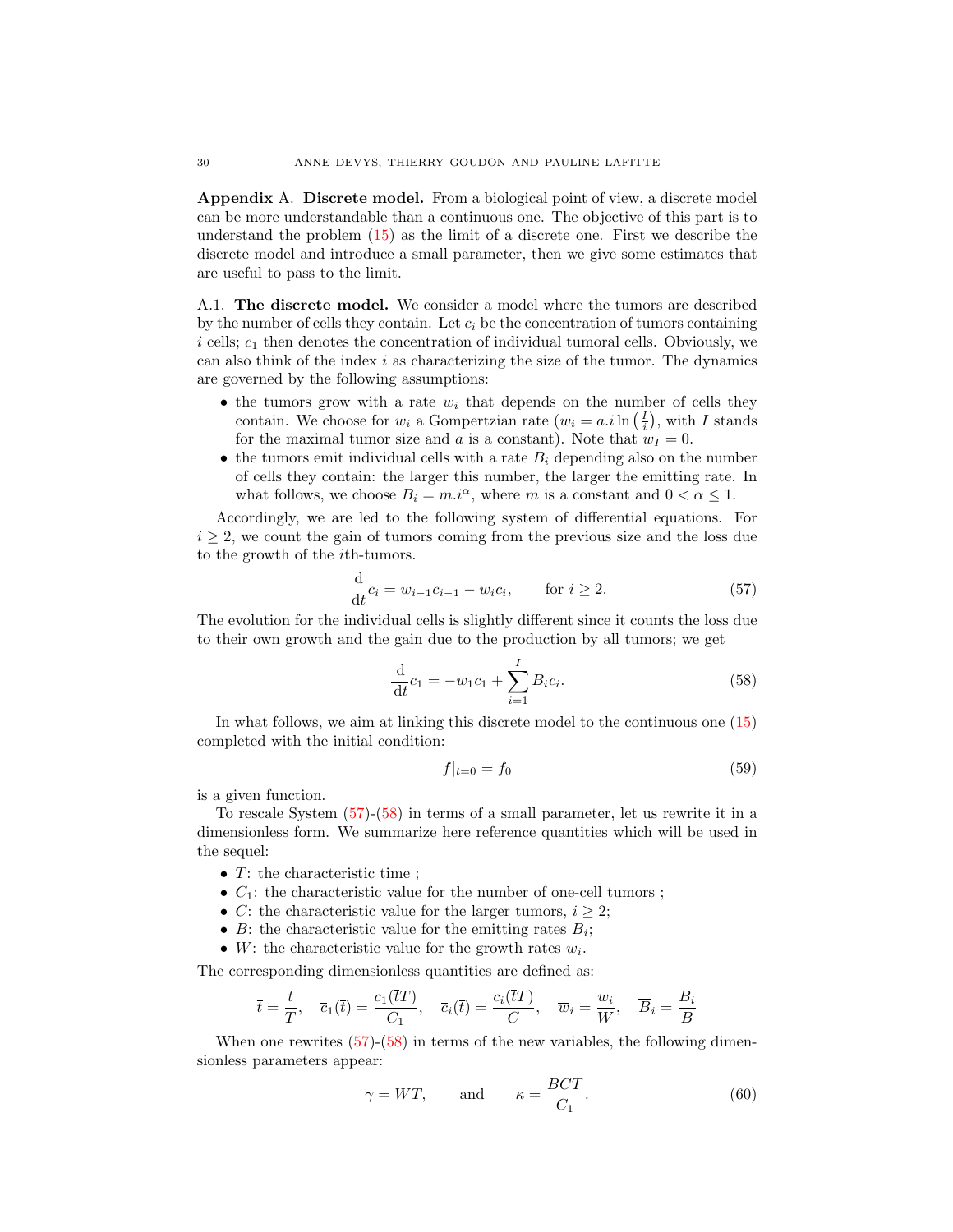Omitting the overlines, the system takes the following dimensionless form:

$$
\frac{\mathrm{d}}{\mathrm{d}t}c_i = \gamma (w_{i-1}c_{i-1} - w_i c_i), \qquad (61a)
$$

<span id="page-30-0"></span>
$$
\frac{d}{dt}c_1 = -\gamma w_1c_1 + \kappa \sum_{i=1}^{I} B_i c_i.
$$
 (61b)

Let us consider small tumors whose size is of  $1 + h$  order, where h is small. The dimensionless parameters defined in  $(60)$  and I, the maximal size tumor, appear as coefficients in this problem, and need to be scaled appropriately with respect to  $h$ . Let us explain the heuristics of this choice. If the right hand side of the first line of [\(61\)](#page-29-2) is to yield a derivative, then  $\gamma$  should be scaled as the reciprocal of h. To get the equivalent to the integral in the second line, I should be scaled as  $(b-1) = Ih$ and  $\kappa = 1$ .

More precisely, in our study, we consider that initially there are mainly small tumors of size of order  $1 + h$  and we note that then very large tumors appear only for very long times. This leads us to consider for  $T$  of order 1 only tumors which sizes are very small compared to  $I$ , the maximal size. Then these tumors "see"  $I$  as infinite and by rescaling I relatively to the size of tumors, we have  $I = (b-1)/h$ . Finally, since we have  $\sup_i w_i = aI/e$  the previous considerations show us that W is of order  $1/h$ . These heuristic remarks lead us to the following choice of the parameters in terms of h:

$$
\gamma = \frac{1}{h}, \qquad \kappa = 1, \qquad I = \frac{b-1}{h}.
$$

With this choice of the parameters, the rescaled version of  $(61)$  is

$$
\frac{d}{dt}c_i^h = \frac{w_{i-1}^h c_{i-1}^h - w_i^h c_i^h}{h}, \quad \text{for } i \ge 2
$$
\n(62a)

$$
\frac{\mathrm{d}}{\mathrm{d}t}c_1 = -\frac{w_1^h c_1^h}{h} + \sum_{i=1}^I B_i^h c_i^h. \tag{62b}
$$

where

$$
h = \frac{b-1}{I},
$$
  

$$
w_i^h = a(1+ih)\ln\left(\frac{b}{1+ih}\right)
$$

and

$$
B_i^h = m(1+ih)^{\alpha}, \qquad 0 < \alpha \le 1
$$

In the sequel, we denote by  $f^h$  the function defined by:

$$
f^{h}(t,x) = \sum_{i=1}^{I} c_{i}^{h}(t) 1\!\!1_{ih+1 \leq x < (i+1)h+1},
$$

where the  $c_i^h$ 's are solution of  $(62)$ .

In what follows, we aim to establish the convergence of the rescaled discrete problem to the continuous one [\(15\)](#page-4-2) with [\(59\)](#page-29-3) as  $h \to 0$ . This work is inspired by [\[4\]](#page-35-7). After establishing a priori estimates, we will be able to pass to the limit in  $(62)$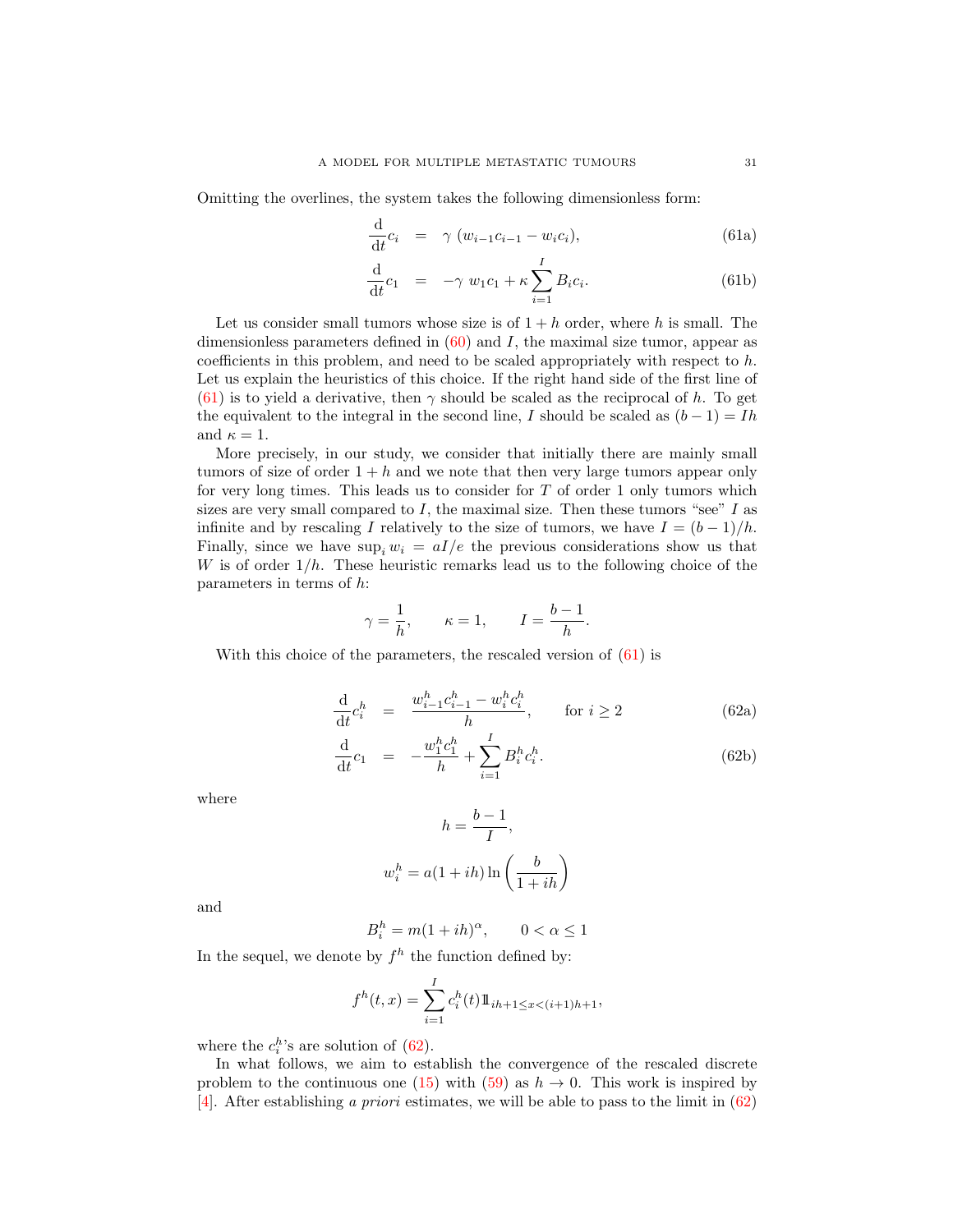<span id="page-31-1"></span>**Theorem A.1.** Assume that there exist three constants  $M_{0,\alpha}$ ,  $M_{0,1}$ ,  $M_{0,2}$  for which  $\forall 0 < h < 1,$ 

$$
\sum_{i=1}^{I} m(1+ih)^{\alpha} c_i^h(0) \leq M_{0,\alpha},
$$
  

$$
\sum_{i=1}^{I} hc_i^h(0) \leq M_{0,1},
$$
  

$$
h^2 \sum_{i=0}^{I} ic_i^h(0) \leq M_{0,2},
$$

Then there exists a subsequence  $h_n$  such that:

$$
f^{h_n} \rightharpoonup f, \quad in \ C^0([0, T]; \mathcal{M}^1([1, b]) - weak - *),
$$
  

$$
f_0^{h_n} \rightharpoonup \mu_0, \quad in \ \mathcal{M}^1([1, b].
$$

where  $f_0^h$  is defined by

$$
f_0^h(t, x) = \sum_{i=1}^I c_i^h(0) 1\!\!1_{ih+1 \leq x < (i+1)h+1},
$$

and where f is the solution of [\(15\)](#page-4-2) with the initial condition  $f|_{t=0} = \mu_0$ .

Remark 7. In particular, if

$$
c_i^h(0) = \frac{1}{h} \int_{1+ih}^{1+(i+1)h} f_0(y) \, dy
$$

for a given function  $f_0 \in L^1([1, b])$  then  $f_0^h \longrightarrow f_0$  in  $L^1([1, b])$  and

$$
f^h \to f
$$
, in  $C^0([0, T]; L^1([1, b]) - \text{weak} - *$ ).

since we showed that the solution of [\(15\)](#page-4-2) with a given initial condition is unique.

A.2. Estimates. In this first section we will prove some estimates we will use further on. Note that as a consequence of  $(57)-(58)$  $(57)-(58)$  $(57)-(58)$ , we obtain the following relation for the evolution of the total number of tumors

$$
\frac{\mathrm{d}}{\mathrm{d}t}\sum_{i=1}^I c_i^h = \sum_{i=1}^I B_i^h c_i^h.
$$

More generally, for any sequence  $\varphi_i$ , we get the following weak formulation:

<span id="page-31-0"></span>
$$
\sum_{i=1}^{I} \varphi_i c_i^h(t) = \sum_{i=1}^{I} \varphi_i c_i^h(0) + \int_0^t \sum_{i=1}^{I} \frac{w_i^h c_i^h}{h} (\varphi_{i+1} - \varphi_i) \, ds + \int_0^t \varphi_1 \sum_{i=1}^{I} B_i^h c_i^h \, ds. \tag{63}
$$

Let us at first choose  $\varphi_i = (1 + ih)^{\alpha}$ . Since  $0 < \alpha \leq 1$ , we have:

$$
0 \leq \varphi_{i+1} - \varphi_i \leq h\alpha (1+ih)^{\alpha-1}.
$$

Then, now using  $(63)$ :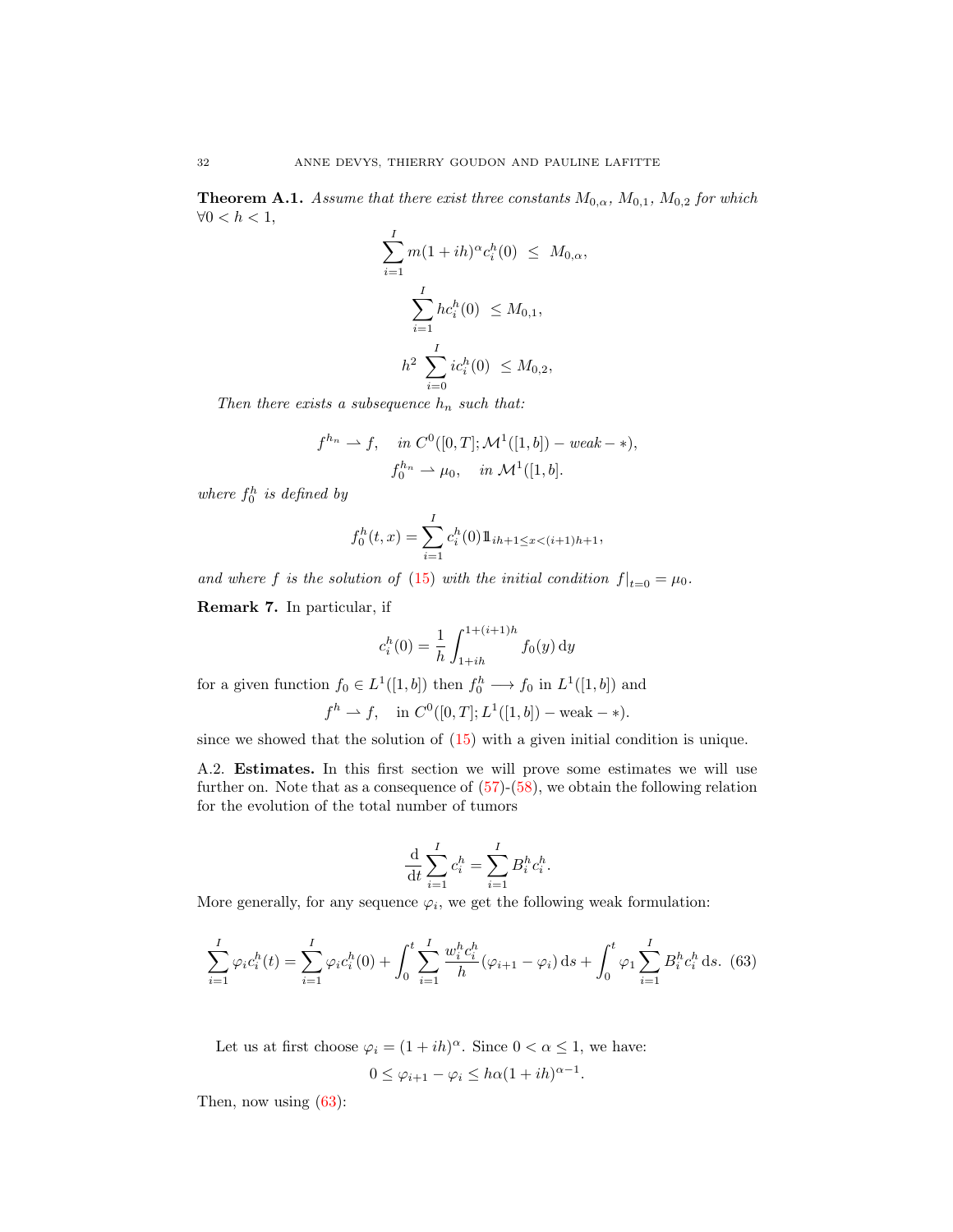$$
\sum_{i=1}^{I} m(1+ih)^{\alpha} c_i^h(t)
$$
\n
$$
\leq m \sum_{i=1}^{I} (1+ih)^{\alpha} c_i^h(0) + \int_0^t m \sum_{i=1}^{I} a(1+ih) \ln\left(\frac{b}{1+ih}\right) c_i^h(s) \alpha (1+ih)^{\alpha-1} ds
$$
\n
$$
+ m \int_0^t (1+h)^{\alpha} \sum_{i=1}^{I} m(1+ih)^{\alpha} c_i^h(s) ds,
$$
\n
$$
\leq m \sum_{i=1}^{I} (1+ih)^{\alpha} c_i^h(0) + \int_0^t (a\alpha \ln b + 2m) \sum_{i=1}^{I} m(1+ih)^{\alpha} c_i^h(s) ds,
$$

(recall that  $h \leq 1$ ), i.e.

$$
\sum_{i=1}^{I} B_i^h c_i^h(t) \leq m M_{0,\alpha} + \int_0^t (a\alpha \ln b + 2m) \sum_{i=1}^{I} B_i^h c_i^h(s) ds
$$

Using Gronwall's lemma, we get

<span id="page-32-0"></span>
$$
\sup_{0\leq t\leq T} \sum_{i=1}^{I} B_i^h c_i^h(t) \leq M_B,
$$
\n(64)

where  ${\cal M}_B$  does not depend on  $h.$ 

We can now estimate the moments:

• 0th-order moment: We have:

$$
\int_{1}^{b} f^{h}(t,x) dx = h \sum_{i=1}^{I} c_{i}^{h}(t)
$$
  
= 
$$
\int_{0}^{t} h \sum_{i=1}^{I} B_{i}^{h} c_{i}^{h}(s) ds + \sum_{i=1}^{I} h c_{i}(0)
$$
  

$$
\leq TM_{B} + M_{0,1} \leq M^{0},
$$

Finally we get:

$$
\sup_{0\leq t\leq T}\int_1^b f^h(t,x)\,\mathrm{d} x\ \leq\ M^0,
$$

where  ${\cal M}^0$  does not depend on  $h.$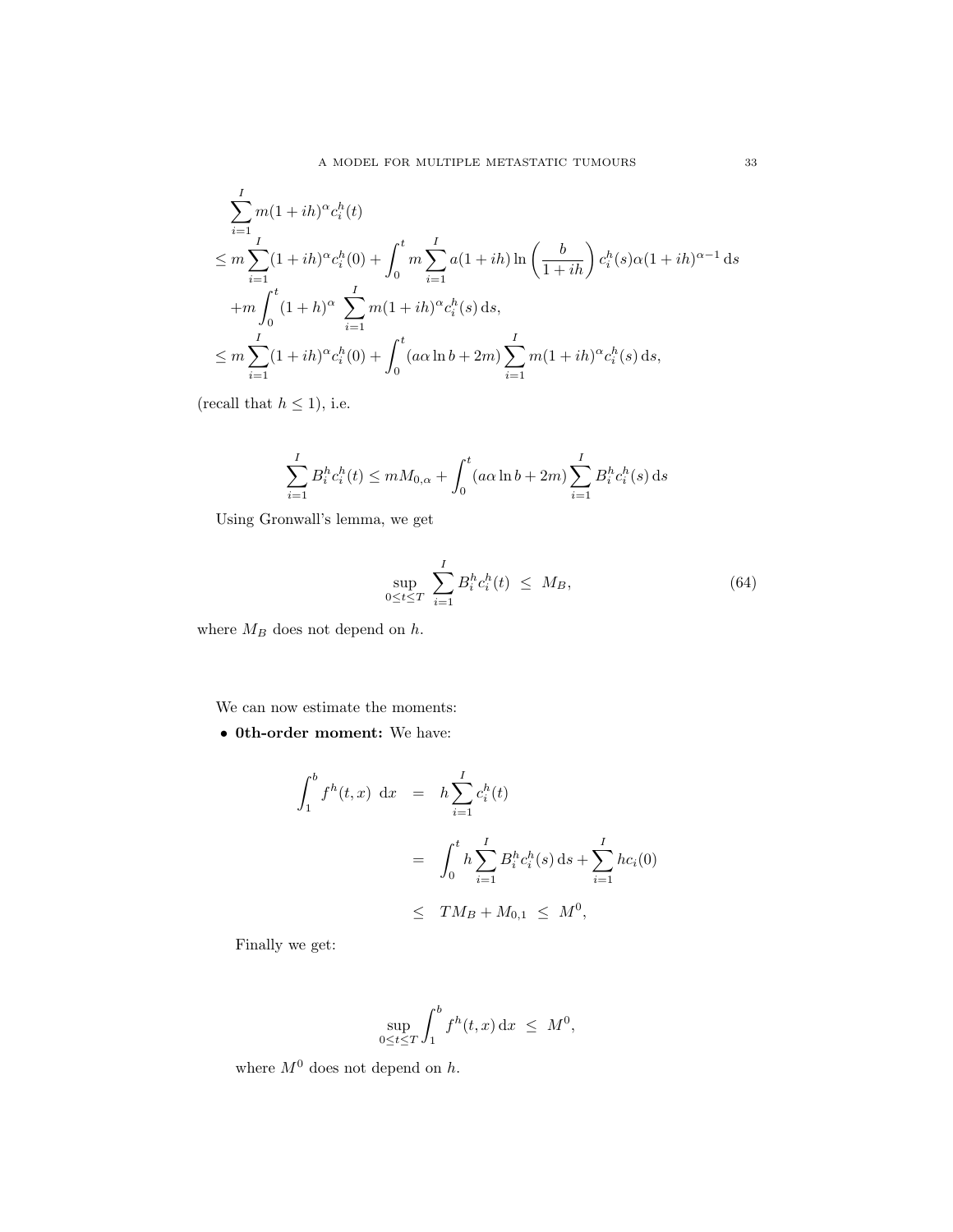• 1st-order moment: We have:

$$
\int_{1}^{b} x f^{h}(t, x) dx = \sum_{i=1}^{I} \int_{ih+1}^{(i+1)h+1} x c_{i}^{h}(t) dx
$$

$$
= h^{2} \sum_{i=1}^{I} i c_{i}^{h}(t) + (\frac{h^{2}}{2} + h) \sum_{i=1}^{I} c_{i}(t)
$$

$$
= S_{1} + S_{2}.
$$

 $S_2$  is bounded by  $2M^0$  and we have:

$$
S_{1} = h^{2} \int_{0}^{t} \sum_{i=1}^{I} \frac{w_{i}^{h} c_{i}^{h}(s)}{h} ds + \int_{0}^{t} h^{2} \sum_{i=1}^{I} B_{i}^{h} c_{i}^{h}(s) ds + h^{2} \sum_{i=0}^{I} i c_{i}^{h}(0)
$$
  
\n
$$
\leq TM_{B} + M_{0,2} + h^{2} \int_{0}^{t} \sum_{i=1}^{I} \frac{1}{h} a(ih+1) \ln \left(\frac{b}{ih+1}\right) c_{i}^{h}(s) ds
$$
  
\n
$$
\leq TM_{B} + M_{0,2} + a \ln b \int_{0}^{t} \sum_{i=1}^{I} h^{2} i c_{i}^{h}(s) ds + a \ln b h \int_{0}^{t} \sum_{i=1}^{I} c_{i}^{h}(s) ds
$$
  
\n
$$
\leq TM_{B} + M_{0,2} + a \ln b \int_{0}^{t} h^{2} \sum_{i=1}^{I} i c_{i}^{h}(s) ds + T a \ln b M^{0}
$$
  
\n
$$
\leq C + a \ln b \int_{0}^{t} h^{2} \sum_{i=1}^{I} i c_{i}^{h}(s) ds.
$$

Using again Gronwall's lemma we get:

$$
\sup_{0\leq t\leq T}\int_1^b x f^h(t,x) \, \mathrm{d}x \ \leq \ M^1,
$$

where  $M^1$  does not depend on  $h$ .

A.3. Proof of Theorem [A.1.](#page-31-1) Let  $\varphi$  be a smooth function  $(\varphi \in C^1)$  supported in  $[1, b]$ . We set

$$
\varphi^{h}(x) = \varphi(x_{i})
$$
 for  $x_{i} = ih + 1 \leq x < (i + 1)h + 1$ .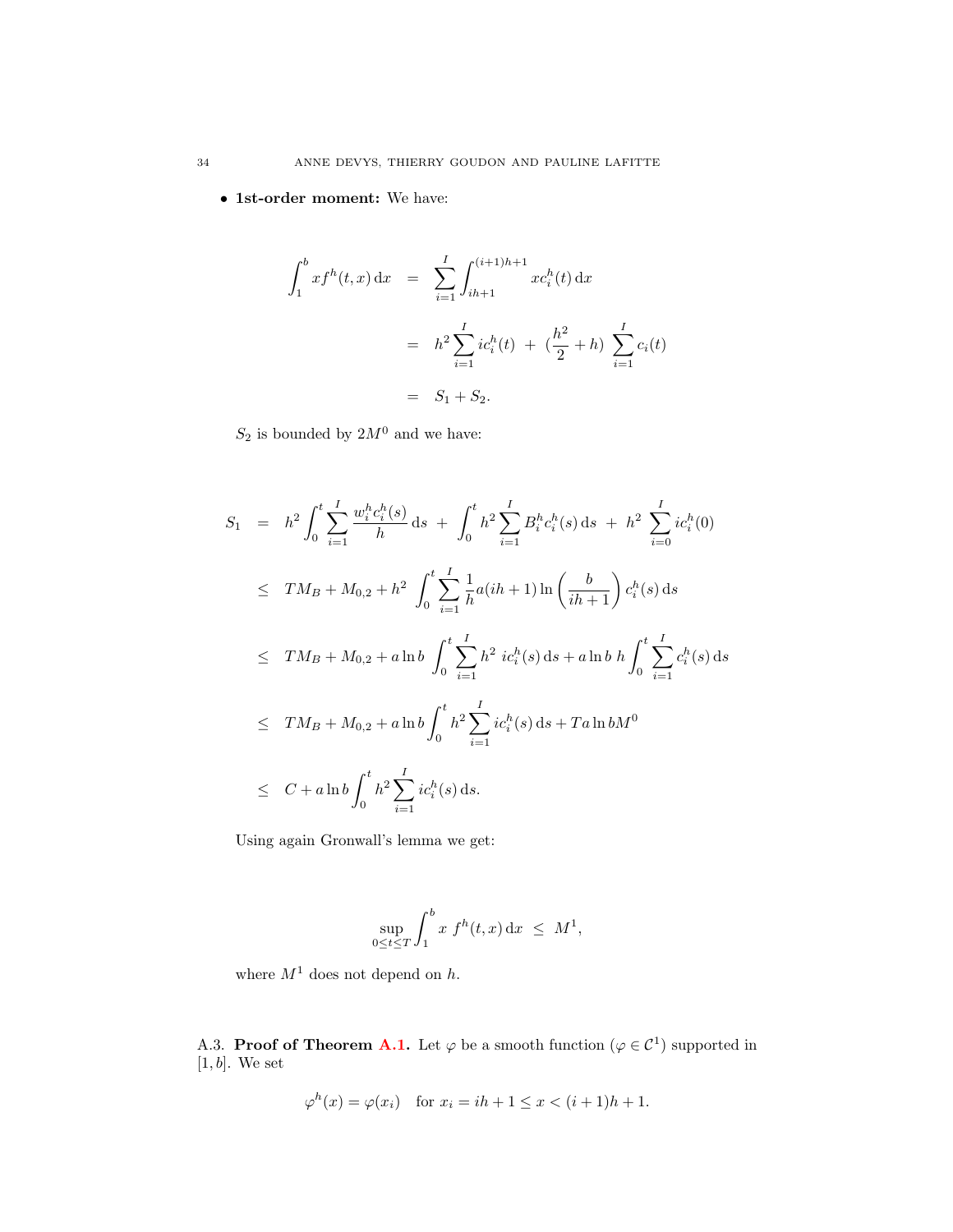Note that  $\varphi^h$  converges uniformly to  $\varphi$  on [1, b]. We fix  $\varphi_i = h \varphi(ih + 1)$  in [\(63\)](#page-31-0). Therefore, we obtain:

$$
\sum_{i=1}^{I} h\varphi(ih+1)c_i^h(t) = \sum_{i=0}^{I} h\varphi(ih+1)c_i^h(0) + \int_0^t \sum_{i=1}^{I} \frac{w_i c_i^h(s)}{h} \left( h\varphi((i+1)h+1) - h\varphi(ih+1) \right) ds + \int_0^t h\varphi(h+1) \sum_{i=1}^{I} B_i^h c_i^h(s) ds,
$$

which is equivalent to :

<span id="page-34-0"></span>
$$
\int_{1}^{b} f^{h}(t,x)\varphi^{h}(x) dx - \int_{1}^{b} f^{h}(0,x)\varphi^{h}(x) dx
$$
  
= 
$$
\int_{0}^{t} \int_{1}^{b} w^{h}(x)f^{h}(\sigma, x)\Delta \varphi^{h}(x) dx d\sigma
$$
  
+ 
$$
\int_{0}^{t} \varphi(h+1) \int_{1}^{b} B^{h}(x)f^{h}(\sigma, x) dx d\sigma,
$$
 (65)

where we have set

$$
\Delta \varphi^h(x) = \frac{\varphi^h(x+h) - \varphi^h(x)}{h}.
$$

It is straightforward to check that as  $h \to 0$ , the quantity  $\Delta \varphi^h$  converges uniformly to  $\varphi'$  on [1, b].

Since  $w^h(x)$  is bounded by  $(a \ln b)x$  for any x in [1, b] and we have the upperbound [\(64\)](#page-32-0), [\(65\)](#page-34-0) leads to

$$
\left| \int_1^b f^h(t_1, x) \varphi^h(x) dx - \int_1^b f^h(t_2, x) \varphi^h(x) dx \right| \leq (Cst. ||\varphi'||_{\infty} M^1 + M_B ||\varphi||_{\infty}) |t_1 - t_2|
$$

which proves that  $\left(t \mapsto \int_1^b f^h(t,x) \varphi^h(x) dx\right)_{h \geq 0}$  is equicontinuous on  $[0, T]$ . It is also equibounded:

$$
\left| \int_1^b f^h(t,x) \varphi^h(x) dx \right| \le ||\varphi||_{\infty} M^0.
$$

Therefore, by the Ascoli theorem it belongs to a compact set of  $\mathcal{C}^0([0,T])$ .

Moreover, since  $\varphi^h$  approaches  $\varphi$  uniformly on [1, b], one deduces that the sequence  $\left(t \mapsto \int_1^b f^h(t,x)\varphi(x)dx\right)_{h\geq 0}$  lies in a compact set of  $\mathcal{C}^0([0,T])$ .

Let  $\varphi$  be in  $\mathcal{C}_b^0([1,b])$ , then by separability, there exists a sequence  $\varphi_k$  of functions in  $\mathcal{C}^1([1,b])$  such that  $\varphi_k \to \varphi$ . By the diagonal Cantor process, we can find subsequences,  $h_n$  and  $k_n$ , and  $f \in C^0([0,T], \mathcal{M}^1([1, b])$  – weak – \*) such that

$$
\int_1^b \varphi_{k_n} f^{h_n} dx \to \int_1^b \varphi(x) f(t, dx).
$$

But

$$
\left| \int_1^b (\varphi - \varphi_{k_n}) f^{h_n}(t, x) \, dx \right| \leq ||\varphi - \varphi_{k_n}||M^0,
$$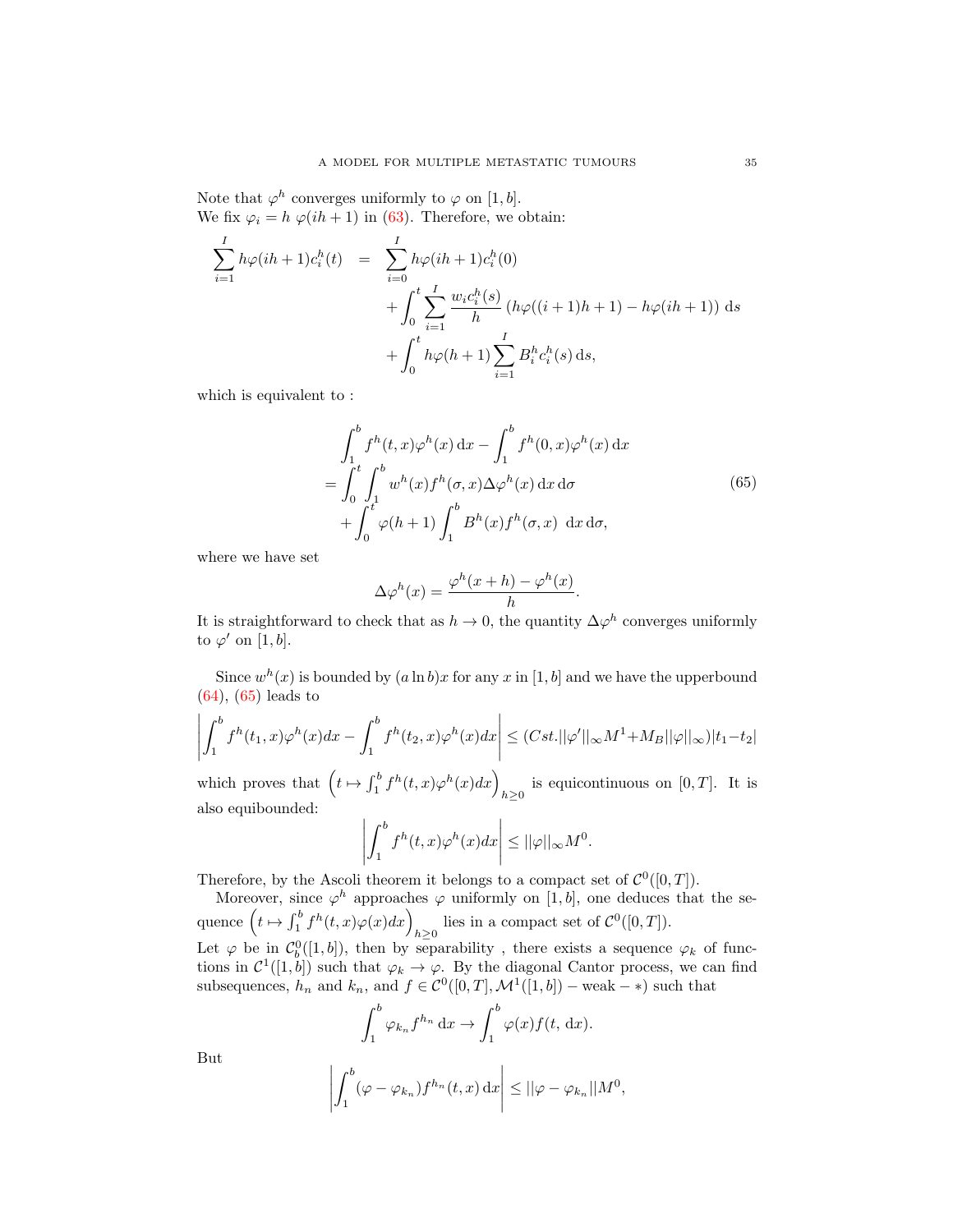Hence, we can find a subsequence, labeled  $h_n$ , and a function f that belongs to  $\mathcal{C}^0([0,T], \mathcal{M}^1([1,b]) - \text{weak} - *)$  such that the following convergence

$$
\int_1^b \varphi(x) f^{h_n}(t, x) \, dx \to \int_1^b \varphi(x) f(t, dx)
$$

as  $h_n$  tends to 0, holds uniformly on  $[0, T]$ , for any  $\varphi \in C_b^0([1, b])$  and any  $T > 0$ .

Now, we are able to pass to the limit in  $(65)$ . Since w and B are regular,  $w^{h_n}$ and  $B^{h_n}$  converge uniformly to w and B respectively on [1, b]. Then, we get for any  $\varphi \in C_b^0([1,b])$ :

$$
\int_{1}^{b} f(t,x)\varphi(x) dx = \int_{1}^{b} f(0,x)\varphi(x) dx = \int_{0}^{t} \int_{1}^{b} w(x)f(\sigma, x)\varphi'(x) dx d\sigma
$$

$$
+ \int_{0}^{t} \varphi(1) \int_{1}^{b} B(x)f(\sigma, x) dx d\sigma,
$$

which correspond to the weak formulation of  $(15)$  with  $(59)$ . In particular, at  $t = 0$ , the limit  $f(t = 0, x)$  is given by the limit of  $f^{h_n}(0, x)$  built from the  $c_i^{0, h_n}$ . This completes the proof of the theorem.

Acknowledgments. We thank D. Barbolosi who pointed us Ref. [\[9\]](#page-36-0) and introduced us to the problem. During the preparation of this work we learnt a lot from many fruitful discussions with B. Perthame, J. Clairambault and E. Grenier. We thank also P. Michel for his fruitful remarks. We are also gratefully indebted to A. Ben Abdallah, F. Hubert and F. Verga for friendly exchanges on the different approaches to the problem.

#### REFERENCES

- <span id="page-35-4"></span>[\[1\]](http://www.ams.org/mathscinet-getitem?mr=MR1686473&return=pdf) Oscar Angulo and J. C. López-Marcos, Numerical schemes for size-structured population equations, Math. Biosci., 157 (1999), 169–188. Deterministic models with applications in population dynamics and other fields of biology (Sofia, 1997).
- <span id="page-35-3"></span>[2] Dominique Barbolosi, Assia Benabdallah, Florence Hubert and Federico Verga, Mathematical and numerical analysis for a model of growing metastatic tumors, Math. Biosci., 218 (2009), 1–14.
- <span id="page-35-6"></span>[\[3\]](http://www.ams.org/mathscinet-getitem?mr=MR1775113&return=pdf) Nicola Bellomo and Luidgi Preziosi, Modelling and mathematical problems related to tumor evolution and its interaction with the immune system, Math. Comput. Modelling,  $32$  (2000), 413–452.
- <span id="page-35-7"></span>[\[4\]](http://www.ams.org/mathscinet-getitem?mr=MR1918564&return=pdf) Jean-Francois Collet, Thierry Goudon, Frédéric Poupaud and Alexis Vasseur, The Beker-Döring system and its Lifshitz-Slyozov limit, SIAM J. Appl. Math.,  $62$  (2002), 1488–1500 (electronic).
- <span id="page-35-0"></span>[\[5\]](http://www.ams.org/mathscinet-getitem?mr=MR849085&return=pdf) C. L. Frenzen and J. D. Murray, A cell kinetics justification for Gompertz' equation, SIAM J. Appl. Math., 46 (1986), 614–629.
- <span id="page-35-5"></span>[\[6\]](http://www.ams.org/mathscinet-getitem?mr=MR2249641&return=pdf) Piotr Gwiazda and BenoîtPerthame, Invariants and exponential rate of convergence to steady state in the renewal equation, Markov Process. Related Fields, 12 (2006), 413–424.
- <span id="page-35-2"></span>[\[7\]](http://www.ams.org/mathscinet-getitem?mr=MR1072714&return=pdf) Mats Gyllenberg and Glenn F. Webb, A nonlinear structured population model of tumor growth with quiescence, J. Math. Biol., 28 (1990), 671–694.
- <span id="page-35-1"></span>[8] Mats Gyllenberg and Glenn F. Webb, Quiescence as an explanation of gompertzian tumor growth, Growth Development & Aging,  $53$  (1989), 25–33.